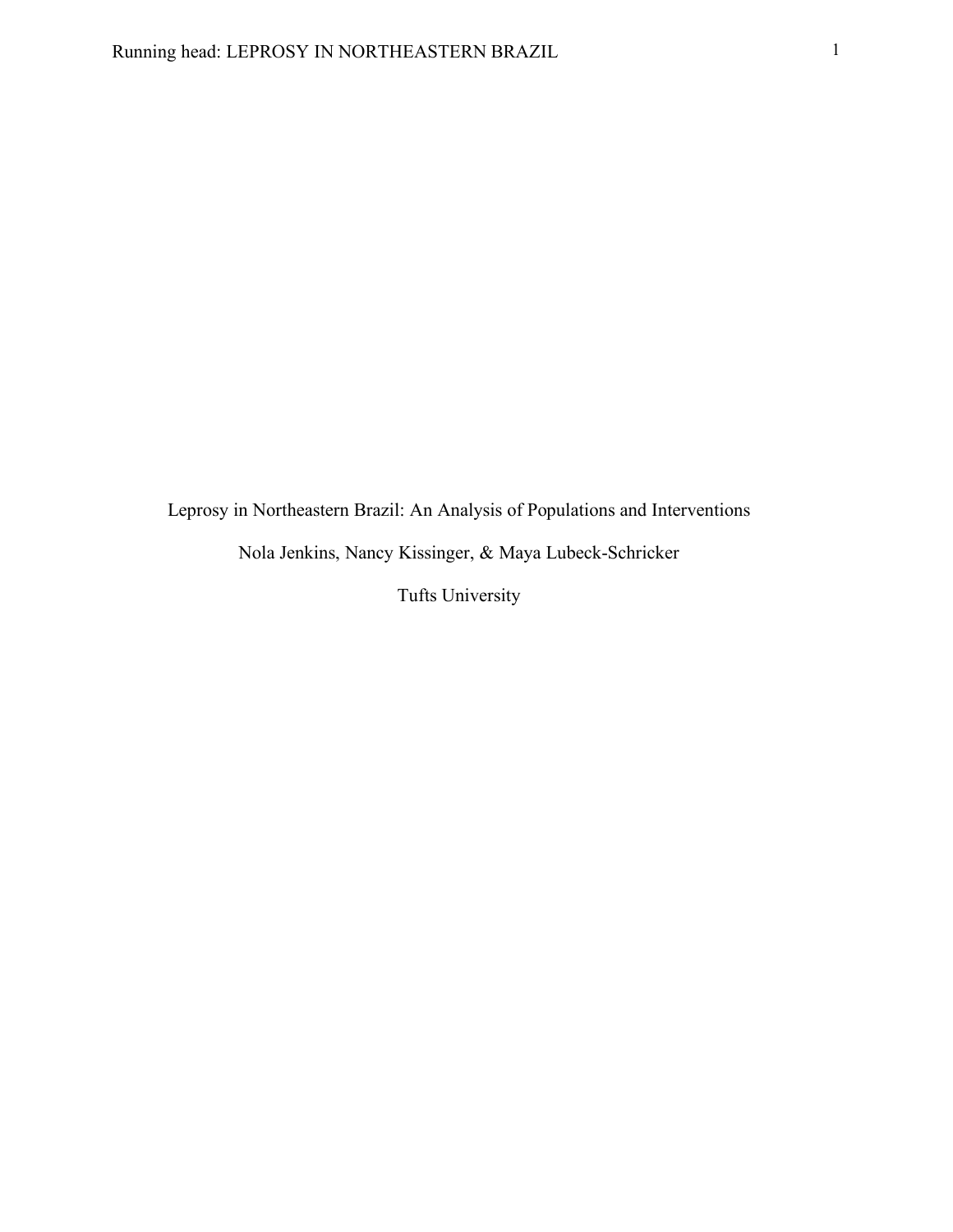#### **Problem Statement**

Historically, leprosy has posed a significant global burden. Records dating back to biblical times convey not only the physical burden of the disease, but also the stigma associated with having leprosy. Since the introduction of multi drug therapy in the 1980s, the burden of leprosy worldwide has decreased, but 105 endemic countries still exist (Secco et al., 2017). In 2015, 210,758 new cases were diagnosed (Fischer, 2017). The World Health Organization has created the Global Leprosy Strategy, a four year plan from 2016-2020 that includes goals, targets, strategies, and plans to stimulate progress toward a leprosy free world (WHO, 2016) . The plan emphasizes the importance of early case detection and uniform treatment, strengthening government programs, and stopping prejudice against people with leprosy. While the number of new leprosy cases annually is small relative to other neglected tropical diseases, 81% of the new cases were reported in India, Brazil, and Indonesia (WHO, 2016). 61% of the newly diagnosed patients worldwide in 2014 were multibacillary cases, meaning there is a larger burden of bacteria, and 64% of the new cases were men (WHO, 2016). Brazil has the second highest incidence of leprosy, accounting for 13% of new cases globally (Nogueira et al., 2017). Leprosy is considered to be eliminated in Brazil's southern states because the annual incidence is below 1 new case per 10,000 people (incidence = 0.16/10,000) (Nazario et al., 2017). However, Brazil's northern states are considered highly endemic. Socioeconomic inequality, education, and accessibility to health services are considered significant predictors for high incidence rates in the northern states (Kerr-Pontes, Montenegro, Barreto, Werneck, & Feldmeier, 2004). Additionally, incidence is higher in rural areas than urban areas, however, patterns of migration and urbanization in the northern states mean that urban areas are increasingly at risk (Kerr-Pontes et al., 2004). This paper will explore leprosy in communities in northeastern Brazil,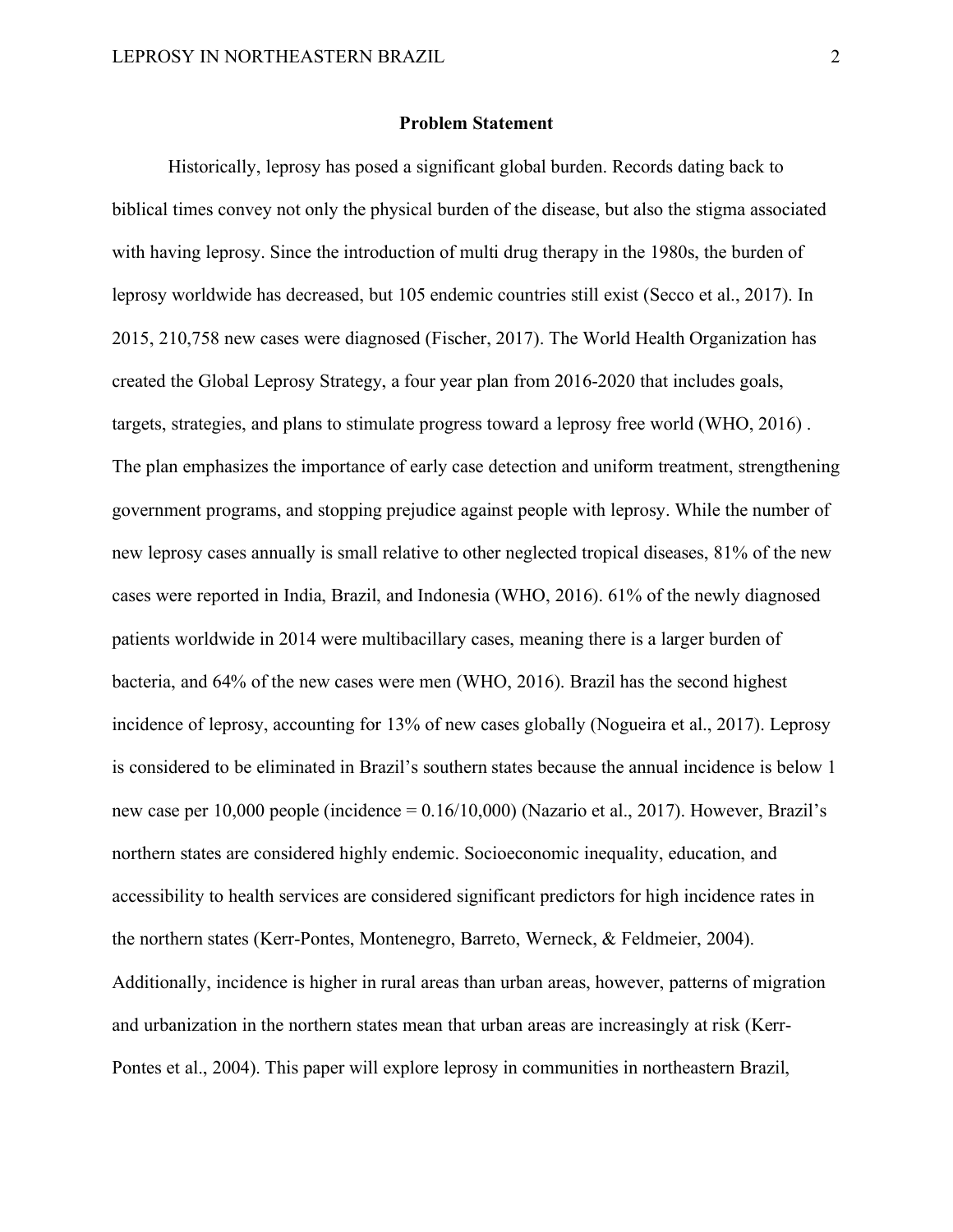particularly its impact among individuals of low socioeconomic status due to the increased prevalence and incidence of leprosy in northeastern Brazil and the recognition of low socioeconomic status as a risk factor for leprosy.

#### **Scientific Understanding**

In recent years there has not been great improvement in leprosy control. In the first quarter of 2012, there was a registered prevalence of 181,941 cases of leprosy worldwide with 34,801 of these cases occurring in the Americas. At the end of 2011, there were 219,075 total new cases (WHO, 2012). In 2015, there were still 210,758 new cases (Fischer, 2017) showing stagnancy in progress toward eliminating leprosy worldwide.

All cases of leprosy are caused by the bacterium *M. leprae*, but reactions vary depending on the individual (Ribeiro-Rodrigues, 2012). 95% of the global population is not susceptible to the disease and most of the remaining 5% can successfully fight off infection. However, approximately 1% of people will develop the disease (Massone & Nunzi, 2012). In endemic areas a significant portion of the population may be infected with the disease, but only 5-10% will manifest the disease while some spontaneously clear it (Fischer, 2017).

Transmission of leprosy comes predominantly from prolonged contact with an infected individual through droplets and mucosa in the upper airways. Other routes of transmission are due to infected needles used for vaccines and tattoos (Massone & Nunzi, 2012). The bacteria can survive without direct UV contact for up to six weeks in soil, which increases transmission potential (Massone & Nunzi, 2012). Reactions vary due to the upgrading and downgrading of the disease in severity: borderline forms of leprosy to tuberculoid leprosy depending on the individual (Fischer, 2017).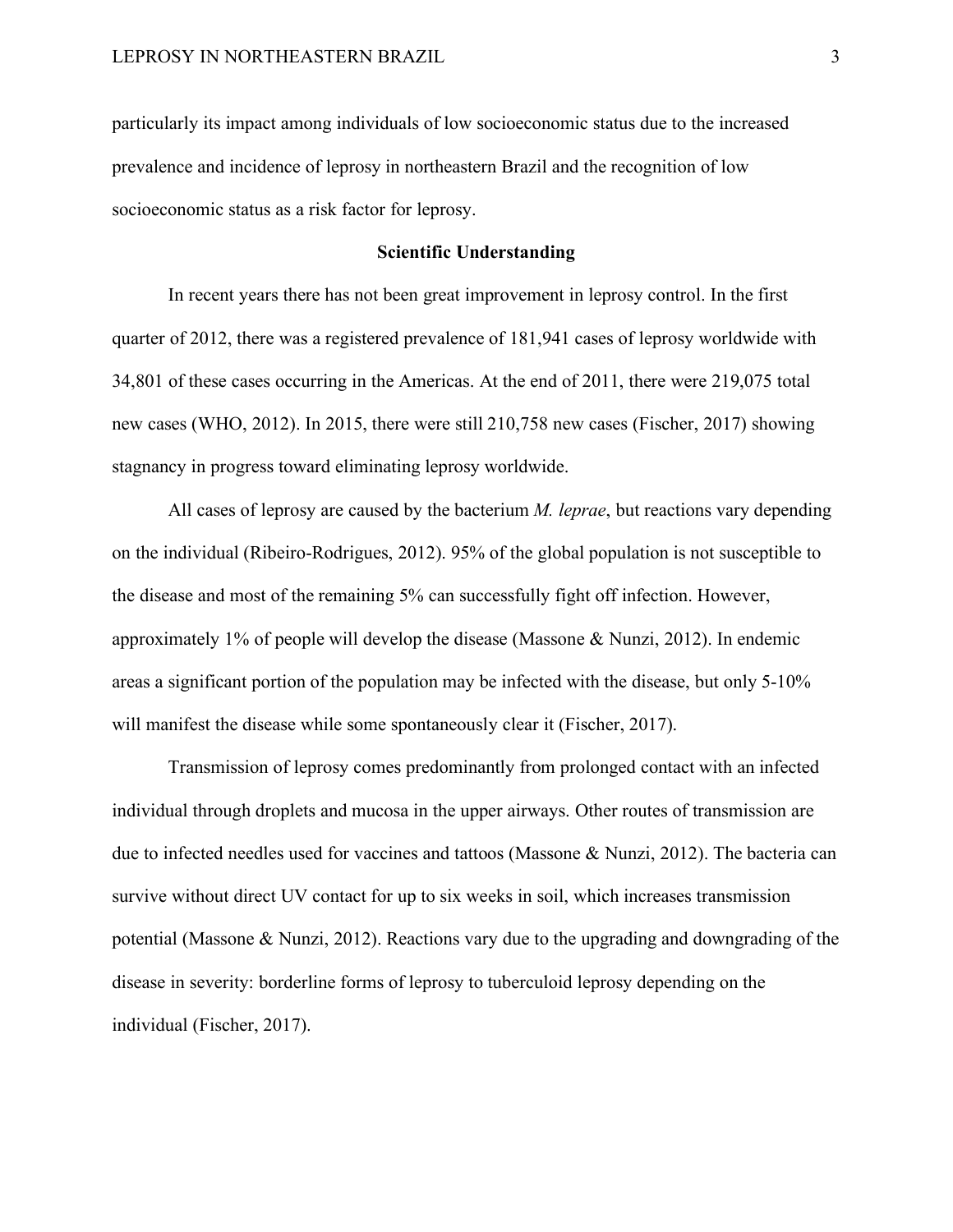The transmission and development of leprosy is not fully understood, but it is believed that an individual's primary reaction is the main determinant of how the disease will progress in their body. Factors that affect progression are the natural immune response, a low bacterial load, and a failure of the disease to clinically manifest (Ribeiro-Rodrigues, 2012). Overall leprosy most commonly affects the peripheral nervous system with manifestations in the skin, bones, joints, mucous membranes, eyes, testes, muscles, and adrenals (Talhari, Talhari, & Penna, 2015). All forms of leprosy can be associated with the loss of fingers, ulcers, malformation of hands, and a loss of sensation, particularly thermal sensation (Talhari et al., 2015).

In 1953 at the Madrid Congress, the clinical parameters of leprosy were distinguished from one another as (1) indeterminate leprosy, (2) tuberculoid leprosy, (3) borderline leprosy, (4) lepromatous leprosy (Talhari et al., 2015).

Indeterminate leprosy is the disease classification before it is clear how the disease will develop. It can last for up to five years and it is very important to diagnose early so that the disease does not develop further. At this stage it is not contagious and will not result in permanent nerve damage; however, it can potentially progress into a more serious form (Fischer, 2017). Towards the end of this stage there may begin to be neurological manifestations like decreased sweating; however, an individual will still experience pain sensitivity (Fischer, 2017). If there are no lesions and it goes untreated it will develop into tuberculoid or borderline tuberculoid leprosy. If there are lesions it will likely develop into borderline-borderline, borderline lepromatic, or lepromatous leprosy, the more severe forms of leprosy (Talhari et al., 2015). The following outlines the different types of leprosy beginning with tuberculoid leprosy (TL) on one pole with very little associated bacterium (paucibacillary), and lepromatous leprosy (LL) at the other pole with a high bacterial load (multibacillary).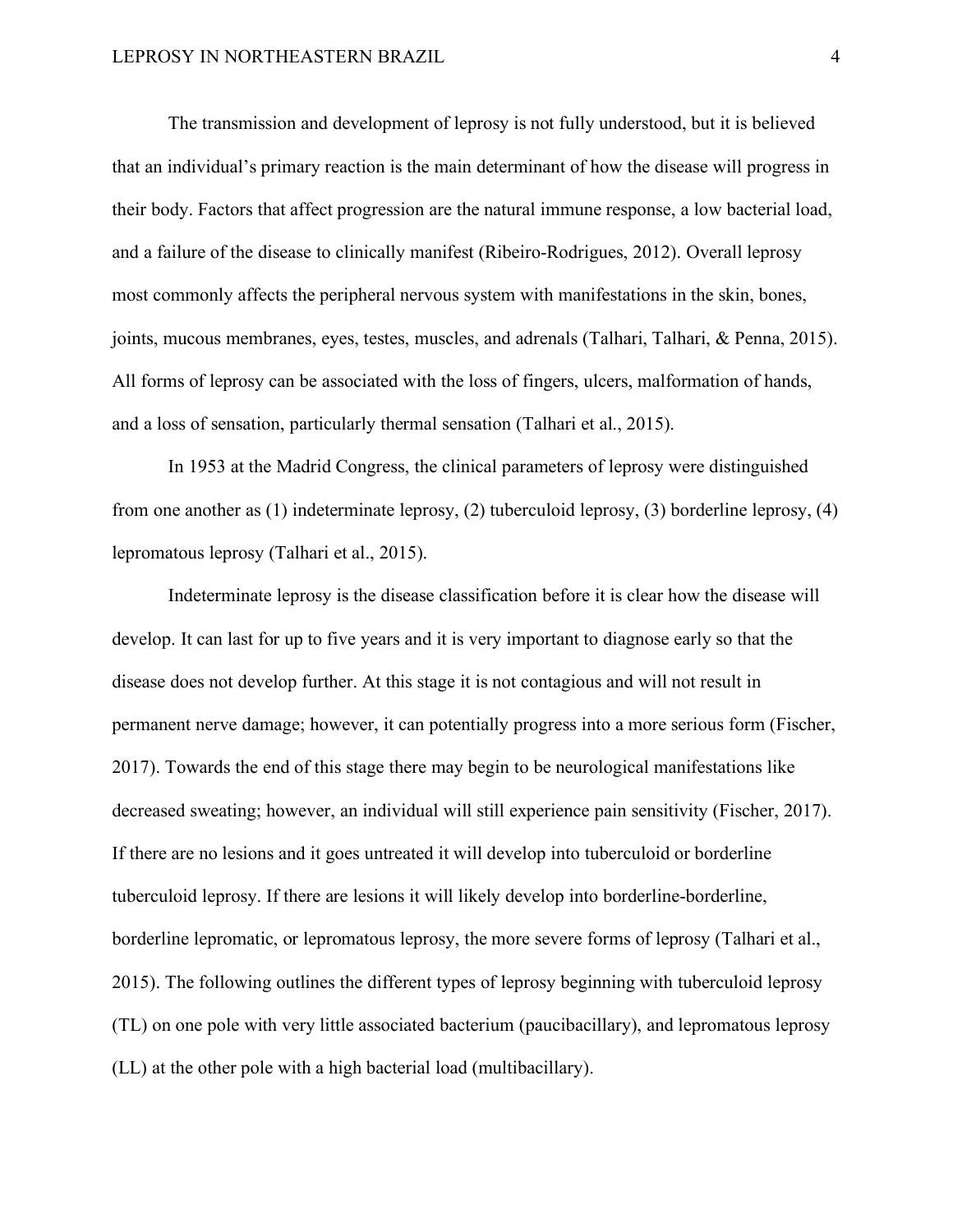| Tuberculoid<br>Leprosy                                                                                                                      | Borderline<br>Tuberculoid<br>Leprosy                                                              | Borderline-<br>Borderline                                                                                                                  | Borderline<br>Lepromatous                                                                                                                                                       | Lepromatous Leprosy                                                                                                                                                                                                                                        |
|---------------------------------------------------------------------------------------------------------------------------------------------|---------------------------------------------------------------------------------------------------|--------------------------------------------------------------------------------------------------------------------------------------------|---------------------------------------------------------------------------------------------------------------------------------------------------------------------------------|------------------------------------------------------------------------------------------------------------------------------------------------------------------------------------------------------------------------------------------------------------|
| -Tuberculoid<br>leprosy results<br>in decreased<br>sensitivity and<br>difficulty in<br>distinguishing<br>heat sensations<br>(Fischer, 2017) | -Affects<br>sensory and<br>motor nerves<br>and causes<br>granulomas to<br>form (Fischer,<br>2017) | -Affects more of<br>the body, but is<br>only minimally<br>associated with<br>hair loss and a<br>decrease in<br>sweating<br>(Fischer, 2017) | -Affects large<br>areas and many<br>nerves<br>(Fischer, 2017)<br>$-Not$<br>characterized<br>by granulomas,<br>but has a lot of<br>clustered<br>mycobacterium<br>(Fischer, 2017) | -Can lead to blindness<br>when there is ocular<br>infection<br>-Can affect the<br>kidneys, liver, and<br>bone marrow. -Up to<br>10% of affected will<br>go blind -Bacterial<br>mass in a person can<br>weigh up to several<br>kilograms (Fischer,<br>2017) |

When leprosy reactions occur they can be life threatening and 30% of patients will develop the severe reactions mentioned previously (Fischer, 2017). The least aggressive forms cause swelling, but the most aggressive forms can cause extreme disability (Fischer, 2017). As with most infectious disease, treatment is very important for stopping transmission. It is necessary to use multi-drug therapy because drug resistance has become a large issue with leprosy and mono-drug therapy is entirely useless (Fischer, 2017). Even with treatment, leprosy patients can still experience dramatic disability and need physical therapy or other palliative care (Fischer, 2017).

#### **Affected Populations**

Leprosy is endemic in 105 countries and 81% of the new cases in 2016 were reported in India, Brazil, and Indonesia (Secco et al., 2017; WHO, 2016). In 2015, 210,758 new cases were diagnosed globally: 127,326 (60%) in India; 26,395 (13%) in Brazil; and 17,202 (8%) in Indonesia (WHO, 2016). Leprosy is unevenly distributed between countries around the world and also between regions within countries themselves. A major factor contributing to the high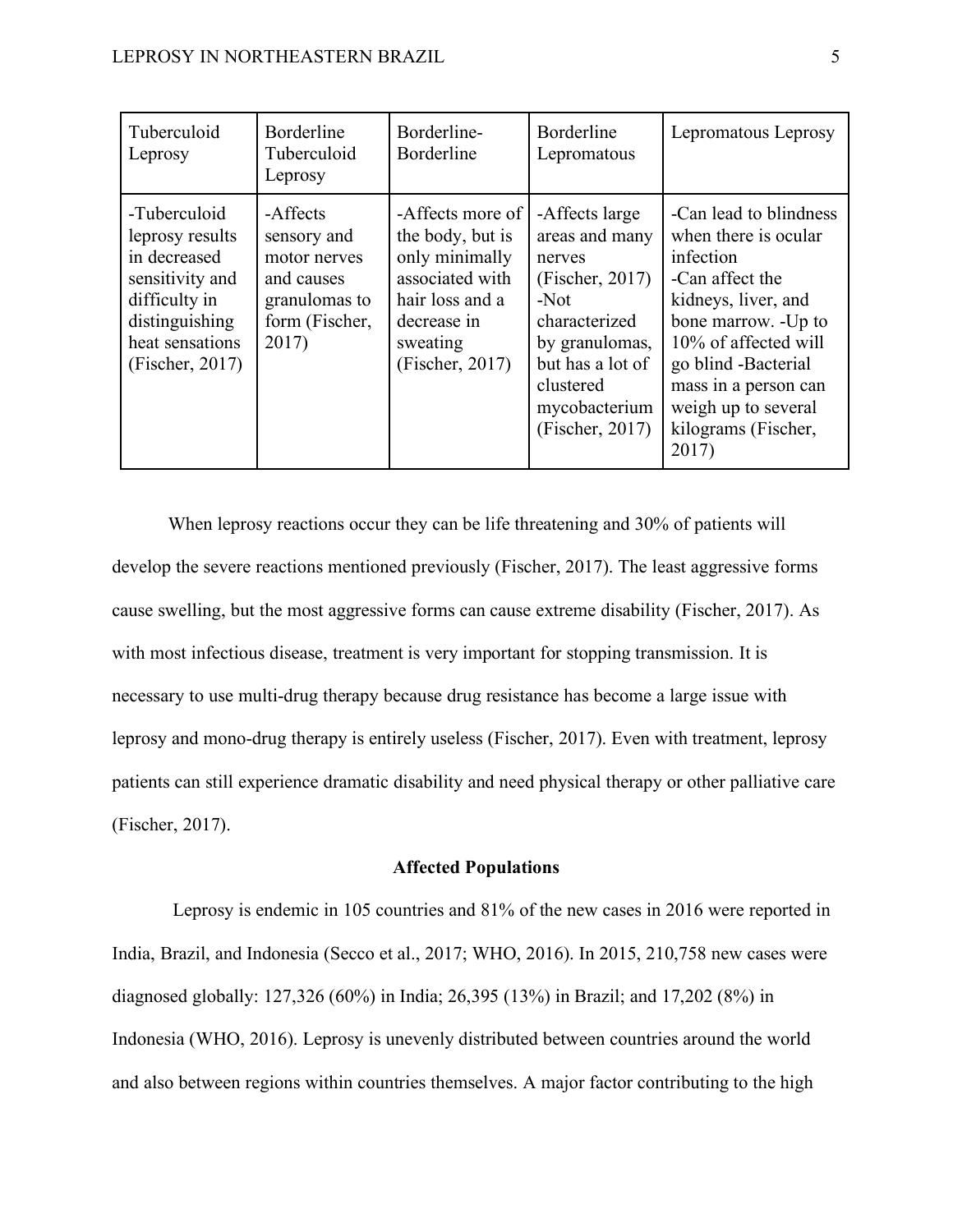prevalence of leprosy in particular countries and regions is socioeconomic status, which explains why poor areas of India, Brazil, and Indonesia stand out in terms of their burden of leprosy (Blok, De Vlas, & Richardus, 2015). As a result of the regional prevalence, whole countries, such as India, Brazil, and Indonesia are on track for the WHO's leprosy elimination target of less than 10 new cases per 100,000; however, attention to specific poor regions within each country reveals that the incidence of certain areas are still 2-7 times higher than the national average (Blok et al., 2015). After achieving the international leprosy elimination target, it is imperative that countries still focus public health efforts to reduce leprosy transmission in their highly endemic regions (Blok et al., 2015).

Women are a particularly vulnerable population to leprosy. 36% of the newly diagnosed cases of leprosy around the world in 2014 were women (WHO, 2016). A study conducted in two Indian states examined the unequal impact of leprosy between men and women. The study concluded that while the incidence of leprosy for women is lower than that of men, women experience more severe consequences as a result of the disease. In India, women with leprosy experience more social stress and stigma than do men. Women are rejected from their domestic environments in which they usually receive social support and as a result, they suffer whereas, men typically have more access to information surrounding leprosy diagnosis and play a larger role in health promotion than women do (Vlassoff, Khot, & Rao, 1996).

Sarkar and Pradhan (2016) conducted a review on leprosy among women in India, particularly on the difference of prevalence and clinical features that occur in women as compared to men. The report suggested that women in developing countries typically delay seeking out health care more than do men, one reason for this is their financial dependence on men. Additionally, pathology of leprosy occurs later in the course of the disease in women than it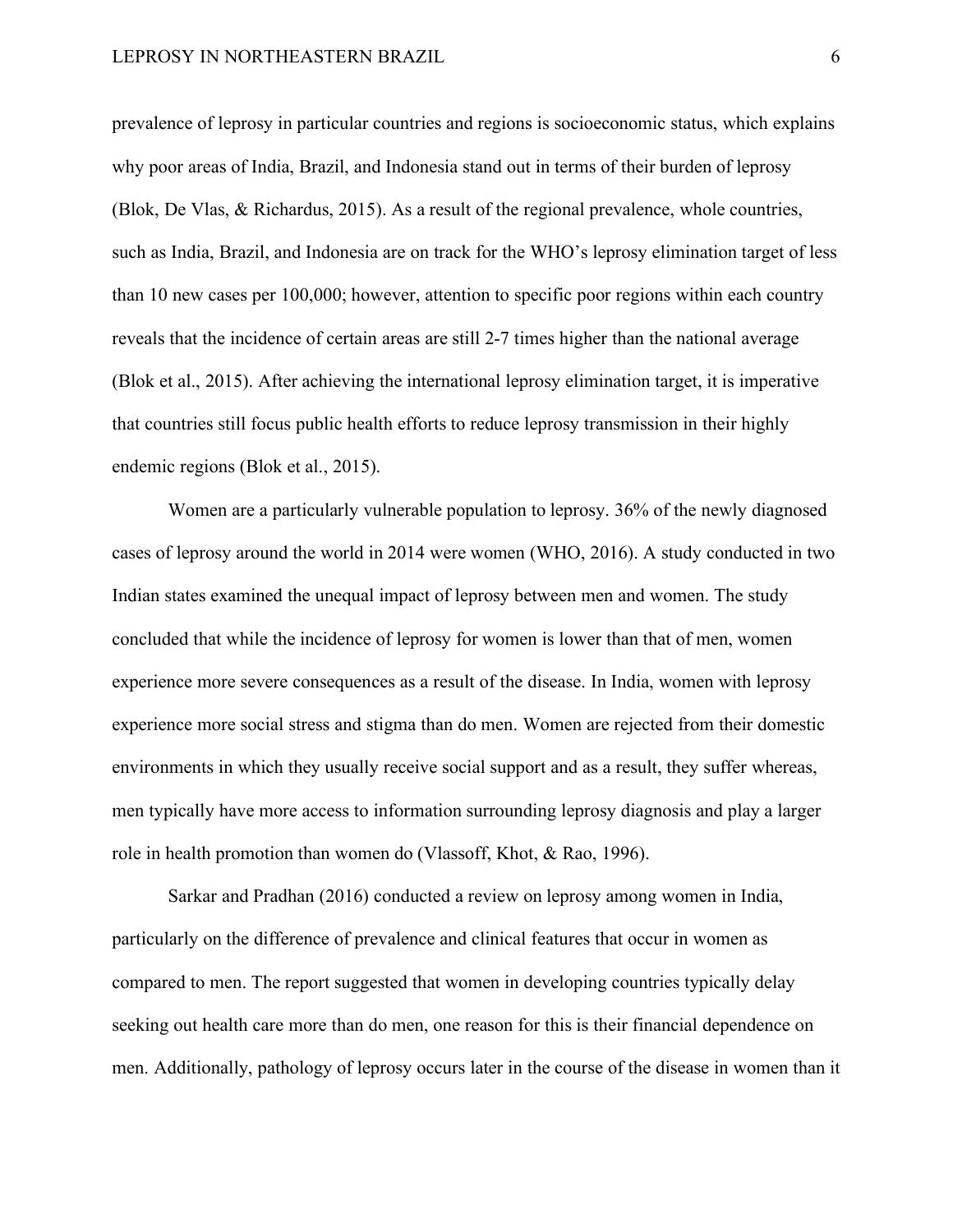#### LEPROSY IN NORTHEASTERN BRAZIL 7 7

does in men. Both of these factors result in a higher likelihood of women developing more severe physical deformities than men. The report emphasized that women have a high likelihood of having domestic roles and therefore, have significant contact with children and other members of their families which increases the likelihood of leprosy transmission. Underreporting of leprosy cases among women is highly suspected due to their decreased mobility and higher illiteracy rates compared to men (Sarkar & Pradhan, 2016).

Children under the age of 15 are also a uniquely vulnerable population due to their dependence on others, particularly their caregivers. Globally in 2014, 8.8% (18,869) of the new cases of leprosy were children (WHO 2016). Pinto, Waccholz, da Silva, and Masuda (2017) conducted a retrospective study using information at a Brazilian reference center to examine leprosy among children in Brazil between 2004 and 2012. Reference centers are specialized outpatient clinics that are used for the diagnosis of specific diseases in Brazil (Barbieri et al., 2016). The report from their research concluded that it is very likely that children with leprosy contracted leprosy from people who are undiagnosed themselves. Children are very susceptible to contract leprosy because of their sustained contact with caregivers, but if children with leprosy can get their condition diagnosed and treated early enough in the course of the disease they are less likely to develop physical deformities (Pinto, Wachholz, da Silva, & Masuda, 2017). Given that children rarely seek medical care themselves, the researchers emphasized the importance of focusing on diagnosing children in order to decrease further transmission and morbidity associated with leprosy (Pinto, Wachholz, da Silva, & Masuda, 2017).

Children who contract leprosy typically experience pathology during young adulthood due to the long incubation period of the disease (Lustosa et al., 2011). The incidence of leprosy among children is a strong indicator for the rates of transmission of leprosy in particular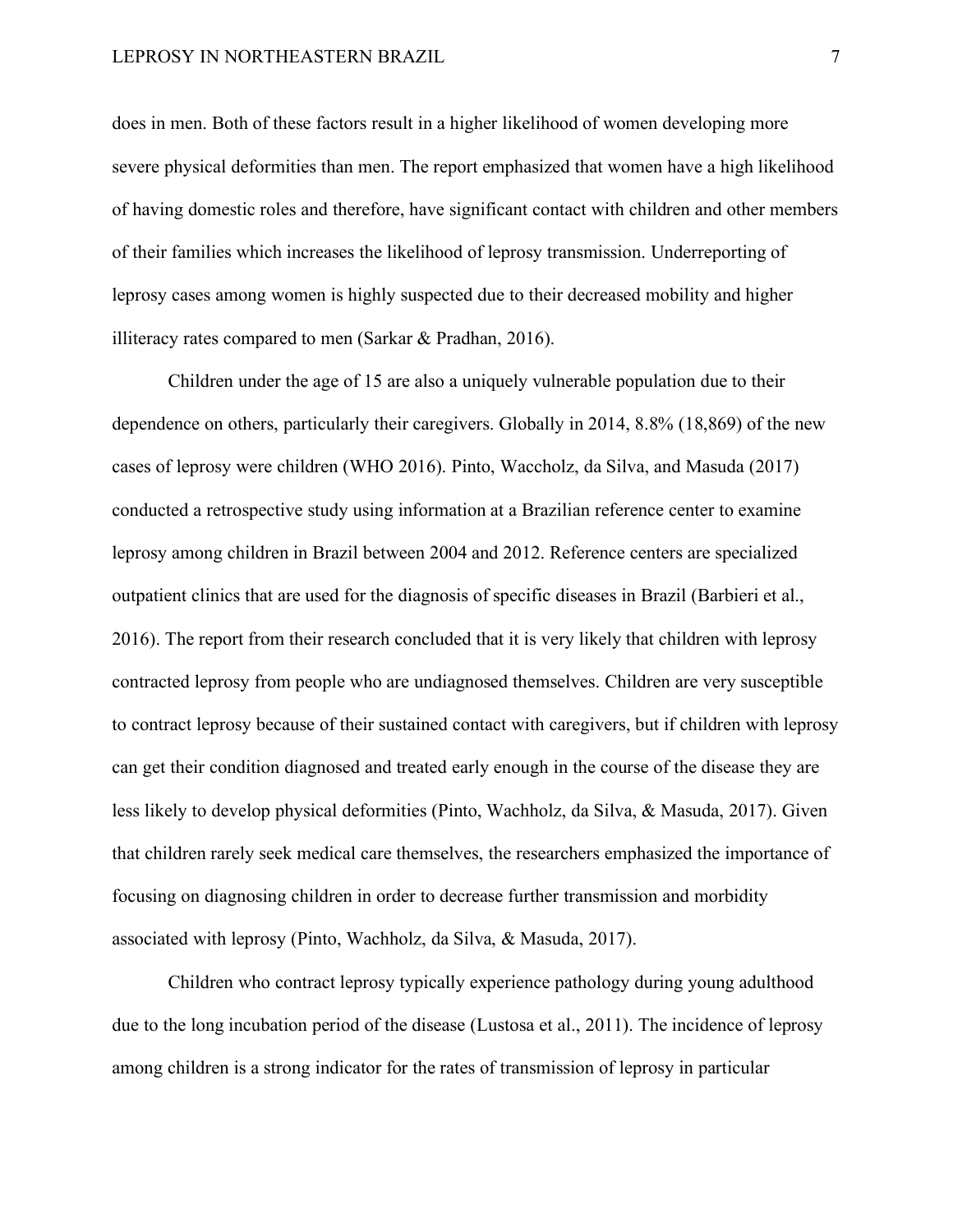communities. Therefore, a focus on improving case detection rates of leprosy among children not only decreases the likelihood of children developing deformities due to leprosy, but it also provides critical information on the status of leprosy and the effectiveness of interventions in communities around the world (WHO 2016).

People with a low quality of life, particularly a low socioeconomic status experience a disproportionately heavy burden of leprosy. An observational study in Brazil used a questionnaire to identify the determinants of poor quality of life among people with leprosy (Lustosa et al., 2011). The report emphasized a negative cycle of poverty related to the burden of leprosy. People with less education in turn earn a lower income which results in inadequate living conditions that promote leprosy transmission (Lustosa et al., 2011). People who contract leprosy and fail to seek out healthcare services are likely to develop deformities that then prevent them from working and earning an adequate income (Lustosa et al., 2011). As a result, poor quality of life and stigma associated with leprosy is perpetuated, resulting in an overall higher burden of disease among low socioeconomic status populations (Lustosa et al., 2011). Another ecological study in northeast Brazil collected data on environmental conditions to determine their effect on leprosy incidence. This study also found that lower socioeconomic status and levels of education as well as poor hygiene practices were significantly related to a higher incidence of leprosy (Kerr-Pontes et al., 2004). The poor environmental conditions present in northeastern Brazil put low income populations in a vulnerable position.

#### **Specific Population**

Northeast Brazil, the poorest region in the country, experiences much higher rates of newly diagnosed cases of leprosy than southern Brazil, the richest region in the country. This paper will focus on the burden of leprosy among people living in northeastern Brazil because of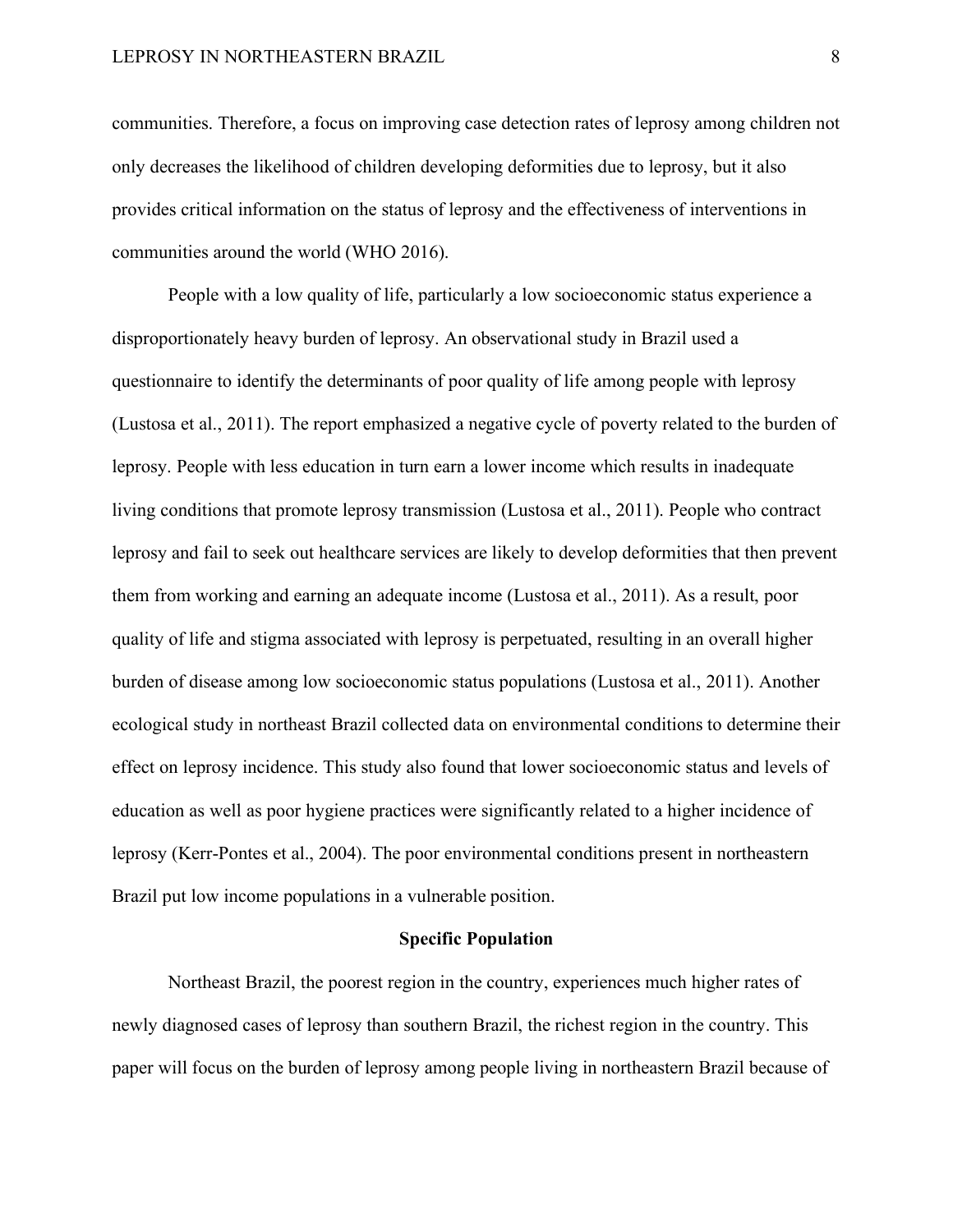their low socioeconomic status. Half of the population in northeast Brazil lives in poverty and large inequalities exist between the rich and poor with the top 1% earning an income equal to the bottom 50% of people living in the region (Kerr-Pontes et al., 2004). This economic inequality is evident throughout the history of northeastern Brazil.

The history of northeastern Brazil is plagued by financial issues, government inaction, and a difficult climate as compared to the southern region (Kutcher & Scandizzo, 1981). Northeast Brazil was the first region to be colonized by the Portuguese in the 1500s. The profitable exportation of sugarcane and Brazilwood from northeast Brazil provided the financial resources necessary for settlement to move inland into southern Brazil (Kutcher & Scandizzo, 1981). In the 1700s, the sugarcane industry moved to southern Brazil due to the discovery of gold and other precious minerals, useful harbors for trade, and more fertile soil than the northeast had to offer (Kutcher & Scandizzo, 1981). As industry and wealth moved to the south, the north was left with an inefficient political, social, and economic system based on a sugarcane industry that no longer existed. In 1762, the capital was moved from Bahia in the north to Rio in the south which further isolated northeast Brazil geographically, socially, politically, and economically (Kutcher & Scandizzo, 1981). In 1889, the Northeast region was split into many smaller states which allowed the south to have comparatively more political power in the government. Since the 1880s, common droughts have threatened the water and food security of people living in the region. The government has made attempts to intervene, but with limited success due to a continued focus on the more prosperous south (Kutcher & Scandizzo, 1981). The history of northeastern Brazil informs the ongoing financial inequality between the northern and southern regions and subsequent increased prevalence of poverty and leprosy seen in the northeastern region.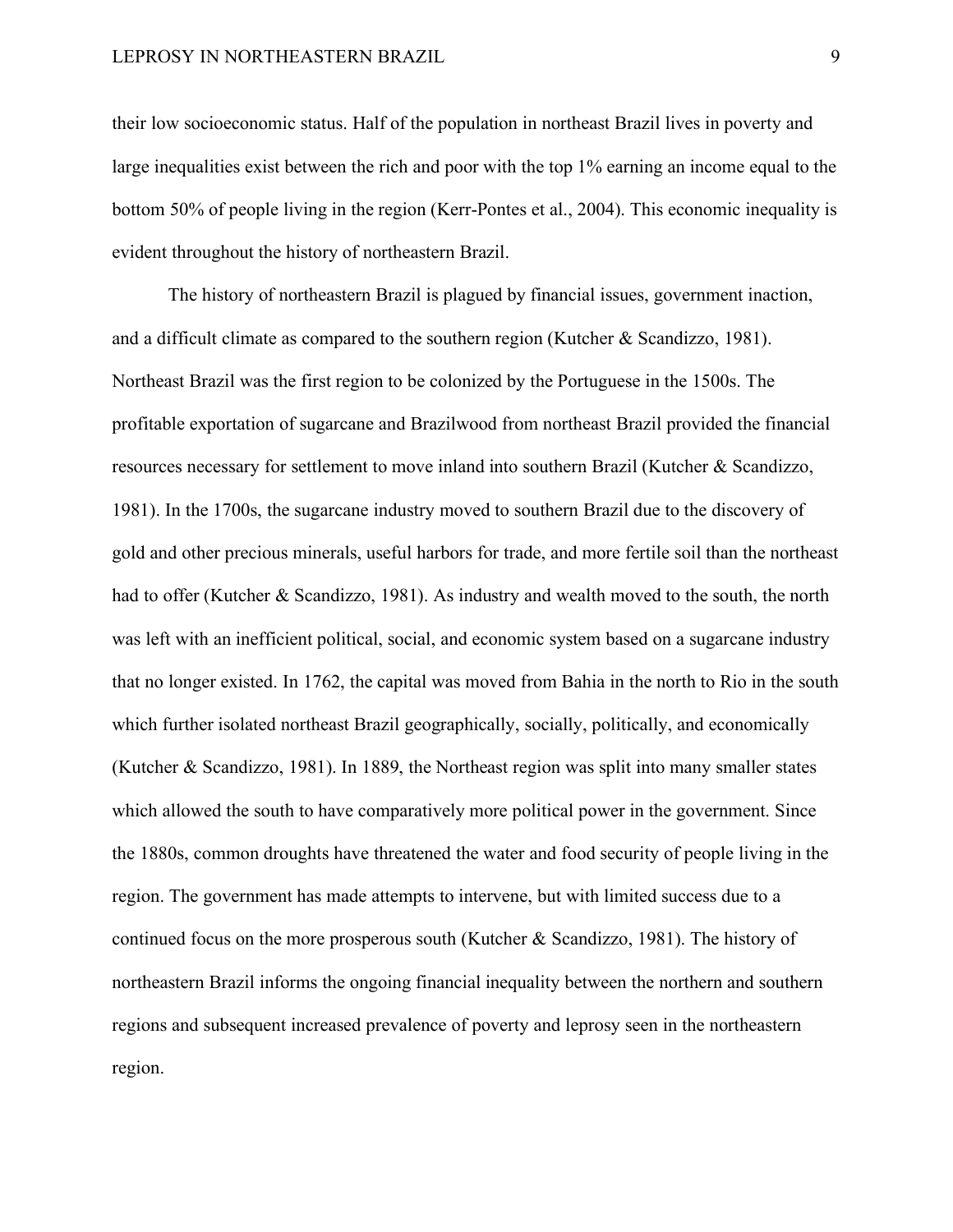Low socioeconomic status affects the ability of people to access health services. Brazil provides healthcare services in a two tier system that includes private and public healthcare (Alves & Timmins, 2001). For those who have health care provided by their employer or who can afford private healthcare, services are readily available and of a high quality. The rest of the population is reliant on the government provided health care program, Sistema Único de Saúde (SUS), which has been argued to be of a low quality and overburdened (Alves & Timmins, 2001). Due to the low socioeconomic status of Brazilians in the northeast region, they are reliant on the government run public system for healthcare services. The long wait times and low quality health services have prevented early diagnosis of leprosy because people are not able to access healthcare services in a timely manner (Alves & Timmins, 2001). However, in 1994, Brazil instituted a component of the SUS called the Family Health Plan (FHP) that aims to address issues in the SUS (Nery et al., 2014). The FHP focuses on providing primary health care through a community based approach that assigns family care teams to households. Family care teams include a physician, a nurse, a nurse assistant, and four to six full-time community health agents (Macinko and Harris, 2015). While each family care team can be responsible for providing care to up to 1,000 households, each community health agent is assigned about 150 households so that they can visit each of their assigned households about once per month (Macinko and Harris, 2015). The FHP has experienced rapid expansion due to its success. In 1998, 2,000 health care teams existed providing services to about 4% of the Brazilian population. In 2014, the program had 39,000 health care teams that served 62% of the population (Macinko and Harris, 2015). In addition, since the mid 2000s the implementation of the SUS as a whole has focused on efficiency and quality issues by establishing and improving regional healthcare networks, like the FHP (Gragnolati, 2013), which would not have been accounted for in Alves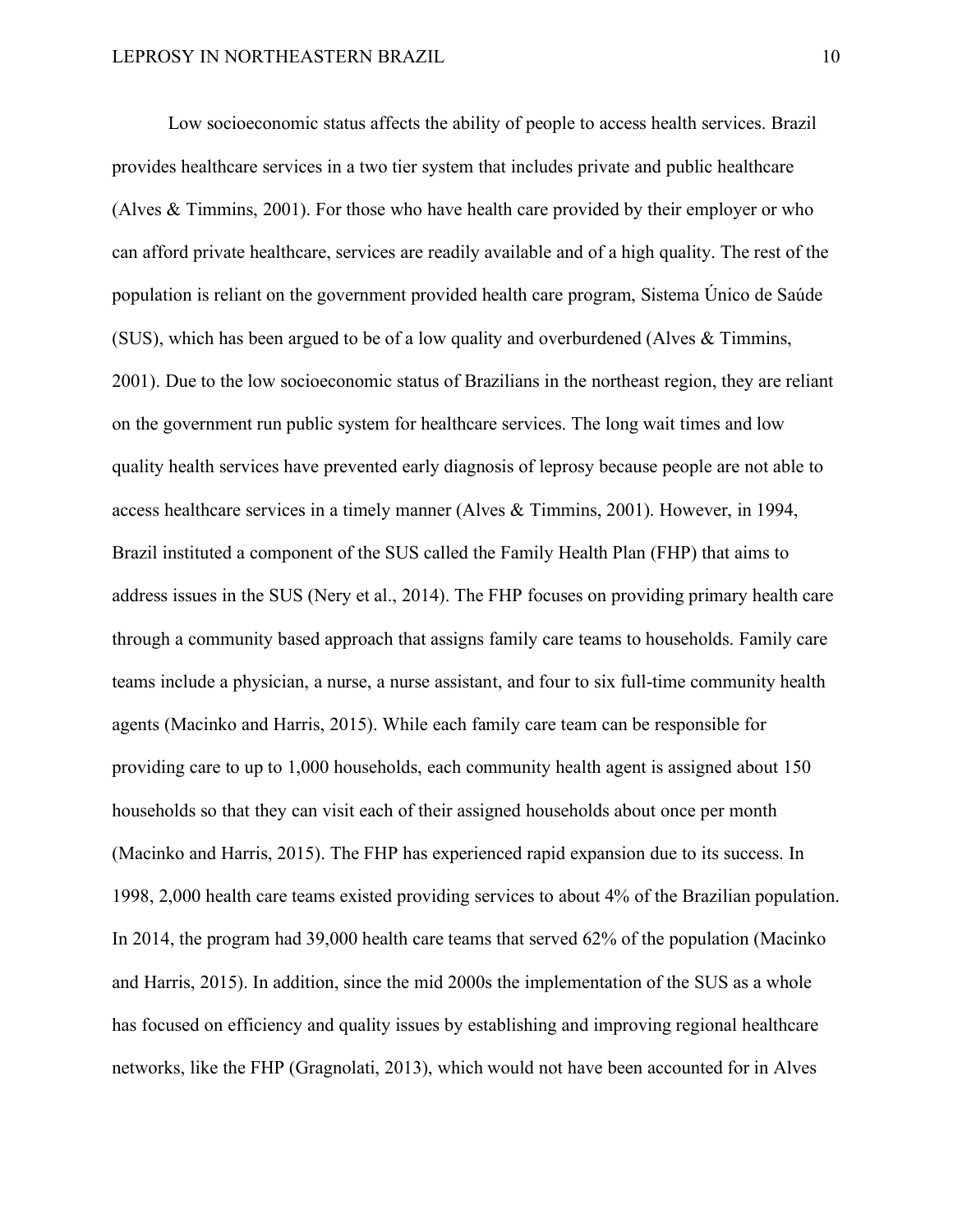and Timmins (2001) review. Northeast Brazilians have a high burden of leprosy due to their low socioeconomic status and historical lack of access to health services, although the Brazilian government is improving healthcare delivery through the SUS and FHP. In a study that tracked the infant mortality rate, a key determinant of population health, in Brazil from 1996-2004, results showed that the infant mortality rate decreased by up to 22% with the highest level of FHP coverage (Aquino, de Oliveira, & Barreto, 2009).

Like other leprosy endemic areas, social stigma resulting from a lack of understanding and fear of the disease is common in Brazil. An interview project with 16 Brazilian males and 11 Brazilian females illustrates that although respondents feel like stigma of leprosy patients is improving, it still exists in Brazil today (Sillo et al., 2016). A 21 year old woman diagnosed in 2013 states, "if I go in my mother-in-law's house and she offers water and I drink ... She throws the glass away. She prefers to throw it away than wash it, understand? They have a huge fear of catching [leprosy]" (Sillo et al., 2016). The exact mode of transmission of the disease is unclear which contributes to people's fear of contracting leprosy.

Leprosy mainly affects working populations due to the interference of physical deformities and stigma (Lustosa et al., 2011). A female respondent said, "The director of the school wanted me to ask [for] resignation. I worked there for many years. Yes, [they] came to me saying: 'whore, bitch'. I became a whore, a bitch, a thief, a rotten leg. I didn't believe in prejudice until I faced it" (Sillo et al., 2016). Discrimination and stigmatization of people with leprosy can lead them to be fired from their jobs. Without the ability to get a job, people with leprosy and their families who are reliant on them are forced to live a life of poverty. Individuals who have visible disabilities experience even more stigmatization (Lustosa et al., 2011). Due to social stigma there is a common tendency of people with leprosy to conceal their condition. When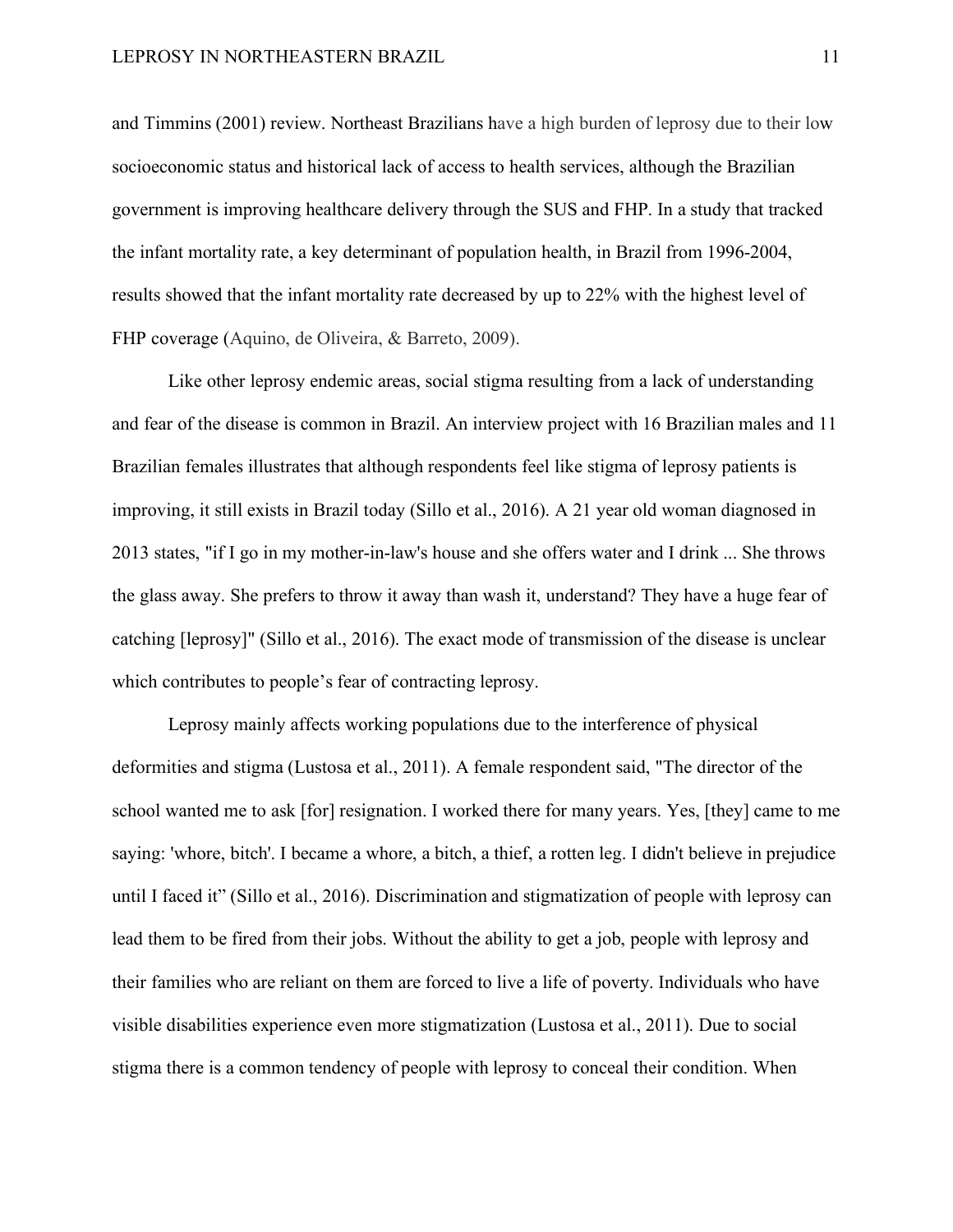people conceal their condition, diagnosis and treatment can be delayed increasing the risk for physical deformities. Those physical injuries then impact the working capacity of individuals with leprosy, which most strongly impacts poor people (Lustosa et al., 2011).

Another factor contributing to the problem of leprosy in northeastern Brazil is the heavy in and out migration of people in the region. The poor economic prospects within the region draw people out of high endemic areas to low endemic areas in search of work in neighboring regions. The migration is also from rural to urban areas because of urbanization, which creates severe socioeconomic inequality and the promise of jobs (Kerr-Pontes et al., 2004). Although railroads are no longer in operation in much of northeastern Brazil, areas with railroad stops have higher rates of leprosy due to the usage of railroads for migration and the jobs the railroad created (Kerr-Pontes et al., 2004). Migration is also determined by social networks with many migrants moving to areas where they have close family, friends, or existing relationships. Due to the relationships, migrants move into houses with the people in the new region leading to increased transmission of leprosy (Murto et al., 2013). The trend of uncontrolled urbanization in which many people migrate to poor neighborhoods outside of a city is very common in northeast Brazil. These rapidly forming low socioeconomic status communities are at high risk of leprosy transmission (Murto et al., 2013). Transmission of leprosy is assumed to occur between people in crowded conditions in which there is inadequate housing and a lack of hygiene (Kerr-Pontes et al., 2004). These conditions are commonly found in areas with a high concentration of people with low socioeconomic status, such as in the urbanized areas of northeast Brazil. The migration of people in endemic areas to other communities is problematic for intervention implementation (Murto et al., 2013). The rapid influx of people into a community means any intervention must be continuous to assure that everyone in the community participates. In addition, interventions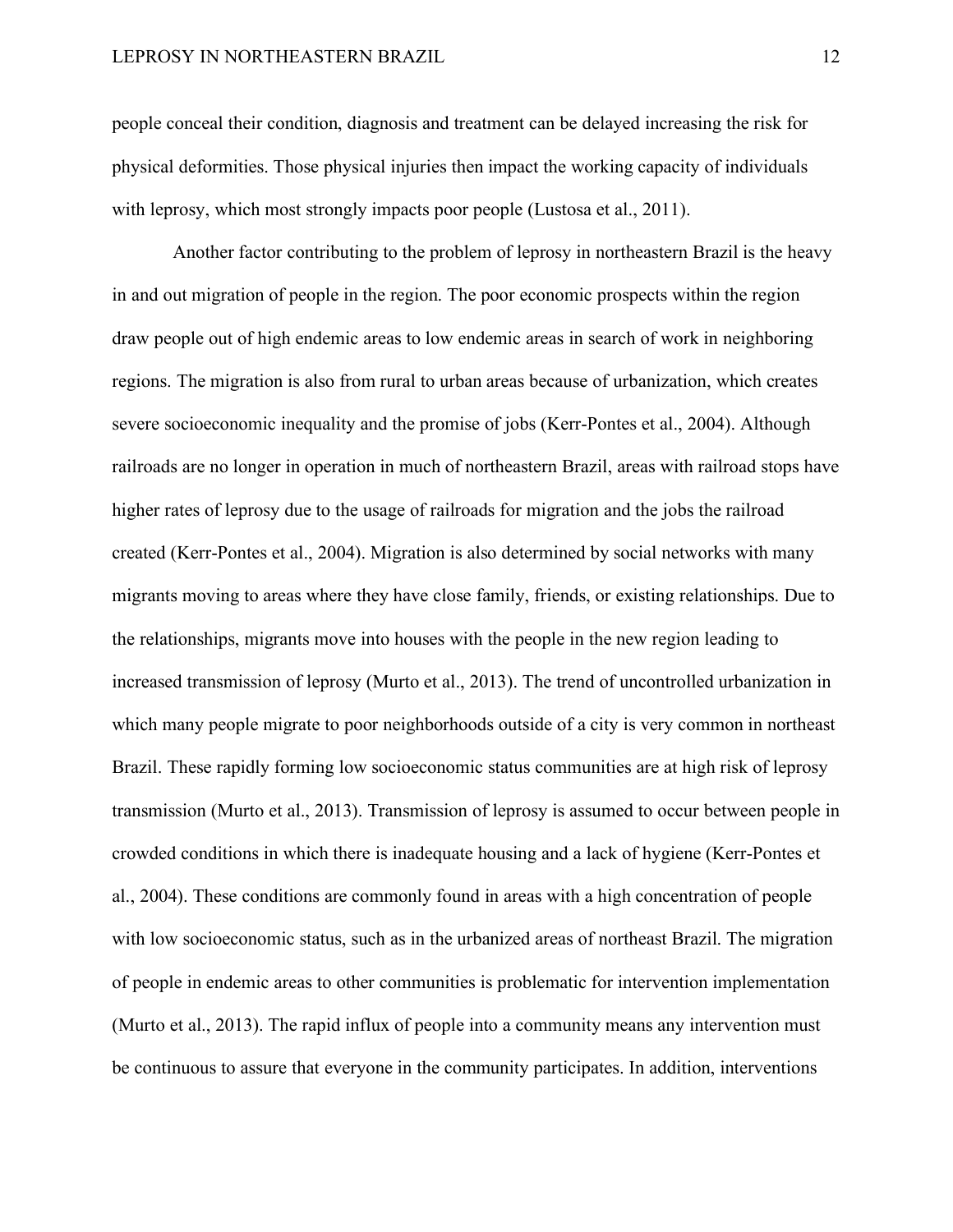must include components to address stigma, poverty, and health care in order to have an impact on the elimination of leprosy and in improving the lives of those with leprosy in northeastern Brazil.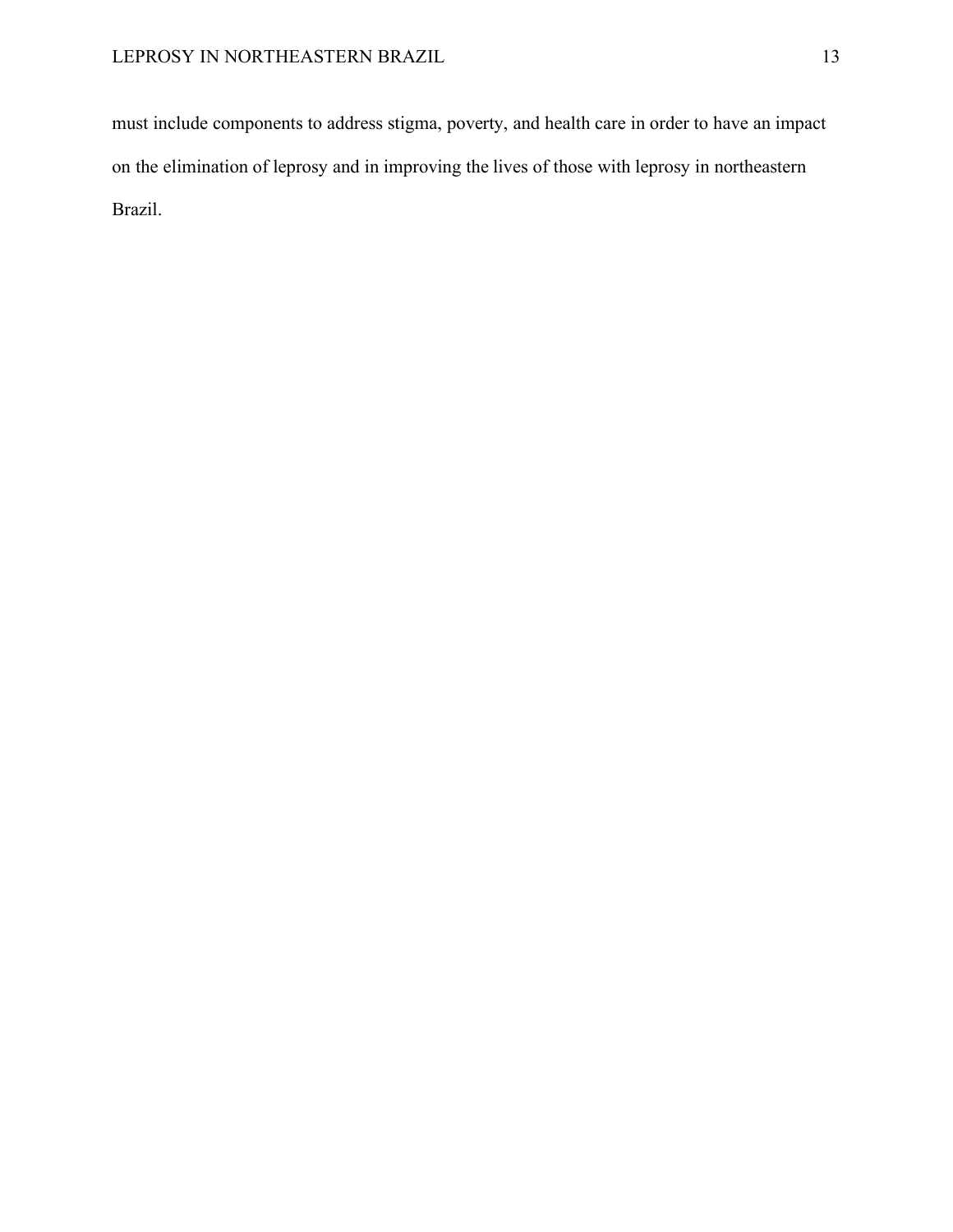## **Evidence Based Practices to Address Leprosy**

## **Effect of the Brazilian Conditional Cash Transfer and Primary Health Care Programs on**

# **the New Case Detection Rate of Leprosy**

Nery, J. S., Pereira, S. M., Rasella, D., Penna, M. L. F., Aquino, R., Rodrigues, L. C., … Penna,

G. O. (2014). Effect of the Brazilian Conditional Cash Transfer and Primary Health Care

Programs on the New Case Detection Rate of Leprosy. *PLoS Neglected Tropical* 

| <b>Research Questions/</b><br><b>Objectives/ Study Aims</b>                                                                                                                                                                                                                                                                                                                            | <b>Setting</b>                      | <b>Sample</b>                                                                                                                                                                                                                                                         | <b>Data Collection Methods and Primary</b><br><b>Outcomes</b>                                                                                                                                                                                                                                        |
|----------------------------------------------------------------------------------------------------------------------------------------------------------------------------------------------------------------------------------------------------------------------------------------------------------------------------------------------------------------------------------------|-------------------------------------|-----------------------------------------------------------------------------------------------------------------------------------------------------------------------------------------------------------------------------------------------------------------------|------------------------------------------------------------------------------------------------------------------------------------------------------------------------------------------------------------------------------------------------------------------------------------------------------|
| -Find out about the<br>effectiveness of the<br>Brazilian conditional cash<br>transfer (Bolsa Familia -<br>BFP) and the primary<br>health care program<br>(Family Health Program -<br>FHP) on the reduction of<br>leprosy new case detection<br>rate<br>-Not much is known about<br>the effectiveness of welfare<br>and primary health care<br>programs on the<br>occurrence of leprosy | -Municipalities in<br><b>Brazil</b> | $-1,358$ of 5,570<br><b>Brazilian</b><br>municipalities<br>-Chose municipalities<br>that were high risk<br>because they have<br>high rates of leprosy<br>-Municipalities<br>concentrated in the<br>poorest regions of<br>Brazil, North, Middle<br>West, and Northeast | -Used national databases to obtain data<br>about new cases of leprosy, BFP and FHP<br>coverage, population, and other relevant<br>socio-demographic covariates<br>-Use municipalities as the unit of analysis<br>-Used data from 2004-2011, collected<br>annually<br>-Used Stata Version 10 for data |

*Diseases*, *8*(11), e3357. http://doi.org/10.1371/journal.pntd.0003357

| Describe the Intervention and<br><b>Comparison Conditions</b> | <b>Key Study Findings</b> | <b>Study Strengths</b>     | <b>Study Limitations</b>      |
|---------------------------------------------------------------|---------------------------|----------------------------|-------------------------------|
| -Effect of BFP and FHP coverage at                            | -Found that Family        | -Use data from many        | -Only looks at                |
| the municipal level on new case                               | Health Program            | years (2004-2011) which    | municipalities that have      |
| detection rate of leprosy                                     | increased new case        | allows for the tracking of | high rates of leprosy so      |
| -FHP is an expansion of the Brazilian                         | detection, not because    | change over time, not just | can't apply to low            |
| national health care system, the                              | of increased incidence    | a single year              | prevalence areas              |
| Unified National Health System, and                           | but due to increased      | -Use existing programs     | -Need to evaluate a longer    |
| is managed at the municipal level.                            | self reporting and early  | and infrastructure to      | time period to see the effect |
| Multidisciplinary health teams are                            | detection screening       | control leprosy and        | of the BFP and FHP            |
| assigned to defined areas and                                 | -Also found that Bolsa    | evaluate effectiveness     | programs on transmission      |
| populations and they control leprosy                          | Familia was associated    | instead of creating a new  | because leprosy has such a    |
| by supporting early detection and                             | with decreased rates of   | program that could be      | long incubation period        |
| treatment of cases, contact tracing,                          | detection which they      | expensive and inefficient  | -Annual values of             |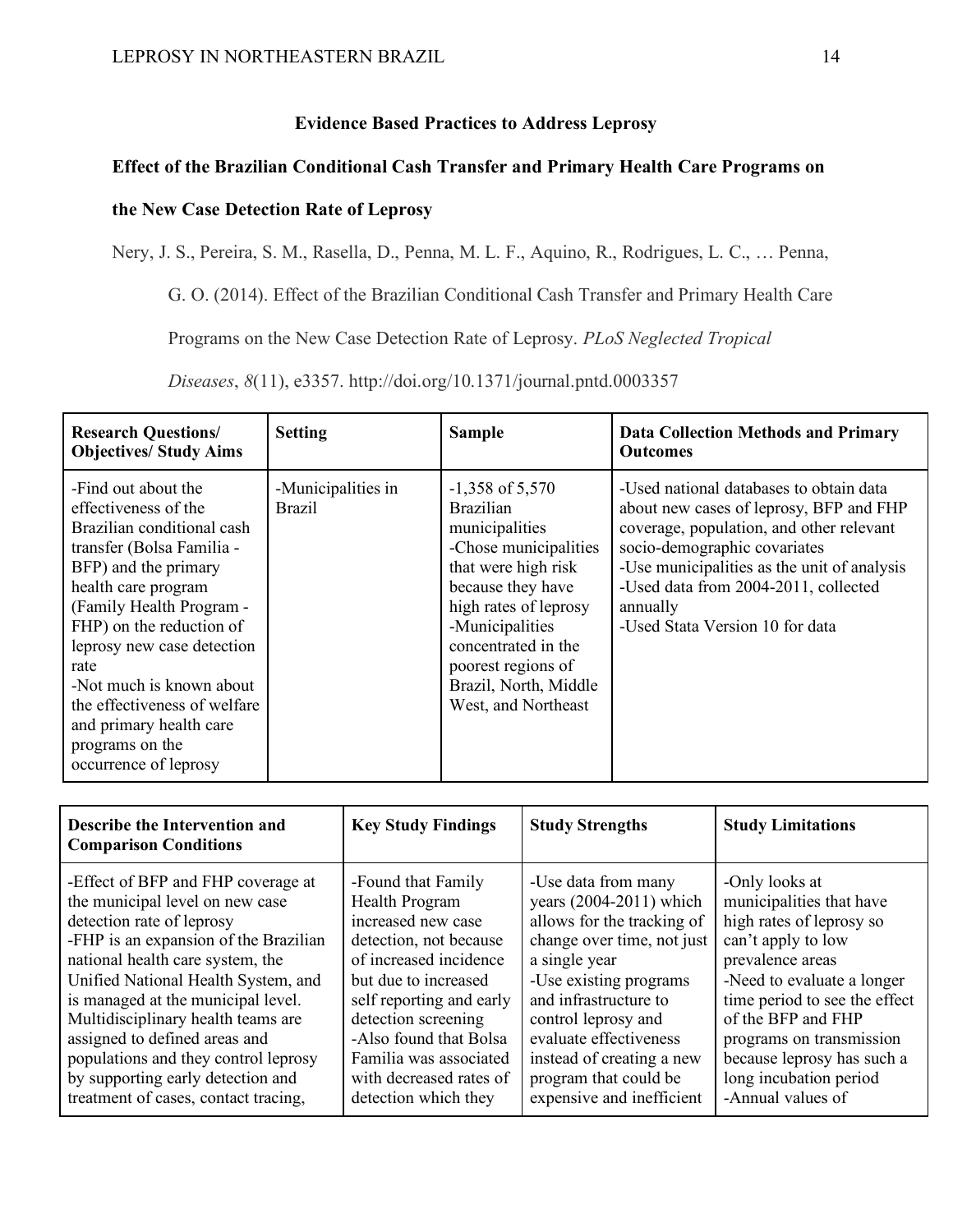| control of disabilities and other<br>preventive measures<br>-BFP is a cash transfer program for<br>poor families (>\$35-\$70 monthly per<br>capita income). Enrolled families have<br>to meet education and health<br>requirements which reduces extreme<br>poverty, a risk factor for leprosy<br>-There was no control group, but<br>baseline data was collected in 2004 | attribute to a reduction<br>in leprosy incidence<br>due to a reduction in<br>poverty and improved<br>living conditions<br>-Combining the FHP<br>and BFP is an effective<br>way to improve<br>diagnosis and control<br>of leprosy while<br>reducing the<br>prevalence of leprosy | -Prevention and control<br>approach, focuses on the<br>social determinants that<br>are risk factors for<br>leprosy such as poverty<br>and access to healthcare<br>-Use data from national<br>surveys and census which<br>allows for a large sample<br>size, 1,358 of 5,570<br>municipalities in Brazil<br>-Study design clear and<br>detailed<br>-Very good background<br>section that explains both<br>the significance of<br>leprosy in that location<br>and how the BFP and<br>FHP work and how<br>similar programs have<br>been beneficial to HIV<br>reduction<br>-Clear data tables<br>-Possible externality is<br>that effect of the BFP<br>raises overall living<br>condition of<br>municipality, not just the<br>people that are part of the<br>BFP, because of<br>increased money being<br>spent and economic<br>growth which then causes<br>an overall reduction in | sociodemographic variables<br>were obtained from linear<br>interpolation and<br>extrapolation from<br>decennial census data, so it<br>is an estimate which could<br>lead to error<br>-In Brazil and Latin<br>America as a whole there<br>has been an improvement in<br>sanitation, education, and<br>economic development<br>which may be confounders<br>for the reduction in new<br>leprosy cases and increased<br>detection - this was not<br>controlled for<br>-Used national data so<br>trusting the accuracy, not<br>doing their own data<br>collection |
|---------------------------------------------------------------------------------------------------------------------------------------------------------------------------------------------------------------------------------------------------------------------------------------------------------------------------------------------------------------------------|---------------------------------------------------------------------------------------------------------------------------------------------------------------------------------------------------------------------------------------------------------------------------------|-------------------------------------------------------------------------------------------------------------------------------------------------------------------------------------------------------------------------------------------------------------------------------------------------------------------------------------------------------------------------------------------------------------------------------------------------------------------------------------------------------------------------------------------------------------------------------------------------------------------------------------------------------------------------------------------------------------------------------------------------------------------------------------------------------------------------------------------------------------------------------|--------------------------------------------------------------------------------------------------------------------------------------------------------------------------------------------------------------------------------------------------------------------------------------------------------------------------------------------------------------------------------------------------------------------------------------------------------------------------------------------------------------------------------------------------------------|
|                                                                                                                                                                                                                                                                                                                                                                           |                                                                                                                                                                                                                                                                                 | new leprosy cases<br>because poverty is a risk<br>factor                                                                                                                                                                                                                                                                                                                                                                                                                                                                                                                                                                                                                                                                                                                                                                                                                      |                                                                                                                                                                                                                                                                                                                                                                                                                                                                                                                                                              |

## **Responding to the challenge of leprosy-related disability and ultra-poverty**

Bowers, B., Singh, S., & Kuipers, P. (2014). Responding to the challenge of leprosy-related disability and ultra-poverty. *Leprosy Review*, *85*(3), 141+. Retrieved from http://libraries.state.ma.us/login?gwurl=http://go.galegroup.com/ps/i.do?p=AONE&sw= w&u=mlin\_m\_tufts&v=2.1&it=r&id=GALE%7CA501598015&asid=f53f7b8f2c01f0b3 1aad96ef81d4b307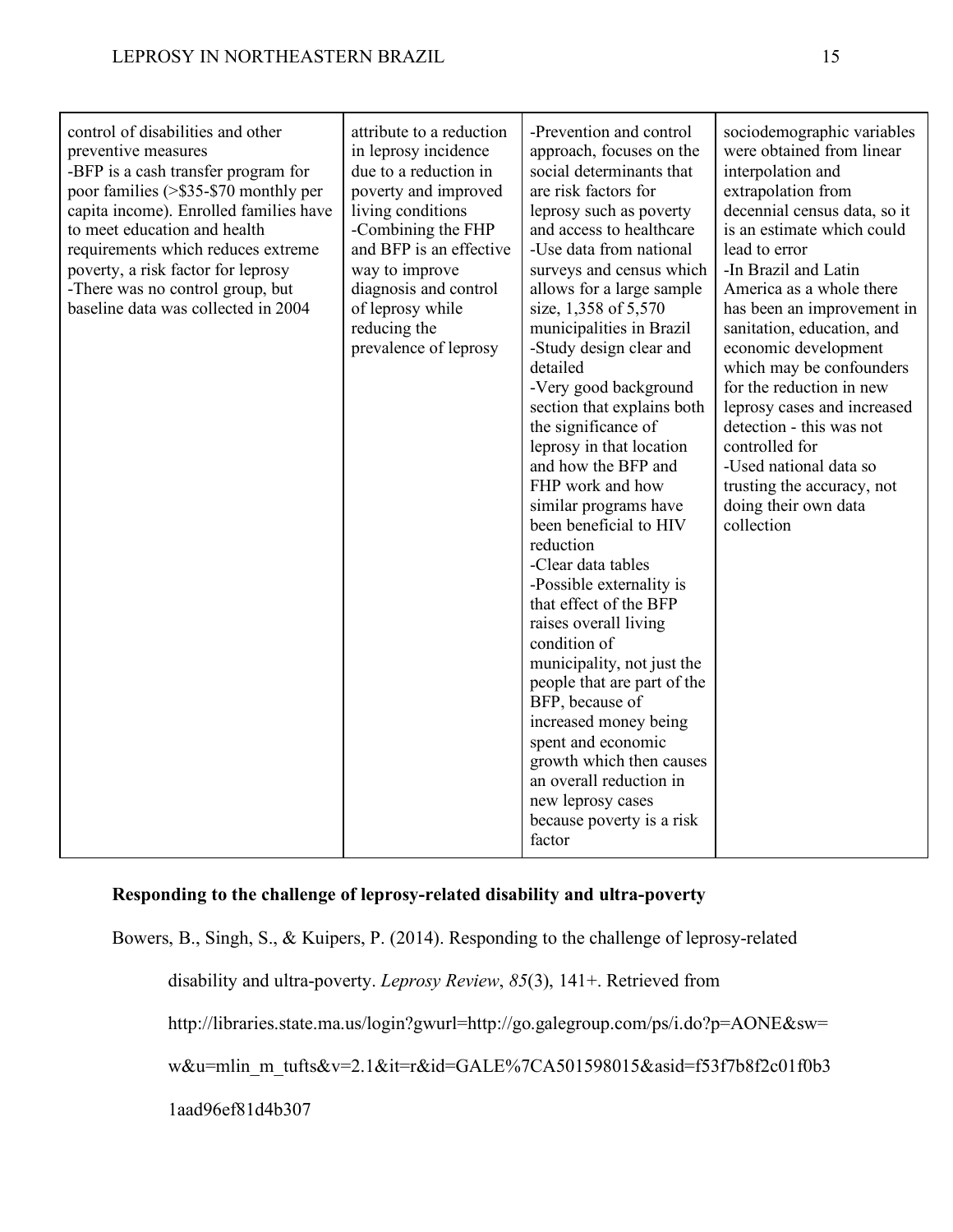| <b>Research Questions/</b><br><b>Objectives/Study Aims</b>                                                                                                                                                                                                                     | <b>Setting</b>        | <b>Sample</b>                                                                                                                                                                                                                                                                                                                                                             | <b>Data Collection Methods</b><br>and Primary Outcomes                                                                                                                                                                                            |
|--------------------------------------------------------------------------------------------------------------------------------------------------------------------------------------------------------------------------------------------------------------------------------|-----------------------|---------------------------------------------------------------------------------------------------------------------------------------------------------------------------------------------------------------------------------------------------------------------------------------------------------------------------------------------------------------------------|---------------------------------------------------------------------------------------------------------------------------------------------------------------------------------------------------------------------------------------------------|
| -Figure out ways to reach people<br>with leprosy-related disabilities<br>living below the ultra-poverty<br>with an effective intervention<br>-Create individualized goals and<br>plans with targeted individuals<br>in order to improve their social<br>and financial standing | -Northwest Bangladesh | -2372 people with<br>leprosy-related<br>disabilities in northwest<br>Bangladesh were<br>surveyed<br>-1285 of the surveyed<br>individuals met the<br>criteria of living below<br>the specified ultra-<br>poverty line<br>-Approximately 1100<br>individuals received<br>services from the<br>intervention<br>-Follow-up data<br>available from 856 in<br>those individuals | -Initial population was<br>surveyed to determine<br>economic status<br>-For the 856 individuals<br>who had a plan<br>implemented a baseline<br>and follow-up poverty<br>assessment was conducted<br>(average of 43 weeks)<br>between assessments) |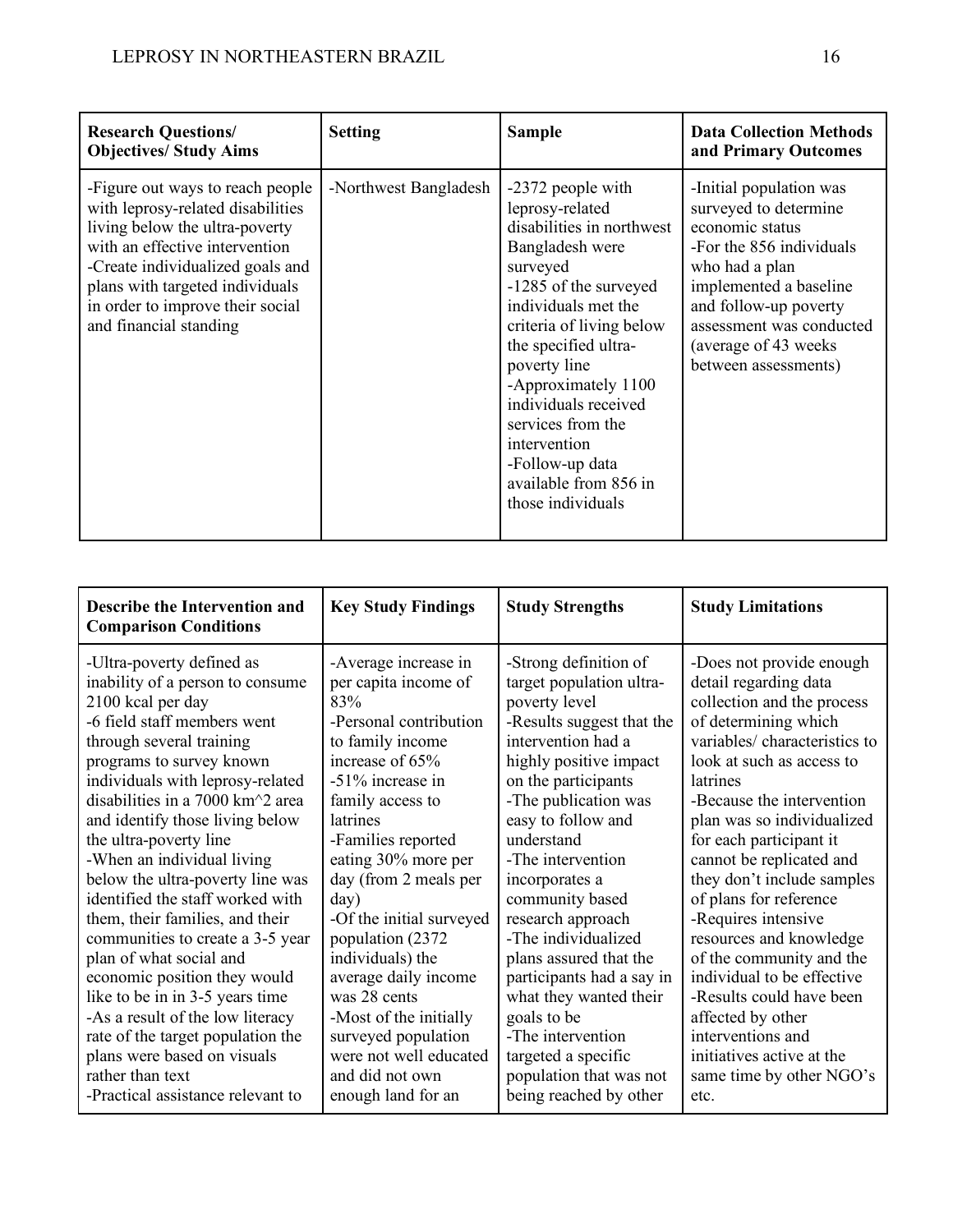**The Impact of a Rights-Based Counselling Intervention to Reduce Stigma in People** 

# **Affected by Leprosy in Indonesia**

Lusli, M., Peters, R., van Brakel, W., Zweekhorst, M., Iancu, S., Bunders, J., … Regeer, B.

(2016). The Impact of a Rights-Based Counselling Intervention to Reduce Stigma in

People Affected by Leprosy in Indonesia. *PLoS Neglected Tropical Diseases*, *10*(12),

e0005088. https://doi.org/10.1371/journal.pntd.0005088

| <b>Research Questions/</b><br><b>Objectives/ Study Aims</b>                                                                                                                                                  | <b>Setting</b>                  | <b>Sample</b>                                                                 | <b>Data Collection Methods</b><br>and Primary Outcomes                                                                                                                                                           |
|--------------------------------------------------------------------------------------------------------------------------------------------------------------------------------------------------------------|---------------------------------|-------------------------------------------------------------------------------|------------------------------------------------------------------------------------------------------------------------------------------------------------------------------------------------------------------|
| -Part of existing Stigma<br><b>Assessment and Reduction</b><br>Impact (SARI) project<br>-To assess the impact of a<br>CBT counselling intervention<br>on anticipated, internalized,<br>or experienced stigma | -Cirebon District,<br>Indonesia | -People with leprosy<br>and their families<br>-Cluster randomized<br>sampling | -Three main collection points<br>(no exact time given) included<br>baseline data, interviews<br>throughout the intervention,<br>and a final survey<br>-Used various types of data<br>collection and measurements |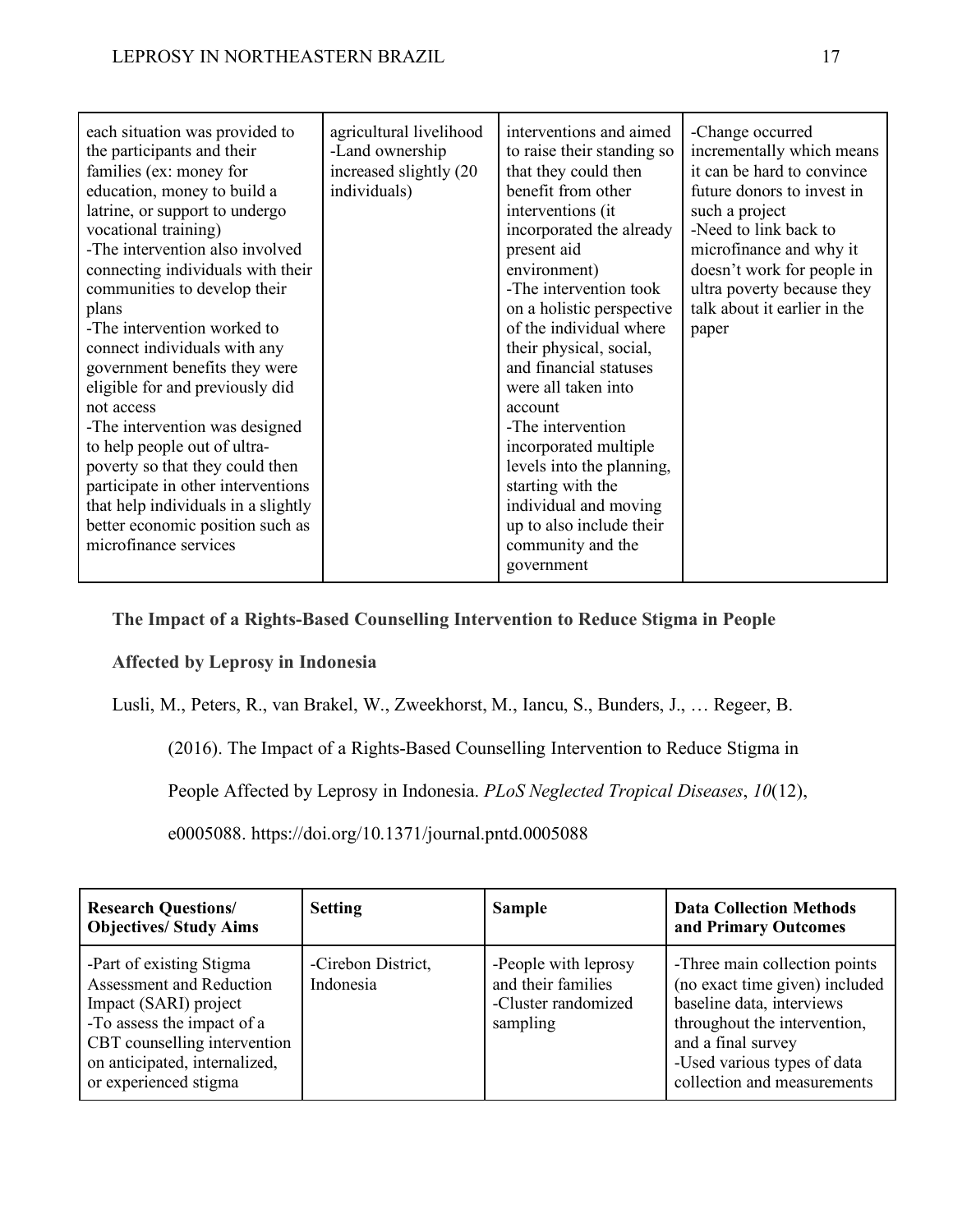| through individual and social<br>-To measure stigma:<br>levels<br><b>Participation Scale Short</b><br>(PSS), Sari Stigma Scale<br>-To use various types of<br>(SSS), and WHO-Quality of<br>counselling including<br>individual, group, and family<br>Life (WHO-QLL BREF)<br>counseling and to see how<br>-Note: the WHO-QLL<br>BREF was not collected for all<br>effective each type is<br>-Hypothesis is that the<br>participants (the researcher<br>counselling will be effective<br>would forgo survey if<br>in combatting stigma and thus<br>participant seemed weary)<br>-Participant notes to analyze<br>improving standard of life<br>benefits of these sessions -<br>-Training community<br>members to be peer<br>Counsellor notes to analyze<br>counsellors to improve<br>types of stigma experienced by<br>stigmas for those peers and<br>participants<br>-Interviews focused on<br>the people they are<br>"leprosy history, feelings,<br>counselling<br>family and friends,<br>community, economic<br>condition, and future"<br>· Tried to collect<br>corresponding data from<br>the same participants pre<br>and post intervention, but<br>only were able to do so<br>with some of the<br>participants<br>Use of both trained<br>leprosy workers,<br>project's research<br>assistants (some of whom<br>affected by leprosy), and<br>peers who were trained<br>extensively<br>-Used Epi for Windows<br>database and Stata 12.1 |  |          |
|-------------------------------------------------------------------------------------------------------------------------------------------------------------------------------------------------------------------------------------------------------------------------------------------------------------------------------------------------------------------------------------------------------------------------------------------------------------------------------------------------------------------------------------------------------------------------------------------------------------------------------------------------------------------------------------------------------------------------------------------------------------------------------------------------------------------------------------------------------------------------------------------------------------------------------------------------------------------------------------------------------------------------------------------------------------------------------------------------------------------------------------------------------------------------------------------------------------------------------------------------------------------------------------------------------------------------------------------------------------------------------------------------------------------------------------------|--|----------|
|                                                                                                                                                                                                                                                                                                                                                                                                                                                                                                                                                                                                                                                                                                                                                                                                                                                                                                                                                                                                                                                                                                                                                                                                                                                                                                                                                                                                                                           |  |          |
|                                                                                                                                                                                                                                                                                                                                                                                                                                                                                                                                                                                                                                                                                                                                                                                                                                                                                                                                                                                                                                                                                                                                                                                                                                                                                                                                                                                                                                           |  |          |
|                                                                                                                                                                                                                                                                                                                                                                                                                                                                                                                                                                                                                                                                                                                                                                                                                                                                                                                                                                                                                                                                                                                                                                                                                                                                                                                                                                                                                                           |  |          |
|                                                                                                                                                                                                                                                                                                                                                                                                                                                                                                                                                                                                                                                                                                                                                                                                                                                                                                                                                                                                                                                                                                                                                                                                                                                                                                                                                                                                                                           |  |          |
|                                                                                                                                                                                                                                                                                                                                                                                                                                                                                                                                                                                                                                                                                                                                                                                                                                                                                                                                                                                                                                                                                                                                                                                                                                                                                                                                                                                                                                           |  |          |
|                                                                                                                                                                                                                                                                                                                                                                                                                                                                                                                                                                                                                                                                                                                                                                                                                                                                                                                                                                                                                                                                                                                                                                                                                                                                                                                                                                                                                                           |  |          |
|                                                                                                                                                                                                                                                                                                                                                                                                                                                                                                                                                                                                                                                                                                                                                                                                                                                                                                                                                                                                                                                                                                                                                                                                                                                                                                                                                                                                                                           |  |          |
|                                                                                                                                                                                                                                                                                                                                                                                                                                                                                                                                                                                                                                                                                                                                                                                                                                                                                                                                                                                                                                                                                                                                                                                                                                                                                                                                                                                                                                           |  |          |
|                                                                                                                                                                                                                                                                                                                                                                                                                                                                                                                                                                                                                                                                                                                                                                                                                                                                                                                                                                                                                                                                                                                                                                                                                                                                                                                                                                                                                                           |  |          |
|                                                                                                                                                                                                                                                                                                                                                                                                                                                                                                                                                                                                                                                                                                                                                                                                                                                                                                                                                                                                                                                                                                                                                                                                                                                                                                                                                                                                                                           |  |          |
|                                                                                                                                                                                                                                                                                                                                                                                                                                                                                                                                                                                                                                                                                                                                                                                                                                                                                                                                                                                                                                                                                                                                                                                                                                                                                                                                                                                                                                           |  |          |
|                                                                                                                                                                                                                                                                                                                                                                                                                                                                                                                                                                                                                                                                                                                                                                                                                                                                                                                                                                                                                                                                                                                                                                                                                                                                                                                                                                                                                                           |  |          |
|                                                                                                                                                                                                                                                                                                                                                                                                                                                                                                                                                                                                                                                                                                                                                                                                                                                                                                                                                                                                                                                                                                                                                                                                                                                                                                                                                                                                                                           |  |          |
|                                                                                                                                                                                                                                                                                                                                                                                                                                                                                                                                                                                                                                                                                                                                                                                                                                                                                                                                                                                                                                                                                                                                                                                                                                                                                                                                                                                                                                           |  |          |
|                                                                                                                                                                                                                                                                                                                                                                                                                                                                                                                                                                                                                                                                                                                                                                                                                                                                                                                                                                                                                                                                                                                                                                                                                                                                                                                                                                                                                                           |  |          |
|                                                                                                                                                                                                                                                                                                                                                                                                                                                                                                                                                                                                                                                                                                                                                                                                                                                                                                                                                                                                                                                                                                                                                                                                                                                                                                                                                                                                                                           |  |          |
|                                                                                                                                                                                                                                                                                                                                                                                                                                                                                                                                                                                                                                                                                                                                                                                                                                                                                                                                                                                                                                                                                                                                                                                                                                                                                                                                                                                                                                           |  |          |
|                                                                                                                                                                                                                                                                                                                                                                                                                                                                                                                                                                                                                                                                                                                                                                                                                                                                                                                                                                                                                                                                                                                                                                                                                                                                                                                                                                                                                                           |  |          |
|                                                                                                                                                                                                                                                                                                                                                                                                                                                                                                                                                                                                                                                                                                                                                                                                                                                                                                                                                                                                                                                                                                                                                                                                                                                                                                                                                                                                                                           |  |          |
|                                                                                                                                                                                                                                                                                                                                                                                                                                                                                                                                                                                                                                                                                                                                                                                                                                                                                                                                                                                                                                                                                                                                                                                                                                                                                                                                                                                                                                           |  |          |
|                                                                                                                                                                                                                                                                                                                                                                                                                                                                                                                                                                                                                                                                                                                                                                                                                                                                                                                                                                                                                                                                                                                                                                                                                                                                                                                                                                                                                                           |  |          |
|                                                                                                                                                                                                                                                                                                                                                                                                                                                                                                                                                                                                                                                                                                                                                                                                                                                                                                                                                                                                                                                                                                                                                                                                                                                                                                                                                                                                                                           |  |          |
|                                                                                                                                                                                                                                                                                                                                                                                                                                                                                                                                                                                                                                                                                                                                                                                                                                                                                                                                                                                                                                                                                                                                                                                                                                                                                                                                                                                                                                           |  |          |
|                                                                                                                                                                                                                                                                                                                                                                                                                                                                                                                                                                                                                                                                                                                                                                                                                                                                                                                                                                                                                                                                                                                                                                                                                                                                                                                                                                                                                                           |  |          |
|                                                                                                                                                                                                                                                                                                                                                                                                                                                                                                                                                                                                                                                                                                                                                                                                                                                                                                                                                                                                                                                                                                                                                                                                                                                                                                                                                                                                                                           |  |          |
|                                                                                                                                                                                                                                                                                                                                                                                                                                                                                                                                                                                                                                                                                                                                                                                                                                                                                                                                                                                                                                                                                                                                                                                                                                                                                                                                                                                                                                           |  |          |
|                                                                                                                                                                                                                                                                                                                                                                                                                                                                                                                                                                                                                                                                                                                                                                                                                                                                                                                                                                                                                                                                                                                                                                                                                                                                                                                                                                                                                                           |  |          |
|                                                                                                                                                                                                                                                                                                                                                                                                                                                                                                                                                                                                                                                                                                                                                                                                                                                                                                                                                                                                                                                                                                                                                                                                                                                                                                                                                                                                                                           |  |          |
|                                                                                                                                                                                                                                                                                                                                                                                                                                                                                                                                                                                                                                                                                                                                                                                                                                                                                                                                                                                                                                                                                                                                                                                                                                                                                                                                                                                                                                           |  |          |
|                                                                                                                                                                                                                                                                                                                                                                                                                                                                                                                                                                                                                                                                                                                                                                                                                                                                                                                                                                                                                                                                                                                                                                                                                                                                                                                                                                                                                                           |  |          |
|                                                                                                                                                                                                                                                                                                                                                                                                                                                                                                                                                                                                                                                                                                                                                                                                                                                                                                                                                                                                                                                                                                                                                                                                                                                                                                                                                                                                                                           |  |          |
|                                                                                                                                                                                                                                                                                                                                                                                                                                                                                                                                                                                                                                                                                                                                                                                                                                                                                                                                                                                                                                                                                                                                                                                                                                                                                                                                                                                                                                           |  |          |
|                                                                                                                                                                                                                                                                                                                                                                                                                                                                                                                                                                                                                                                                                                                                                                                                                                                                                                                                                                                                                                                                                                                                                                                                                                                                                                                                                                                                                                           |  |          |
|                                                                                                                                                                                                                                                                                                                                                                                                                                                                                                                                                                                                                                                                                                                                                                                                                                                                                                                                                                                                                                                                                                                                                                                                                                                                                                                                                                                                                                           |  |          |
|                                                                                                                                                                                                                                                                                                                                                                                                                                                                                                                                                                                                                                                                                                                                                                                                                                                                                                                                                                                                                                                                                                                                                                                                                                                                                                                                                                                                                                           |  |          |
|                                                                                                                                                                                                                                                                                                                                                                                                                                                                                                                                                                                                                                                                                                                                                                                                                                                                                                                                                                                                                                                                                                                                                                                                                                                                                                                                                                                                                                           |  |          |
|                                                                                                                                                                                                                                                                                                                                                                                                                                                                                                                                                                                                                                                                                                                                                                                                                                                                                                                                                                                                                                                                                                                                                                                                                                                                                                                                                                                                                                           |  | programs |

| <b>Describe the Intervention</b><br>and Comparison Conditions | <b>Key Study Findings</b> | <b>Study Strengths</b>   | <b>Study Limitations</b>      |
|---------------------------------------------------------------|---------------------------|--------------------------|-------------------------------|
| -Control group did not receive                                | -46% of participants      | -Study did a good job    | -The control group had much   |
| intervention, but was in the                                  | dealt mostly with         | of training personnel so | lower baseline levels of      |
| same area that the SARI                                       | internalized stigma       | that the intervention    | stigma, which makes it harder |
| program was taking place                                      | -27% dealt mostly with    | would be able to         | to see a change               |
| -Interdisciplinary approach                                   | anticipated stigma        | continue and have        | -Control group also had       |
| using CBT methods                                             | -19% dealt mostly with    | further effects          | reduced stigma levels,        |
| -Took place over $2\frac{1}{2}$ years                         | enacted stigma            | -Two year time period    | although they could be        |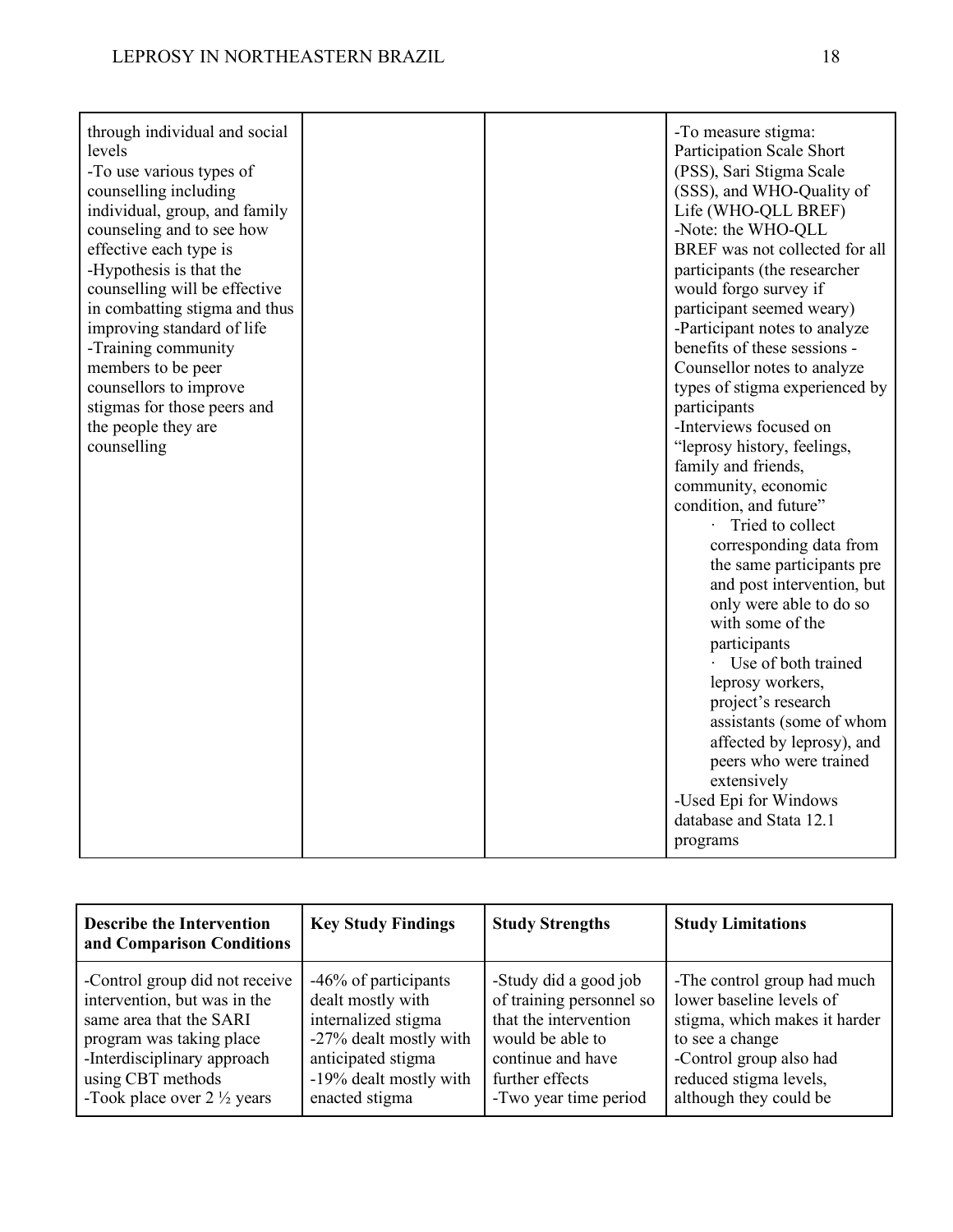-8% said they

shows effectiveness of

-Non-randomly selected

people to be peer counsellors, including some of the research assistants -56 hours of training -Five sessions of counselling (first three lasting between 30- 45 minutes and last two lasting between 45-60 minutes) -Individual, family, and group counselling offered to address ignorance surrounding the disease and the rights of people with it, to show support in a group, and to build trust -In actuality, number of sessions received differed by client's individual needs experienced no stigma -Both the control group and the intervention groups saw decreases in stigma levels on the SSS and PSS measures indicators, but the intervention group had a much bigger decrease - The mean difference SSS and PSS scores between the intervention and control groups were not statistically significant -The control group lost quality of life (down 2.00 points) according the WHOQOL-BREF scores, but the counselling group improved by 6.54 points -Sex had a large effect on perceptions -Women had higher levels of stigma before the intervention, but also had a bigger impact from the intervention than men long term intervention -Use of CBT and researchers with various disabilities makes the community have more trust of the intervention and researchers -Use of these three counselling interventions was very effective -Box 1 does a very effective job in showing what the necessary attributes of the counsellors were and what they would teach during the counselling sessions -All of the tables present new data and information that is not repetitive -By using three different types of stigma tests there is better convergent validity -The intervention is very individualized which makes it more effective for combatting perception based things like stigma -Intervention gave economic incentives that allowed community perspectives to improve -Figure 1 shows very well how the final 67 counselling clients were chosen from the original 523 people in the baseline

explained by the passage of time or the SARI program -The study was unclear as to how it chose the participants who would become peer counsellors -The report combined data from the pilot and from the actual intervention despite changes in the study design -Hard to implement three different kinds of counselling -Hard to train personnel and hard to assess whether peers will be considered knowledgeable enough by other participants to have an impact – in this study some participants liked it and some did not -The data could be impacted in the interviews by participants giving the answers that they know researchers want to hear -How effective is it to have research assistants do both conducting of research as well as administration of the intervention as counsellors? -Had only approximately a third of interviews in the final survey as they did in the baseline, which makes the follow-up data hard to analyze -In the ethical considerations, participants were given written consent forms, but it is unclear whether any special consideration was given to vulnerable populations that were included in the study or if consideration was given to people who could not read -Economic incentives are hard to implement everywhere and it is unclear how the "SEDrelated activities" played a role in reducing stigma in the data results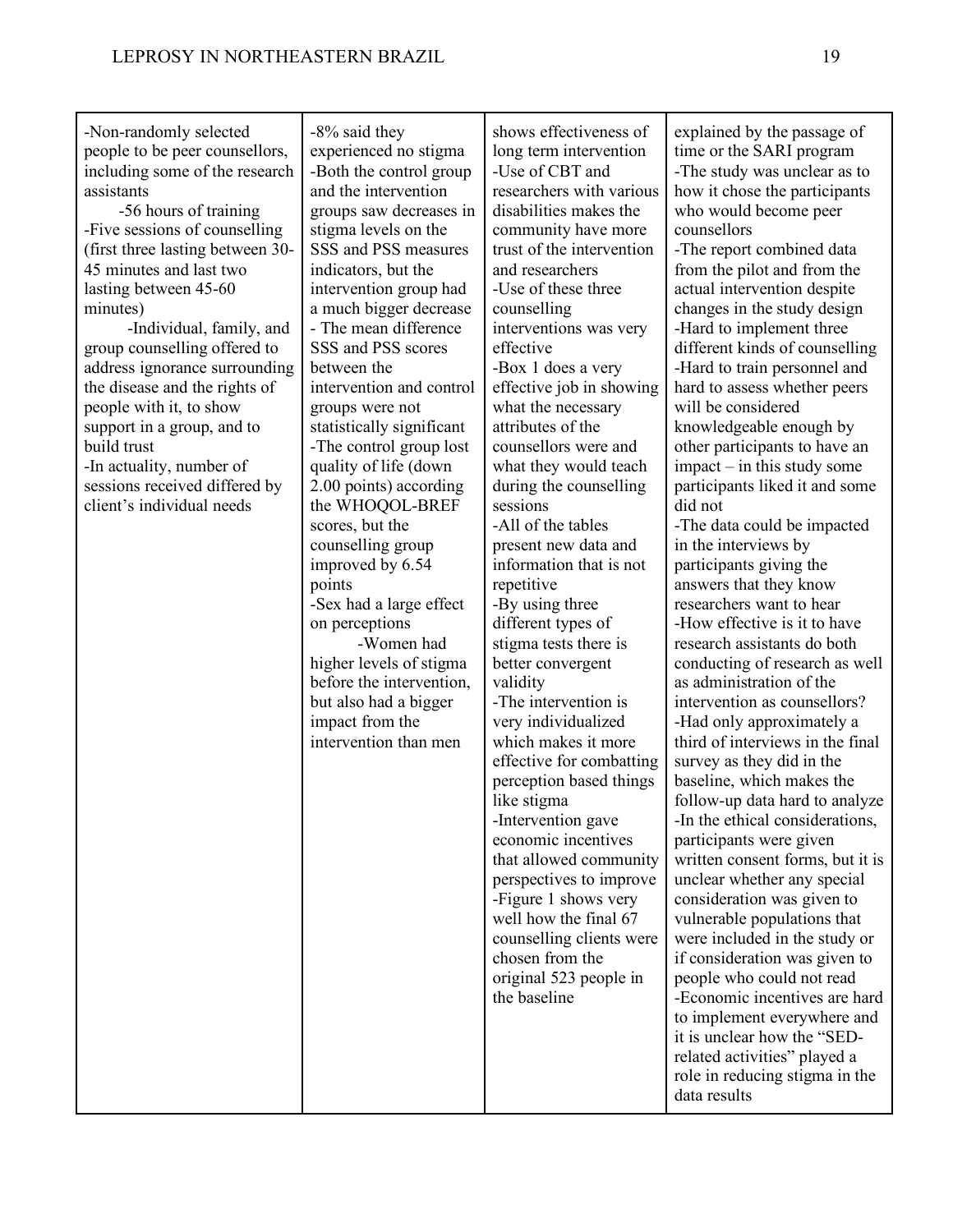|  | -Researchers said that once<br>people understood that they<br>were cured, they perceived it<br>as a miracle, but did they offer<br>any type of medical support<br>for those participants who had<br>not received treatment or did<br>they only accept participants<br>who had received treatment?<br>This is unclear<br>-Qualitative research is<br>individual to a given<br>population and should not be<br>too closely extrapolated as the<br>researchers suggest<br>-Given that two of the three<br>scales used for the data did<br>not produce statistically<br>significant results the report<br>seemed overly optimistic<br>about the effectiveness of the<br>intervention<br>-The one scale that did<br>produce a statistically<br>significant difference was the |
|--|--------------------------------------------------------------------------------------------------------------------------------------------------------------------------------------------------------------------------------------------------------------------------------------------------------------------------------------------------------------------------------------------------------------------------------------------------------------------------------------------------------------------------------------------------------------------------------------------------------------------------------------------------------------------------------------------------------------------------------------------------------------------------|
|  | one that was not administered<br>to all participants                                                                                                                                                                                                                                                                                                                                                                                                                                                                                                                                                                                                                                                                                                                     |

As is the case with many neglected tropical diseases, leprosy research does not receive an appropriate amount of resources. This is exemplified by the fact that transmission of the disease is still unknown. Although the interventions in this paper focus on social aspects of leprosy, many medical evidence-based interventions exist to prevent morbidity. For example, multidrug therapy has proven to be an effective method for treating leprosy (van Veen & Richardus, 2008). However, more evidence is needed to examine how social determinants affect leprosy. Poverty proves to be one of the largest challenges to preventing the transmission of leprosy (Nery et al., 2014). Additionally, poverty acts as a barrier between people with leprosy and existing treatments and interventions (Bowers, Singh, & Kuipers, 2014).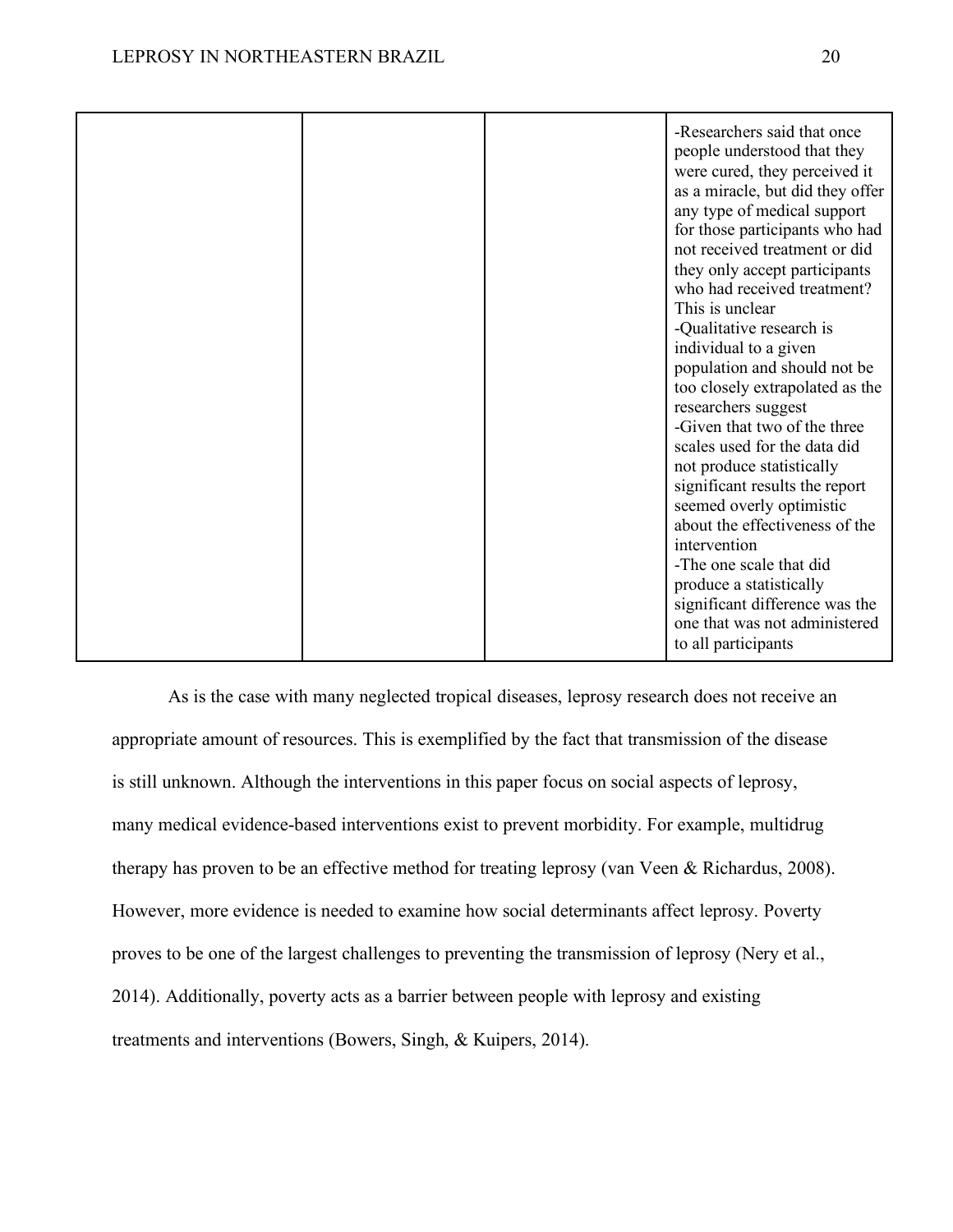One major gap in the evidence is a lack of generalizable knowledge for social interventions due to the focus of studies on specific regions. There is also a gap in research regarding leprosy and stigma. Stigma remains an issue that is debilitating to families and individuals and reduces productivity. The Indonesian stigma intervention shows the lack of a significant statistical success in combating this. More evidence is needed to show why some people are affected by internalized, expected, and experienced stigma (Lusli et al., 2016). While there are few effective interventions for reducing stigma, interventions that aim to improve economic standing significantly reduce leprosy transmission and morbidity due to increases in ability to access care. More evidence is needed to understand the effectiveness of cash transfer programs and their effect on the epidemiological factors related to leprosy (Nery et al., 2014). In order to achieve the World Health Organization's goal of eradicating leprosy more resources need to be dedicated to evaluating and implementing effective leprosy interventions (WHO, 2016).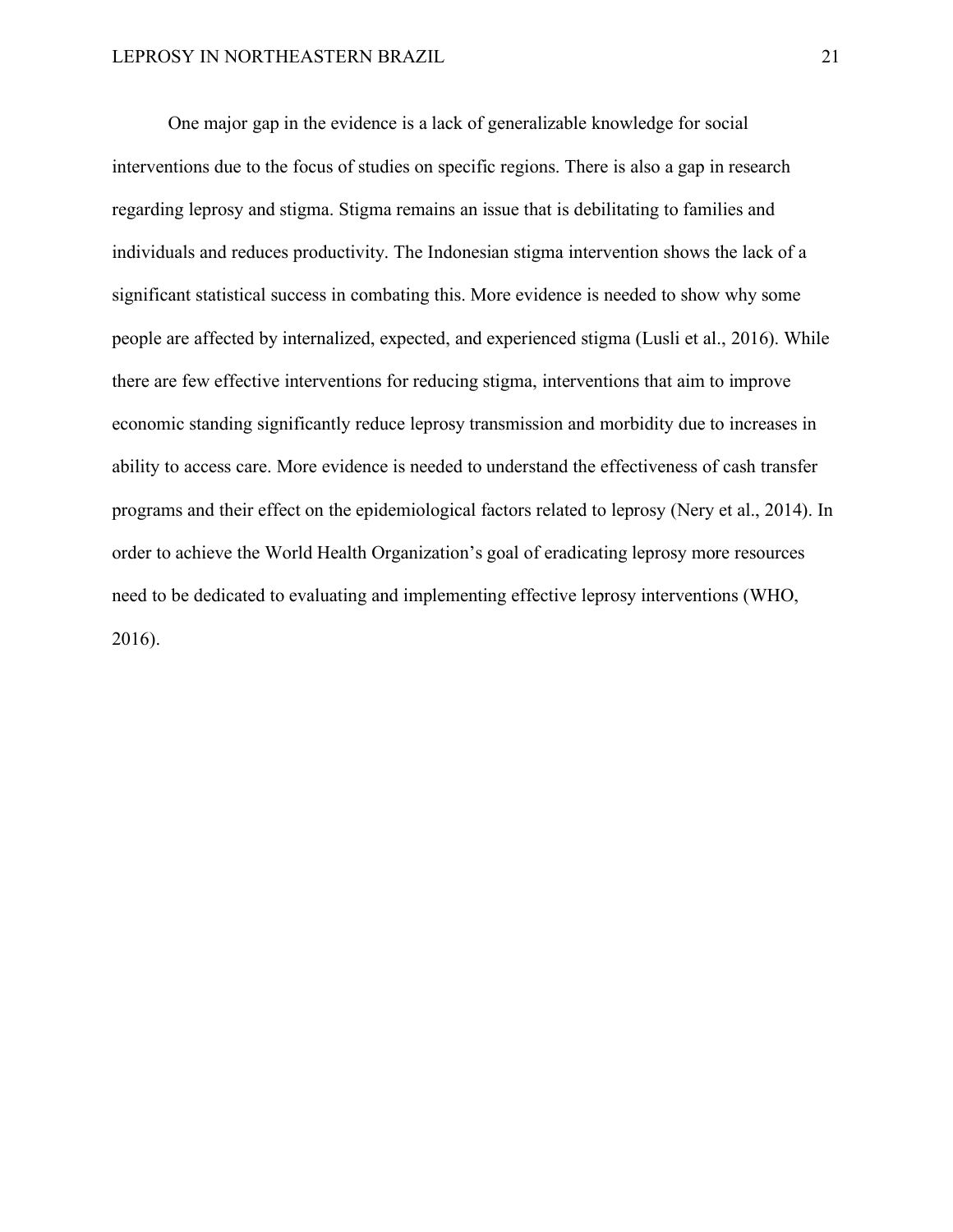#### **Evidence Based Practice Intervention**

#### **Bolsa Familia Program and Family Health Plan to Address Poverty and Leprosy**

The Bolsa Familia Program is a conditional cash transfer program that was instituted by the Brazilian government in coordination with the Family Health Plan (FHP), which is an expansion of Brazil's national healthcare program, the Sistema Unico de Saude. Families must access healthcare through the FHP as well as meet education requirements for children before they can receive the Bolsa Familia cash transfer. By combining the Bolsa Familia Program and the FHP, this intervention addresses poverty, the root cause of leprosy. We propose to adapt this intervention to add financial counseling resources for individuals with leprosy and their families living in ultra-poverty. The concept of financial counseling and its proven effectiveness come from the "Responding to the challenge of leprosy-related disability and ultra-poverty" intervention in Bangladesh. In the Bangladesh study ultrapoverty is defined as the inability of a person to consume 2100 kcal per day (Bowers, Singh, Kuipers, 2014). There is a similar community of people in Brazil who experience severe financial challenges and can also be defined as living in ultra poverty. The financial counseling services will be provided as an option for people and families affected by leprosy in the Family Health Program clinics. In addition, financial counseling videos will be displayed in the waiting rooms for everyone to view. The adapted intervention will also train and employ community members with leprosy to provide the financial counseling to other people and families affected by leprosy as a way to include the community and reduce stigma around the disease. By incorporating primary care services, cash transfers, long term financial planning, and jobs for individuals with leprosy, this intervention addresses multiple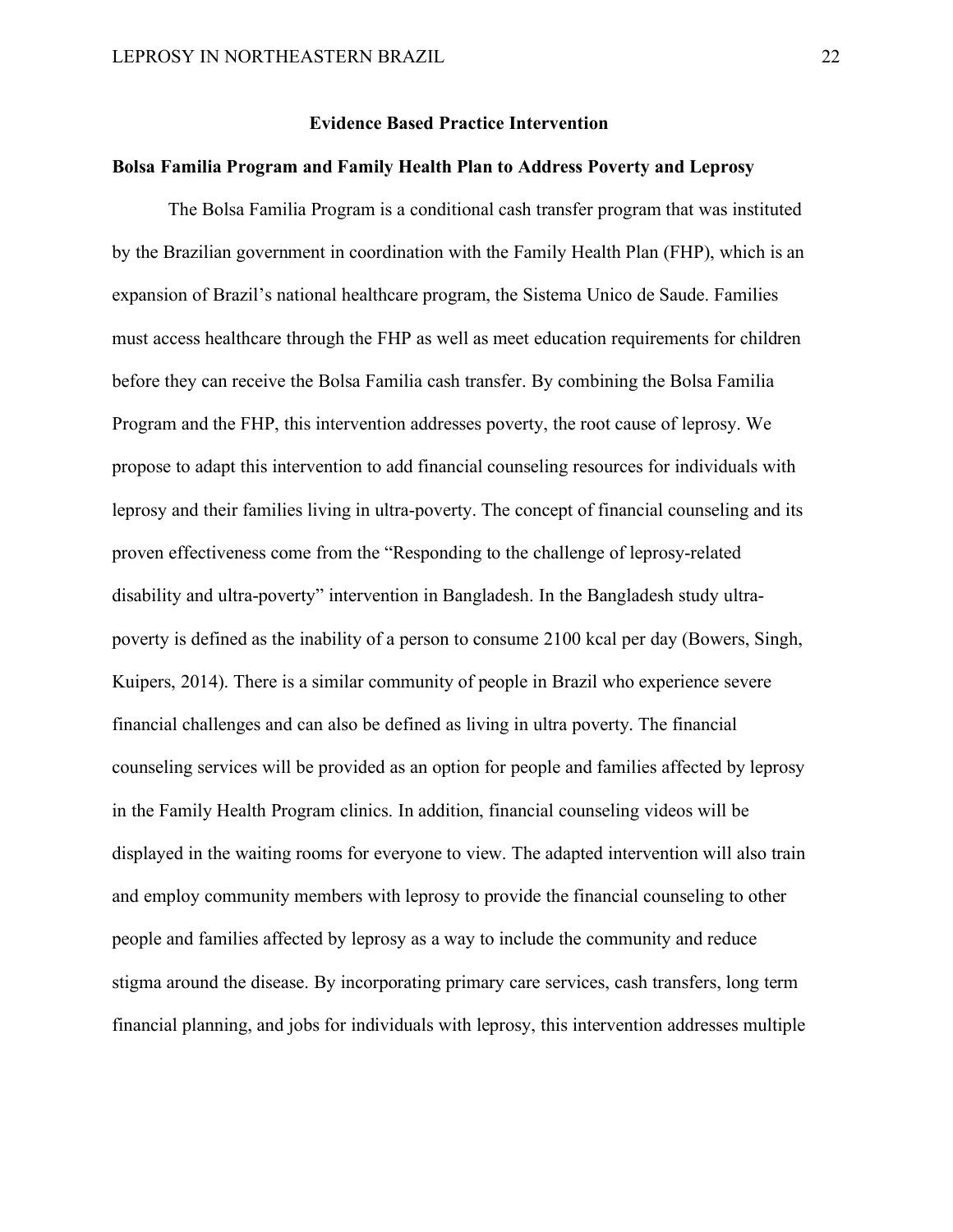issues associated with leprosy and helps pull families out of poverty, therefore eliminating the primary risk factor for leprosy.

Poverty is a primary risk factor for contracting leprosy around the world. Consequently, in Brazil, the poorest regions are most heavily affected by leprosy. An intervention that addresses both poverty and the prevalence of leprosy is necessary in order to eradicate leprosy in Brazil. The Bolsa Familia Program is a conditional cash transfer program that was instituted by the Brazilian government in 2003. It targets "poor families" which are defined as those with a monthly family per capita income of less than 120 Brazilian realis or 57 American dollars (Lindert, Linder, Hobbs, de la Briere, 2007). In order to be eligible for the Bolsa Familia Program, families must access basic health care, pre and postnatal care, vaccination, and nutritional growth monitoring of children ages 0 to 7. In addition, there are education requirements that children have 85% school attendance in order for parents to receive the cash transfer (Lindert et al., 2007). By requiring families to access healthcare and education before receiving the cash transfer, the Bolsa Familia Program addresses poverty, the root cause of leprosy.

Since families that are part of the Bolsa Familia Program are required to access healthcare in order to receive the cash transfer, it is necessary that settings exist for poor Brazilians to access care for free. The FHP is an expansion of Brazil's national healthcare program, the Sistema Unico de Saude (SUS), and offers free primary health care in Brazil's most deprived regions (Nery et al., 2014). Given that long wait times and below average care have previously plagued the Brazilian national healthcare system, the FHP is decentralized and is organized at the municipality level using multi professional teams that include dentists, doctors, nurses, and community health workers which leads to sustainable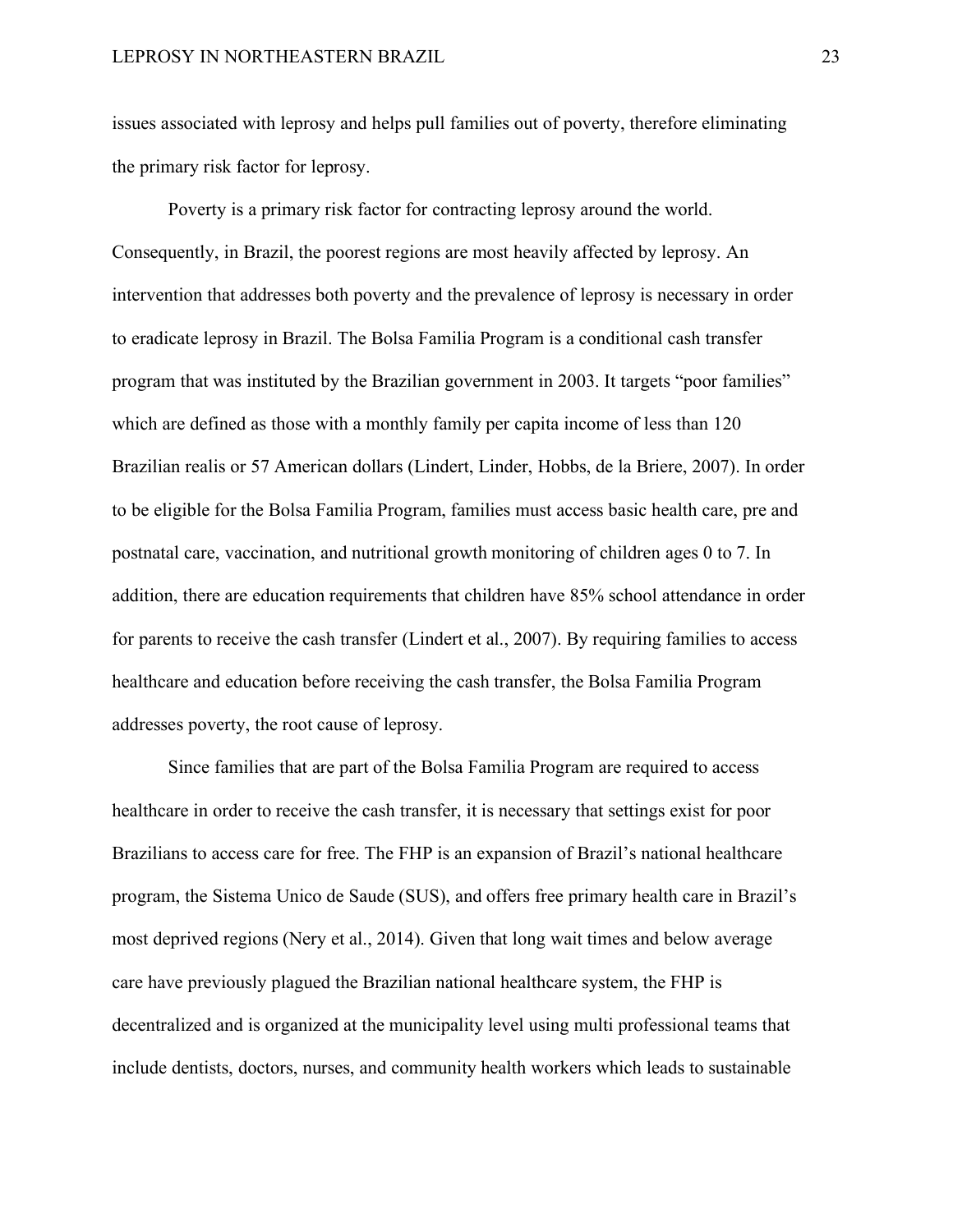community based care (Nery et al., 2014). The existing infrastructure has the capacity to accommodate the new additions to this intervention because it is nationally funded and has clinics throughout Brazil with one health care worker assigned to every 150 families (Macinko and Harris, 2015). By combining the Bolsa Familia Program and the FHP, leprosy and its primary risk factor, poverty, can be addressed simultaneously. The FHP provides a primary care visit where people can be screened for leprosy, therefore allowing more people being treated before they can transmit the disease to others.

Both the Bolsa Familia program and the FHP are resource intensive interventions, however, because there is government support for the programs, they are sustainable interventions that address the burden of leprosy. Both are also programs that are already instituted in Brazil, so barriers around societal acceptance and implementation are reduced. Poor Brazilians are already used to accessing healthcare services through the Sistema Unico de Saude national healthcare system and aid from the Bolsa Familia Program since both are established programs. The Bolsa Familia Program has existed since 2003 and the FHP has existed since 1994 (Nery et al., 2014). As shown by Nery et al. (2014), combining the FHP with the Bolsa Familia Program proves to be an effective intervention for controlling leprosy and reducing poverty.

# **Improving the Social and Financial Standing of People With Leprosy Living in Poverty**

The Bolsa Familia Program and FHP intervention alone is not enough to eradicate leprosy in northeastern Brazil because they do not specifically target leprosy, rather the general health of Brazilian populations. In addition, the Bolsa Familia Program provides cash transfers which improve the financial well being of beneficiaries at the time of the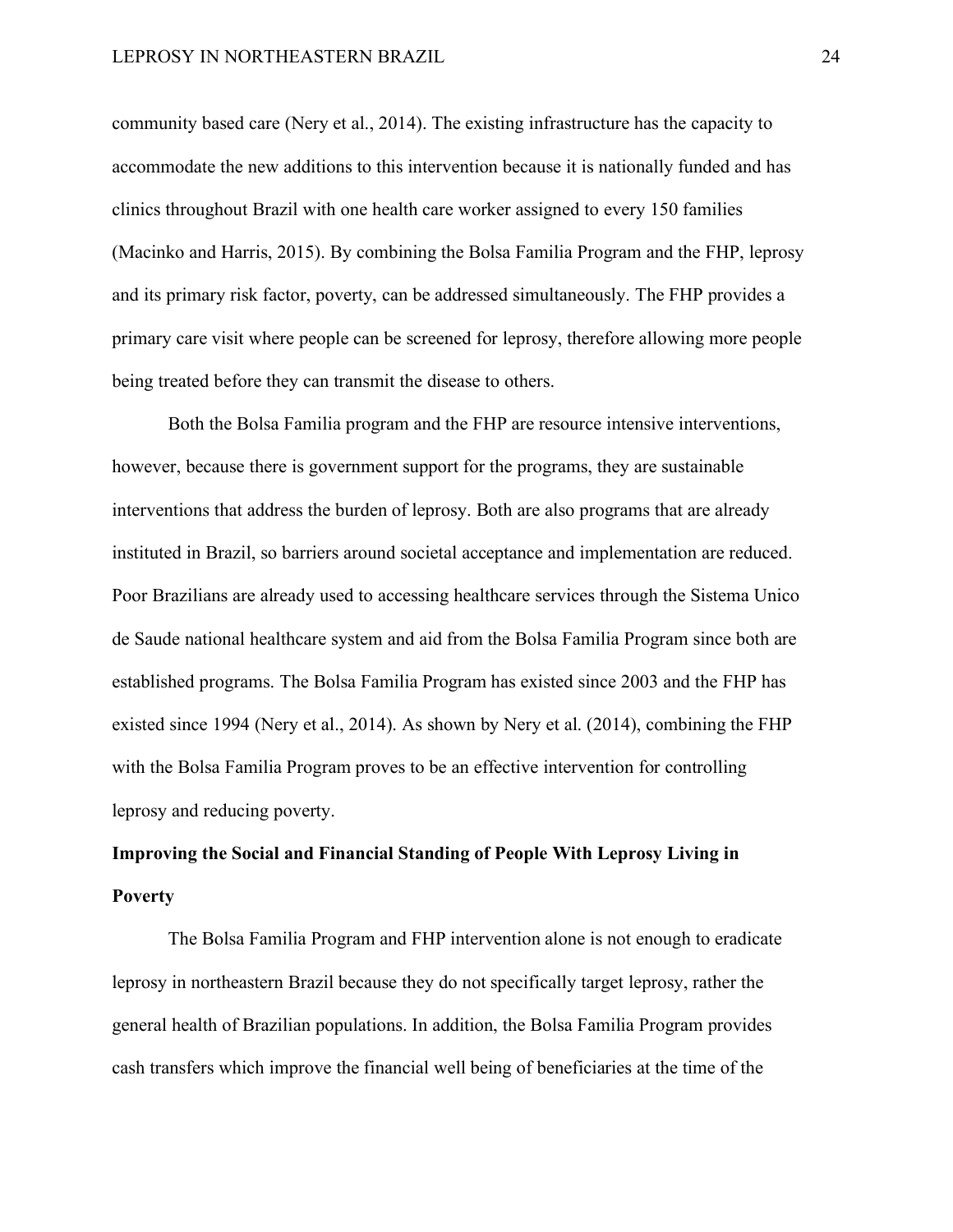transfer, but does nothing to address the long term financial well being of Brazilians living in poverty, especially those who may be disabled due to leprosy. Without treatment, leprosy can cause disabilities that prevent people from working, thus destining families with disabled primary earners to a life of poverty. It is also expensive for the Brazilian government to continuously provide cash transfers to the poorest Brazilian families through the Bolsa Familia Program. Offering optional long term financial planning services in which counselors who have leprosy themselves work with impoverished individuals with leprosy and their families to help the families make better use of the money they receive through the Bolsa Familia program is an important component in order to address the long term financial well being of families affected by leprosy. The intervention would work to bring the families who opted for the services out of poverty and address the primary risk factor for contracting leprosy, poverty, while making the Bolsa Familia program more sustainable long term.

An intervention implemented in Northwest Bangladesh that had counselors create individualized goals and plans with families who have members disabled by leprosy was effective at improving both the social and financial standing of the participating families (Bowers et al., 2014). This intervention was successful in that it lead to an increase in per capita income of 83% among those who participated. However, this intervention may be hard to replicate exactly in Brazil because in Bangladesh every plan was uniquely designed to fit the assets and goals of each family, therefore no set protocol exists for how to help families in general (Bowers et al., 2014).

This intervention could not be applied to the same degree in northeastern Brazil as it was in Bangladesh because of its resource intensive nature for each family. However, a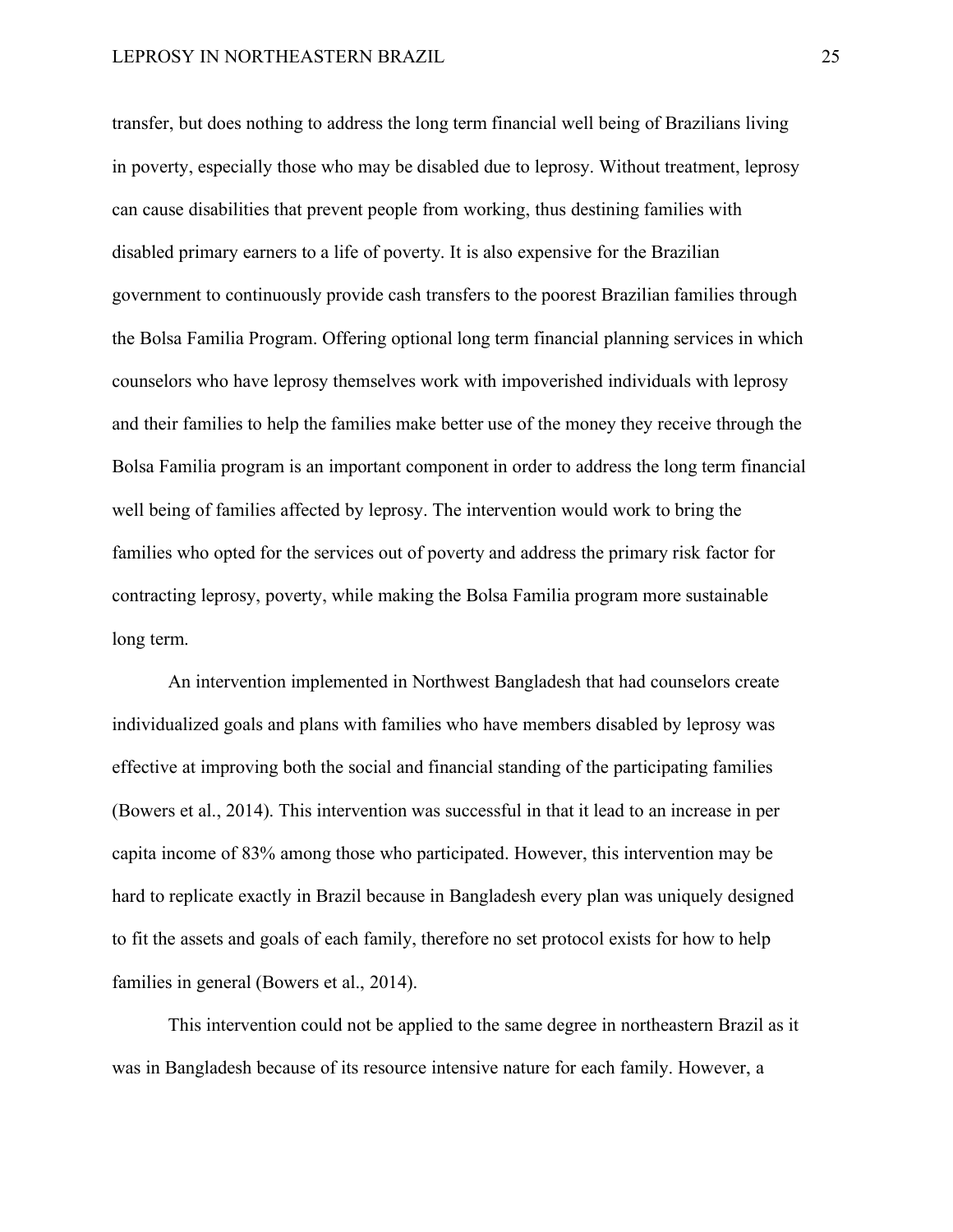more resource efficient addition of financial planning services to the Bolsa Familia program would still likely improve the long term financial status of families living in poverty who have a member with a disability due to leprosy. Although the threshold for poverty in Bangladesh is lower than the threshold in Brazil, living on 15 to 30 American dollars per month compared to 57 dollars per month respectively (Bowers et al., 2014 and Lindert et al., 2007), both groups are considered to be among the poorest in their respective countries and both groups receive financial assistance from the government. In addition, the whole family is involved in the financial planning instead of just the person disabled due to leprosy. This approach would be culturally acceptable among Brazilians given the importance of the family unit and because the assistance unit of the BFP is the family, not the individual (Lindert et al., 2007).

A change that would need to be made from the original intervention in Bangladesh to the adapted intervention in northeastern Brazil would be that the intervention in Bangladesh was implemented by going from door to door. This approach to implementing the intervention is resource intensive and inefficient. Given that many families affected by leprosy in northern Brazil are transitory due to their search for work, it is inefficient to move door to door. A participating family may move during the implementation of the intervention, thus exposing the intervention to a high rate of dropout participants due to lack of follow up. Instead, it would be effective to have the financial planning and goal setting services occur in the clinics where people access primary care visits through the FHP. These clinics are part of a national program and therefore exist in every region, so the intervention would be accessible to families and individuals with leprosy even if they move. The financial planning counseling services could be delivered while people wait for their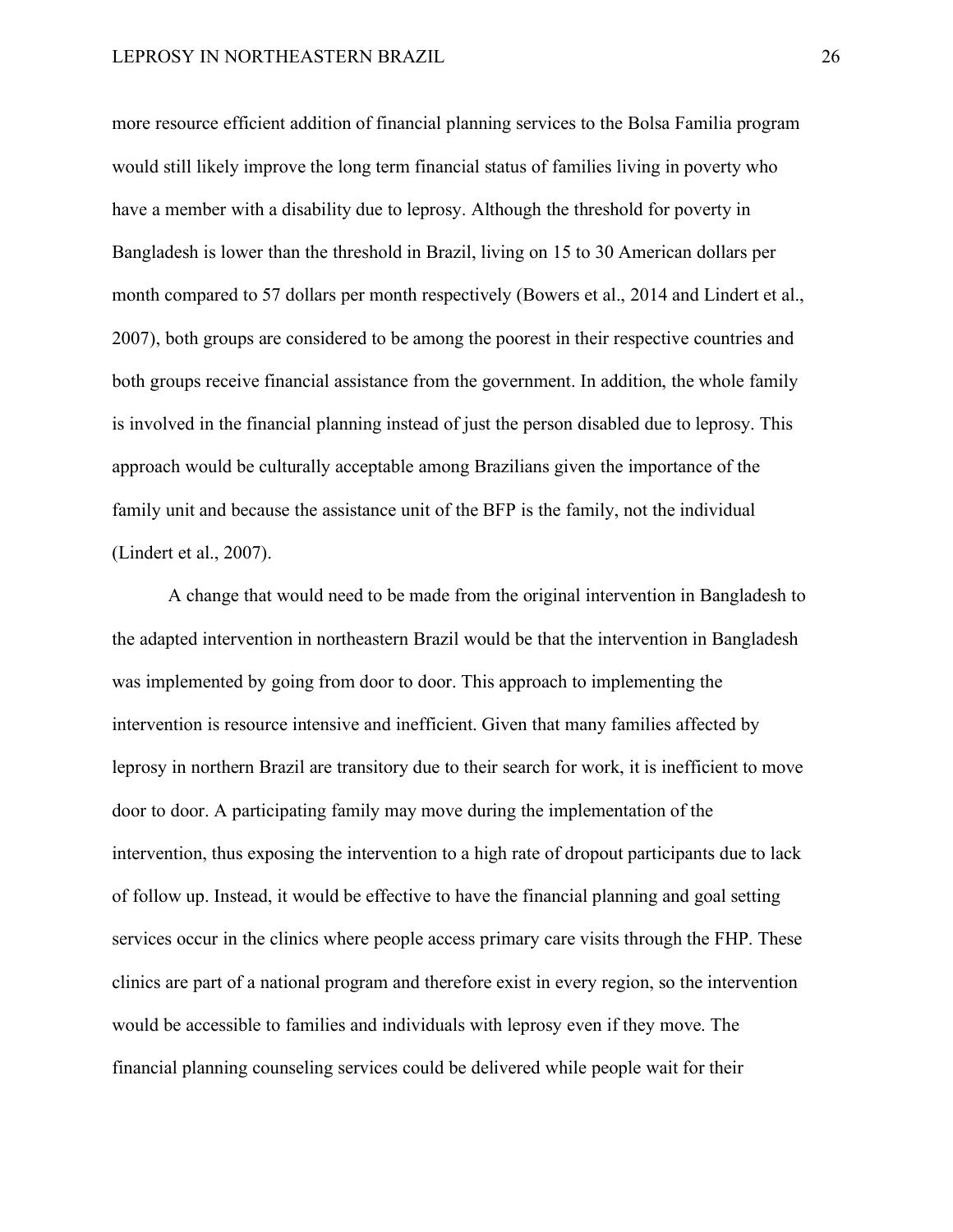appointment at the clinics, thus turning the long wait time at clinics into a productive period during which people can attain useful financial planning education. Additionally, screening financial planning videos in the waiting rooms of the clinics would provide this critical information to all families living in poverty in Brazil, not just those with members who have leprosy. Ideally, all families living in poverty in Brazil would be able to receive the individualized financial planning counseling, however, the intervention only focuses on people with leprosy for the time being because they are disproportionately affected by poverty.

#### **Reducing Stigma Surrounding Leprosy**

Another proposed addition to the Bolsa Familia Program and FHP intervention is a stigma fighting component. Physical malformations identify those who have leprosy which can lead to stigmatization of those affected by leprosy. People with leprosy can be ostracized from communities and can also struggle to find jobs due to disability or physical malformations. An intervention in the Cirebon District of Indonesia attempted to reduce stigma through counseling. Although the results of the stigma counseling services were statistically insignificant in the Indonesian intervention, one aspect of the intervention did prove to be helpful: hiring individuals with leprosy to provide counseling (Lusli et al., 2016). This portion of the intervention can be applied to the northeastern region of Brazil by training and employing individuals with leprosy to provide the financial counseling services at the clinics. This adaptation would help our proposed intervention involve the communities and local individuals with leprosy. The employment of people with leprosy would add a second target population to the intervention so that it addresses both people seeking care at the clinics and people seeking employment. There is no statistical evidence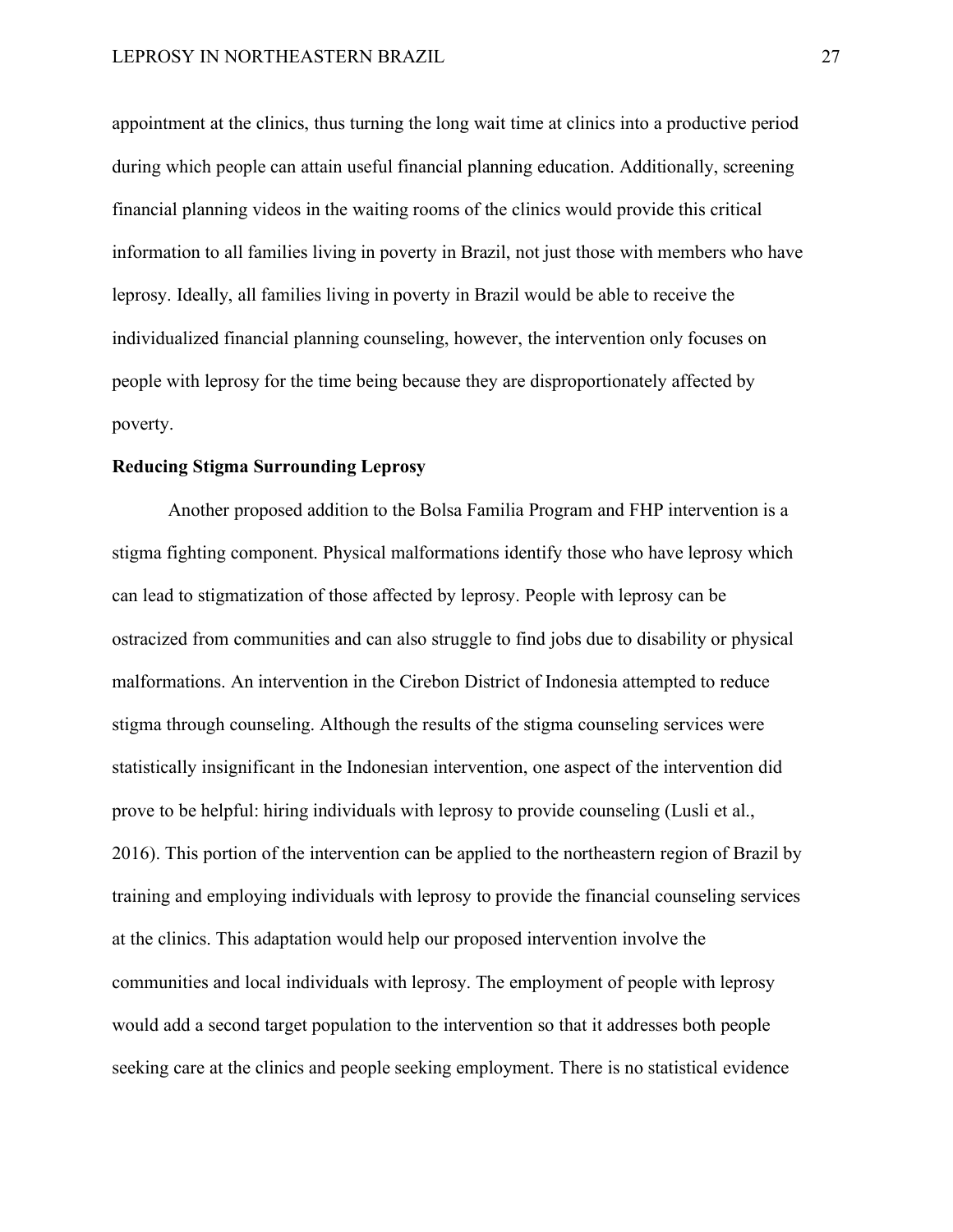#### LEPROSY IN NORTHEASTERN BRAZIL 28

that this method will reduce stigma, however, employment of people with leprosy is an important part of addressing poverty, since people with leprosy often struggle to find employment. More research is needed surrounding effective methods for reducing stigma around people with leprosy before a thorough stigma fighting component involving changing the perceptions of people without leprosy to understand individuals with leprosy can be fully included in this intervention.

The FHP and Bolsa Familia Program combined with the long term financial planning education services component of the intervention from Bangladesh and the concept of employing of individuals with leprosy taken from the Indonesian intervention can address the immediate health needs of people with leprosy, prevent the transmission of the disease through early screening, and improve the financial status of those living in poverty. By helping get people out of poverty, the primary risk factor for the disease is addressed. Leprosy can be eradicated in northeastern Brazil, however, steps need to be taken to improve the financial well being of people and bring them out of poverty.

#### **Implementation of Evidence Based Practice**

Our proposed intervention is unique because it does not need to implement new infrastructure, but rather builds off of the existing framework of FHP in Brazil. The FHP is part of the Brazilian unified national health care system (Nery et al., 2014), which makes it affordable to people of all socioeconomic statuses and thus will allow even people living in ultra-poverty to access care. The requirements for the cash transfer will maintain the same and continue to include education and primary health visit standards. The combination of the Bolsa Familia program and the FHP provides resources that allow families and individuals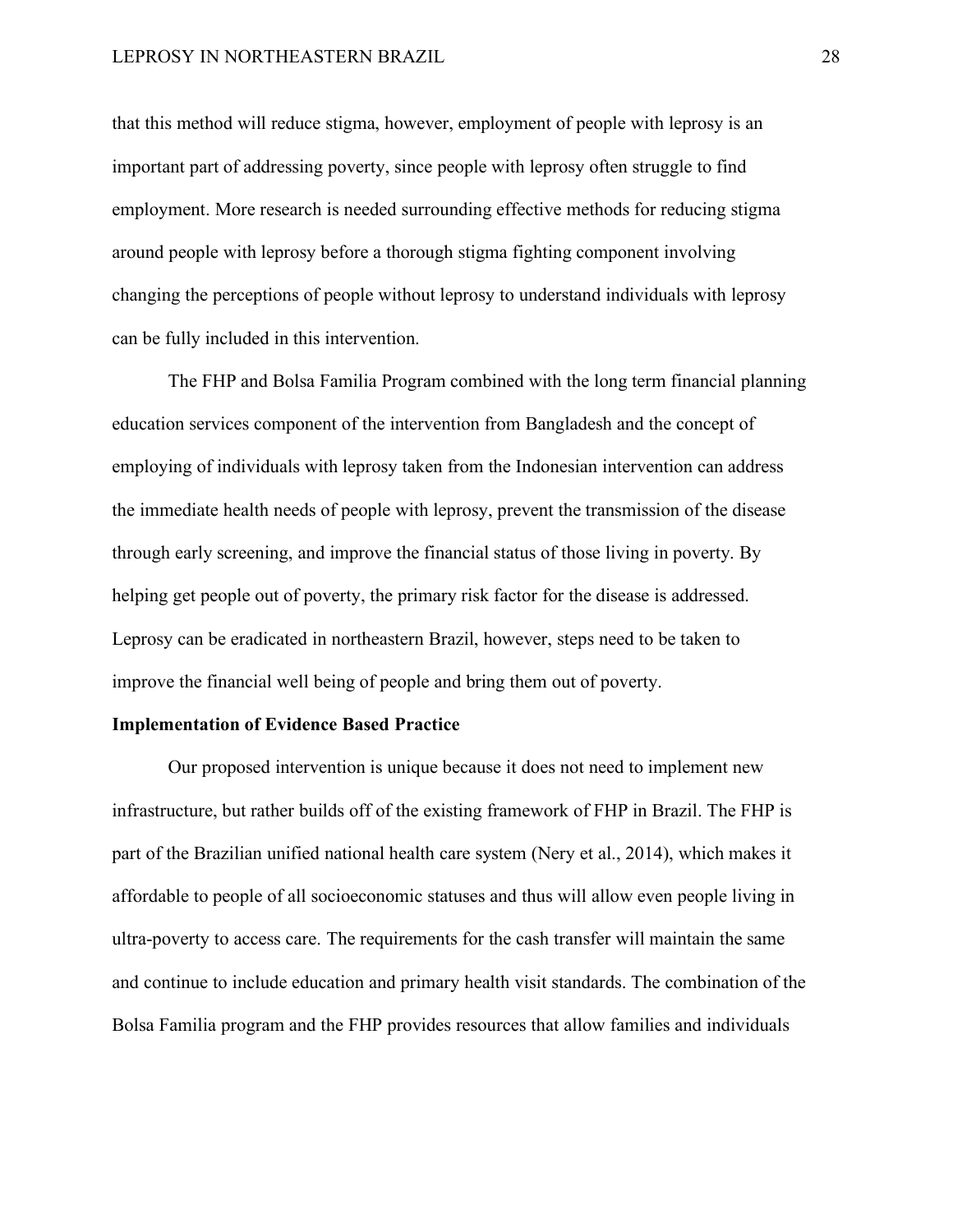affected by leprosy to have continued access to care and to cash transfers despite their highly stigmatizing, and in late stages, highly deforming disease.

For the adapted intervention to be the most successful in reaching people of low income in Brazil and for targeting the migrant population that is common in the northern regions, it is necessary to add on to the existing infrastructure of the FHP by making the financial services clinic centered. As previously mentioned, the financial counseling intervention in Bangladesh was originally implemented on a door-to-door basis, but because this has the potential to exclude the migratory population it is extremely important to implement this intervention at clinics. These clinics should all have a standard protocol across Northeastern Brazil so that people can still have access to the clinical care and financial counseling resources no matter where they are.

This standard protocol must be trifold, including regular screening implemented into primary care visits by healthcare workers educated about leprosy, optional financial resource counseling, and video programming for financial resource education in waiting rooms. Screening should be done by educated healthcare workers who have the skills to identify the early stages of the disease despite its confusing trajectory and outward signs so that it does not progress into more aggressive forms of the disease. These providers must also be able to offer MDT to combat the spread and progression of the disease. They must also counsel the patients on how to take the drugs so that they understand the importance of MDT in halting the transmission of this disease and preventing its progression.

Community members with leprosy can be trained to offer optional financial counseling for leprosy patients in our intervention. Employing people with leprosy will help to combat stigma. Including these people in the implementation demonstrates that contact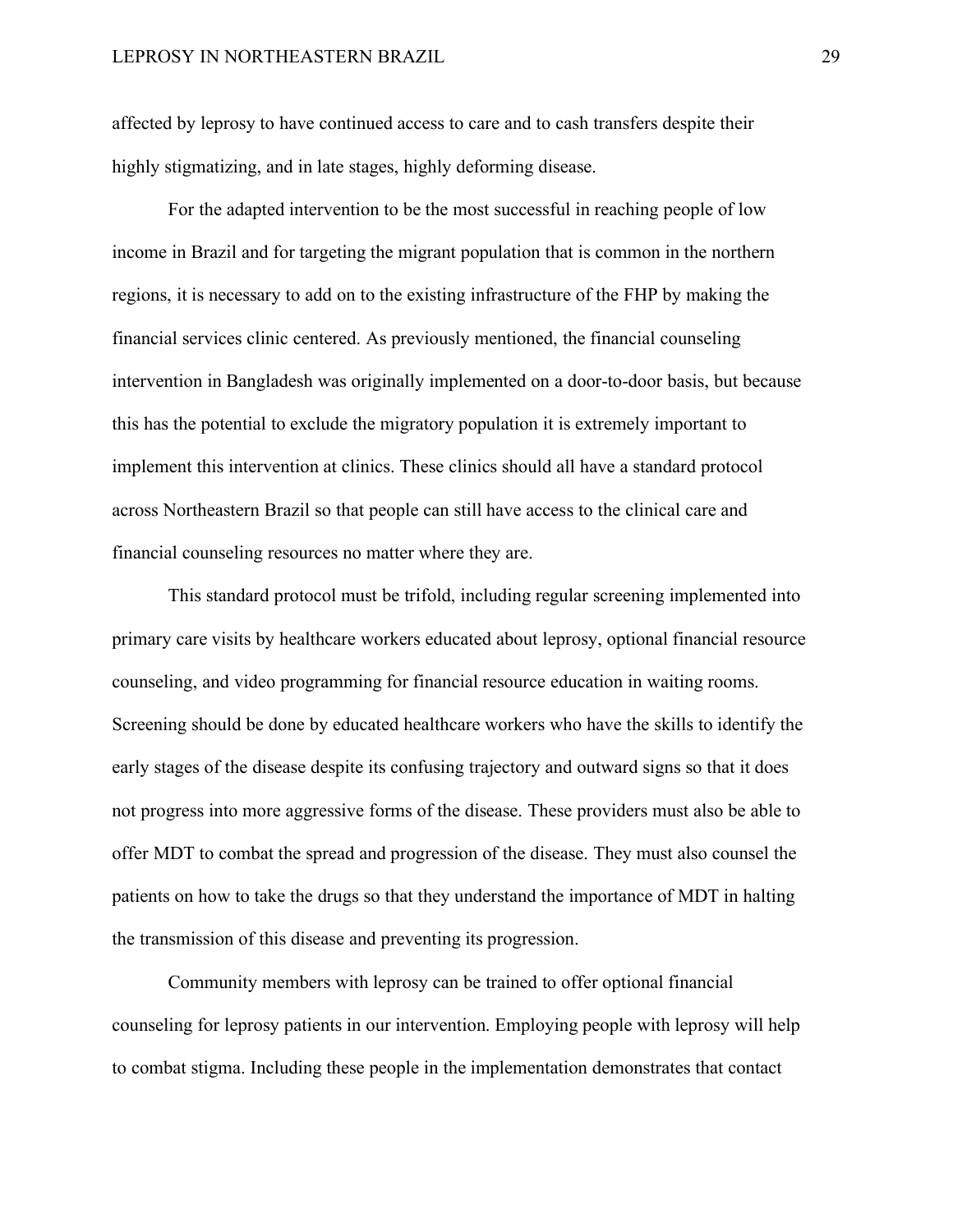with people who have leprosy is safe once they receive treatment. This portion of the intervention also offers these marginalized individuals an employment opportunity. The justification for including this part of the Indonesian intervention comes from the anecdotal evidence in the intervention report. The researchers from the Indonesian intervention found that people with leprosy felt much more confident in their ability to hold a job and be an active part of their communities when they communicated with and learned from employed people with leprosy. The anecdotes indicate a lesser amount of self-perceived and expected stigma, even though the statistical analysis of the study did not find a significant impact. Because this is a matter of qualitative data, the anecdotal evidence and survey responses arguably outweigh the findings from the statistical analysis in the Indonesian intervention.

The training program for the financial counselors from the Bangladeshi intervention was not specified in the report. In order to have the same results, we would need to contact the researchers to get the specific details on their suggested six-week training implementation. Although it is resource intensive to train new staff, it is necessary to involve community members who understand the needs of both the local community and the leprosy community. This also would work well in conjunction with the FHP which strives to improve coordinated care (Nery et al., 2014).

While the Bolsa Familia is an integral part of this intervention because it helps to reduce the prevalence of the primary risk factor for leprosy, poverty, it is necessary to supplement the cash transfers with financial resource counseling. The effectiveness shown in the Bangladeshi intervention shows that financial resource counselling has a major improvement on wealth and an average of an 83% increase in per capita income (Bowers et al., 2014). In the original Bangladeshi intervention, researchers met with families then spent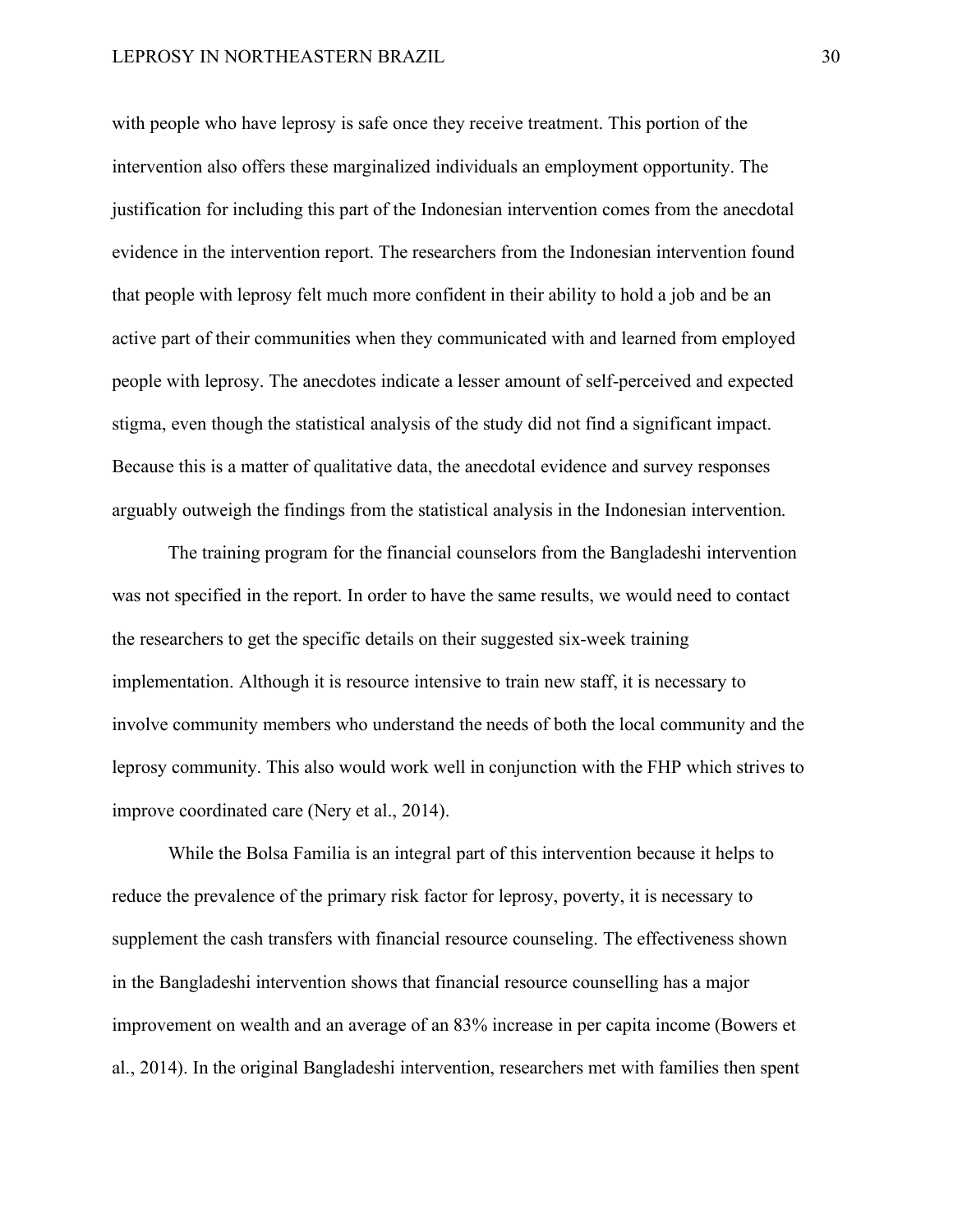up to two days formulating a 3-5 year plan incorporating the individual goals of each participant. For our proposed intervention, the financial counselors would need to have a preliminary meeting to discuss financial goals with the participants as was done in the Bangladeshi intervention. However, instead of then having the counselor spend up to two days focusing solely on one participant, the counselors in our adapted intervention would create plans for multiple participants over longer stretches of time. Using staff who have been trained and working with the community and family members to create a 3-5 year plan that is individualized to a specific family's needs improves their long-term wealth and financial standing. The specifics of the counseling plan developed in the intervention are not described by the researchers in their report, partially due to the individualized nature of the intervention; however, in our implementation protocol we would contact the researchers to access the specifics of the counseling curriculum. This would allow our intervention to have the same positive results that they had. The population in Brazil that contracts leprosy is similar to the targeted population in the Bangladesh intervention in that participants may also have low literacy levels. Therefore, the training and counselling will be administered in person and based off of visuals rather than on written text. Furthermore, the counselling needs to include practical assistance including how to use money for building latrines or attaining higher levels of education. Training individuals with leprosy to conduct this counselling will further the intervention's connection to the community and help the participating families to improve their plans and access government benefits. In order to have the largest benefit, it is also necessary to focus on inclusion of women in the financial resource counselling sessions because research has shown that women are more financially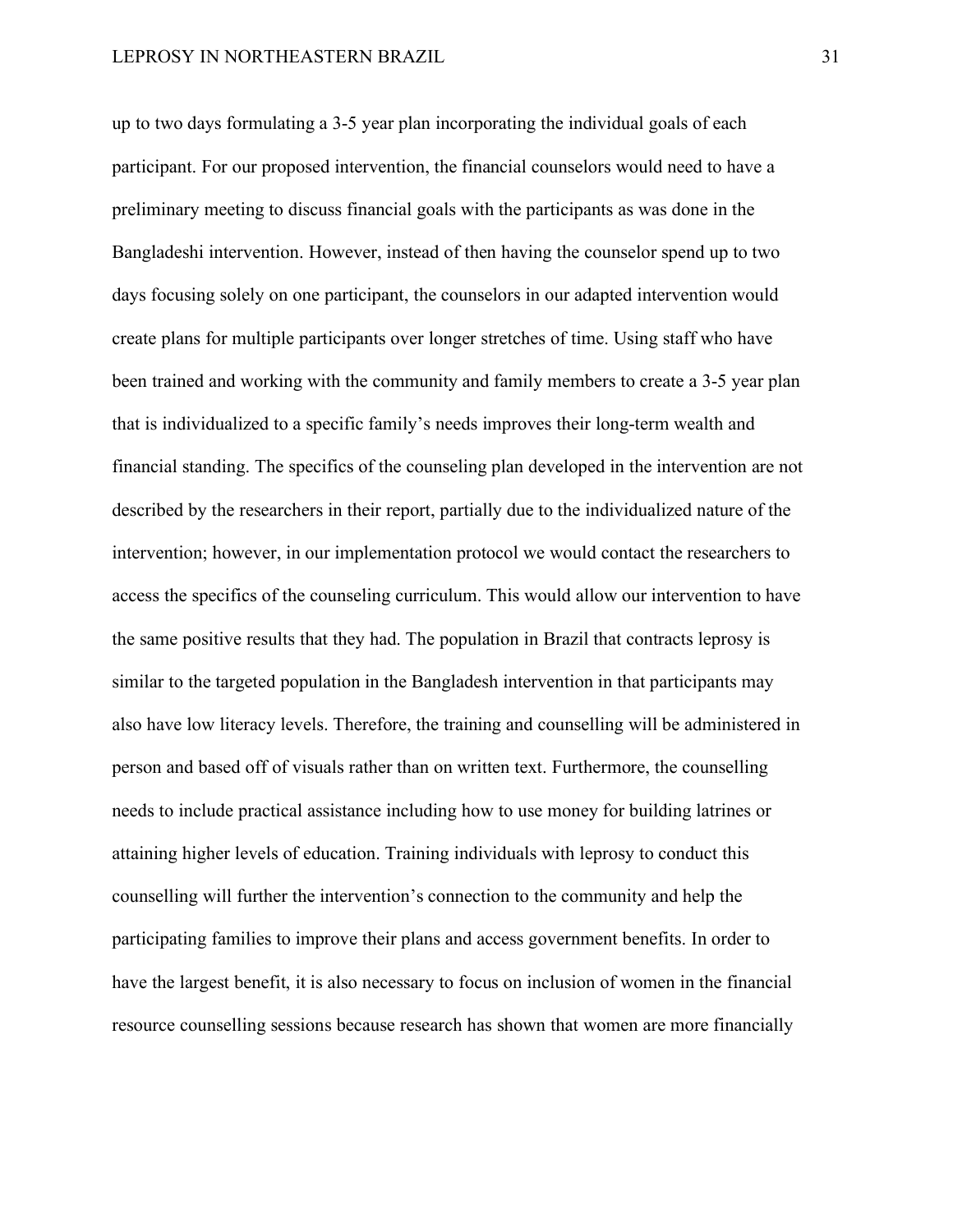responsible and therefore the Bolsa Familia Plan cash transfer goes directly to the women in the household 93% of the time (Lindert et al., 2007).

The last tier of this intervention will involve financial counseling video services in waiting rooms. Waiting rooms in the Family Health Program often involve long wait times, so by adding educational videos to the waiting rooms the entire community can benefit from the financial resource counselling. Additionally, about 70% of Brazil's population receives care from the FHP and the Sistema Unico de Saude in Brazil (WHO, 2008), so accessing this resource will not stigmatize people by distinguishing them as people who need financial help. It will allow the greatest amount of people to access the resources in the least resource intensive way. The visuals in the video will also help to avoid marginalizing illiterate patients and make sure that everyone can benefit from the resource. Videos in waiting rooms will bring the intervention to more people who would have otherwise been unaware of these services. The downside to this implementation format is that it will not reach people who do not access primary care. This downside is offset by the addition of the intervention to clinics on a broad scale with a uniform protocol where it can reach the most amount of people. Because this is an extension of the Bolsa Familia Program, families should already be accessing primary care to qualify for the cash transfers (Nery et al., 2014), which will assure that the most people access these resources.

The government is the primary source of funding for the FHP and Bolsa Familia programs, which means that securing financial resources is not a big barrier because it is only an alteration and extension of the existing interventions. However, because this intervention relies heavily on government support, continued government funding is vital to its continued effectiveness. Leprosy can often be confused with other skin conditions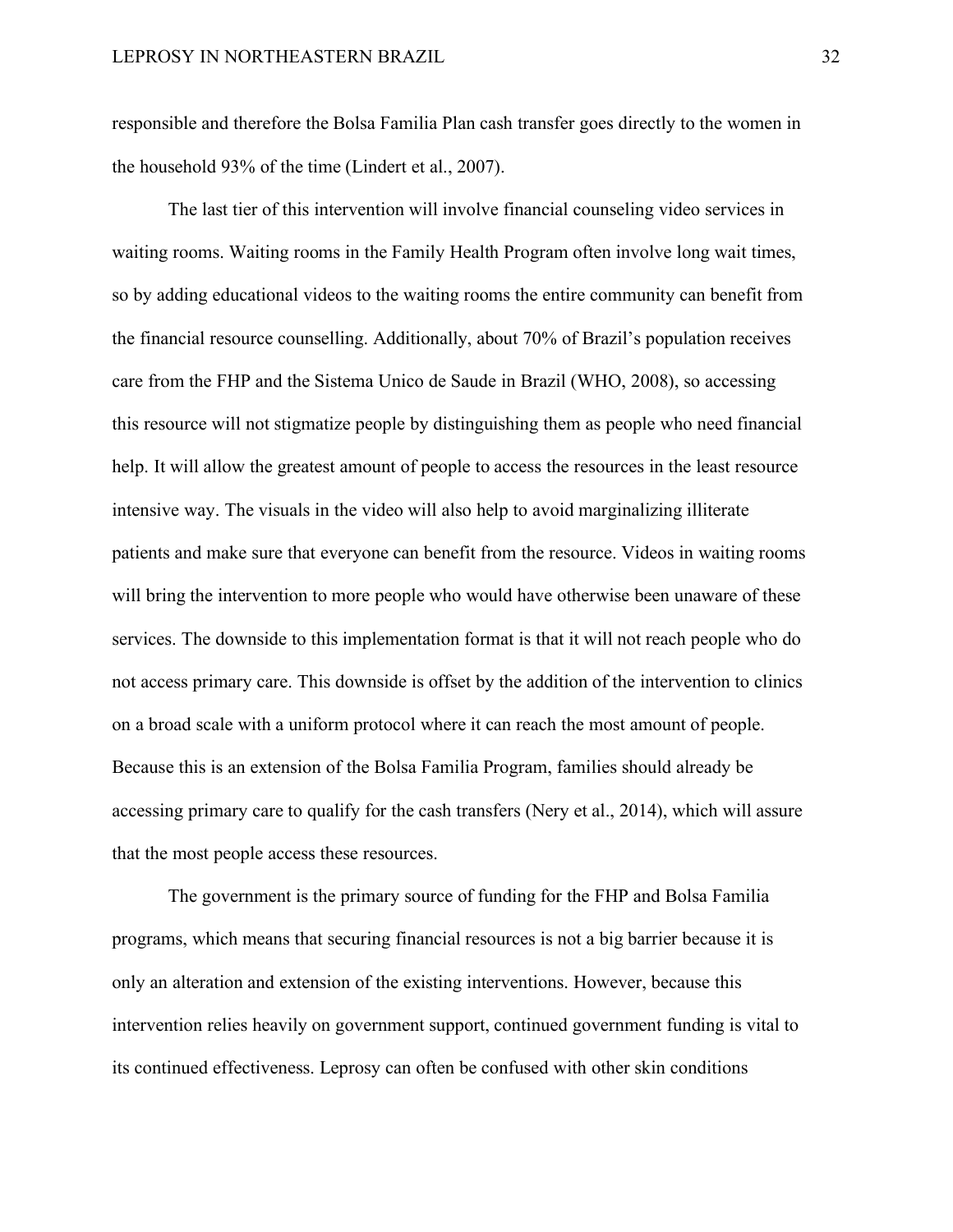because it can manifest itself in such a diverse range of ways (Fischer, 2017). While this is clinical and is thus resource intensive and costly, another key aspect of this is to involve community members, particularly those with leprosy. As was shown in the intervention in Indonesia, it is helpful for leprosy patients to see other people with the disease as an example that they too can be high achievers by seeking employment and making themselves visible in their communities.

#### **Evaluation of Evidence Based Practice Intervention**

The Bolsa Familia Program is currently evaluated by looking at the new case detection rate of leprosy, the per capita income, and the poverty rate in Brazil. The program uses these statistics to measure the success of the intervention at the national, state, and municipality levels (Nery et al., 2014). The proposed adapted intervention from this paper would only be implemented in northeastern Brazil and therefore the evaluation will take place predominantly on the state and municipality levels with individual evaluation through survey and interviews; however, the unadapted Bolsa Familia program and FHP will continue to exist in other regions of Brazil. This adapted intervention will not include national statistics because northern and southern Brazil have markedly different health outcomes and therefore the regions cannot adequately be compared to determine the success of this intervention (Nazario et al., 2017). The new case detection rate is expected to rise initially due to the increase in screening and promotion for individuals with leprosy to seek health care services. However, over time the incidence of leprosy should decrease as a result of decreased poverty rates, improved living conditions, and better leprosy education for individuals with leprosy.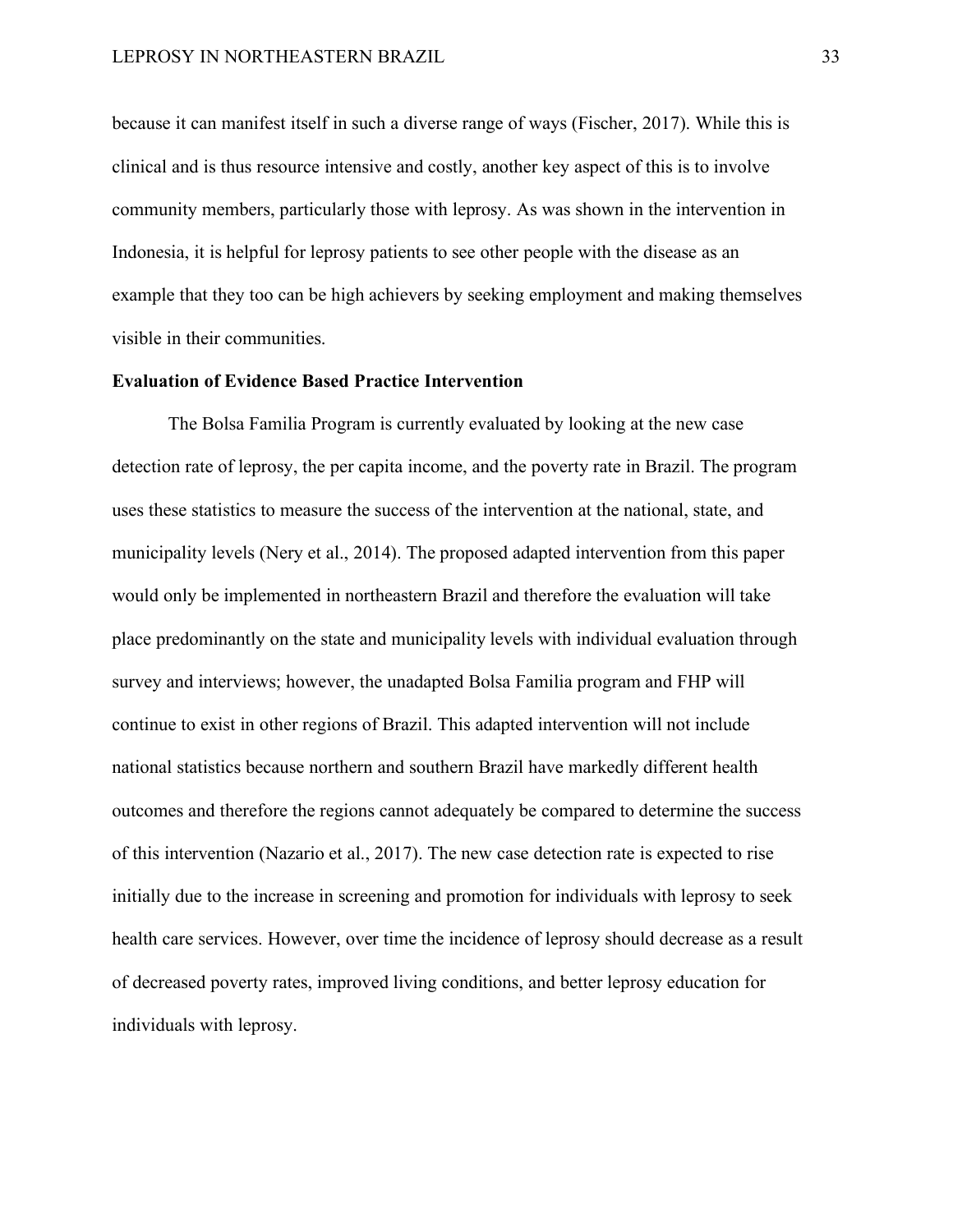The impact of the addition of financial counseling to health care clinics can be evaluated by collecting per capita income data as well as data regarding the individual contribution that a person with leprosy adds to their family income (Bowers, et al., 2014). The addition of stigma counseling can be evaluated by looking at the graduation rates of a community, and specifically of individuals with leprosy, because education is directly correlated to improved health and less poverty (Lusli et al., 2014). Additionally, tracking trends in Disability Adjusted Life Years for individuals with leprosy can offer insight into how well financial counseling improves a participant's abilities and quality of life.

This data can be collected as part of general regional statistics collected through the Bolsa Familia program. Furthermore, at the end of financial counseling meetings the trained counselors can conduct a verbal interview or survey regarding the participant's experience with the intervention and how effective they believe the counseling and education components were. Collecting data on the participants' experiences is important due to the sensitivity of leprosy as a health issue. If participants felt uncomfortable at any point of the intervention it is critical for the people implementing the intervention to address the discomfort so as to avoid promoting yet another environment in which individuals with leprosy experience stigma. Qualitative questions on the survey should also address how the participants felt about having a financial counselor who has leprosy as well to assess the effect of employing people with leprosy on combating stigma that study participants perceive. The data should be collected over the course of several visits to the clinic so as to evaluate the longitudinal effectiveness of the intervention. Longitudinal data collection would allow us to adapt the intervention based on community feedback and the constantly evolving needs of specific communities throughout the region. There will not be a control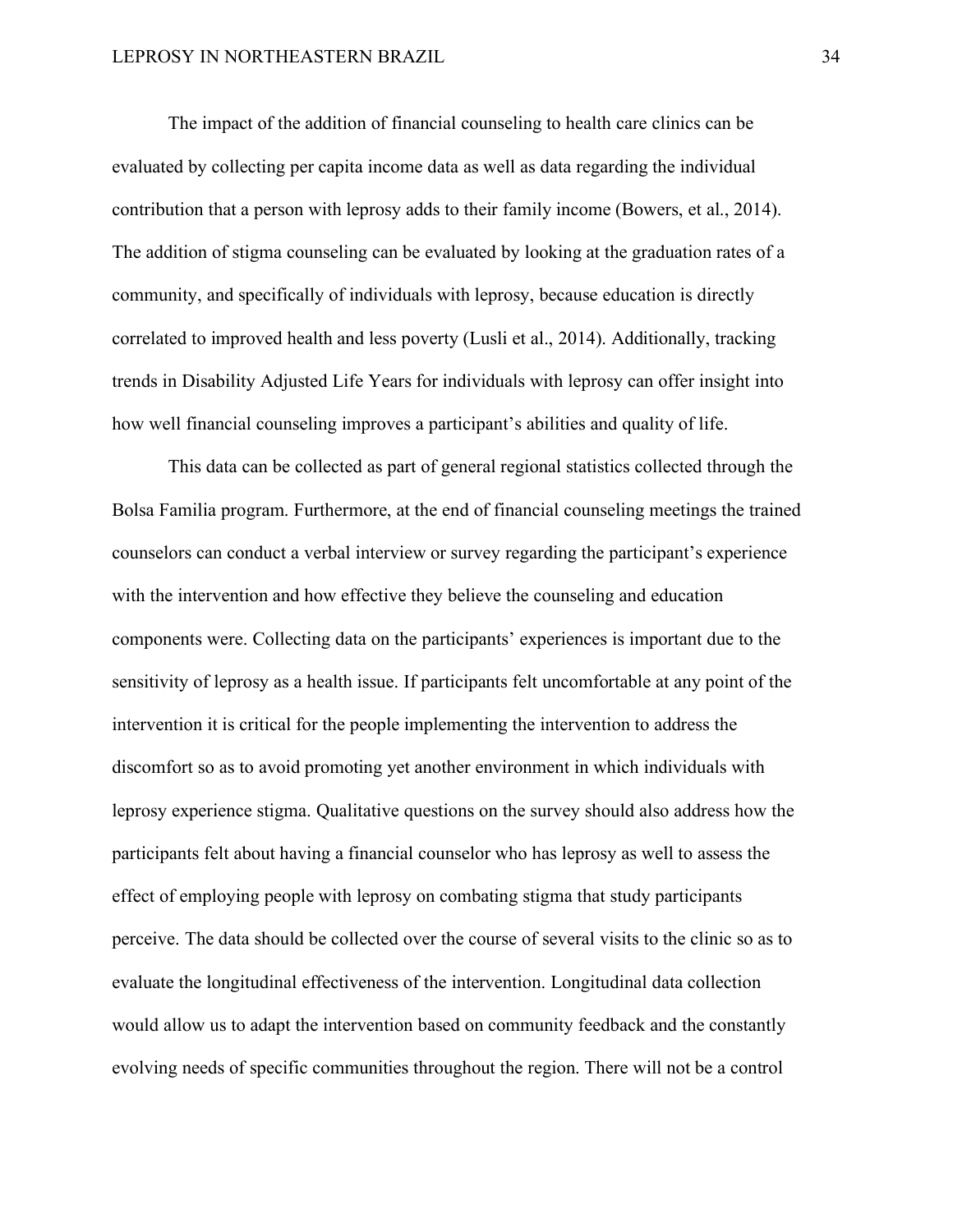group in this intervention because it would be unethical to withhold the counseling services from people with leprosy in the communities. The longitudinal data collection methodology would instead allow us to evaluate the effectiveness of the intervention using a preintervention baseline as compared to post-intervention data.

Given that poverty is a primary risk factor for leprosy, the Bolsa Familia Program combined with the FHP has proven to be an effective method for controlling leprosy and reducing poverty (Nery et al., 2014). The additions suggested in this paper should help these general national programs specifically target and aid individuals with leprosy. Since the Bolsa Familia Program and the FHP are already established national programs, it is assumed that additional funding for these leprosy-targeted services could be provided. However, a limitation of this intervention is that the exact cost and related effectiveness of adding these financial counseling services is unknown. Other studies have shown that financial counseling is beneficial to individuals with leprosy, however adding the services onto an already established program base has the potential to distract from the services that are successful when they stand alone (Bowers et al., 2014 and Lusli et al., 2014). Furthermore, this intervention relies heavily on the stability of the Brazilian government in that it is the main funder for the infrastructure and resources.

While offering additional financial counseling in a primary care setting would be efficient for the participants it would also be resource intensive in that intervention staff need to be properly trained and educated specifically on the multi-faceted nature of leprosy. This intervention focuses on reducing morbidity and improving the quality of life for individuals with leprosy in that it takes on a holistic perspective to health by incorporating their financial, mental, and social well-being. While the cause of leprosy transmission is still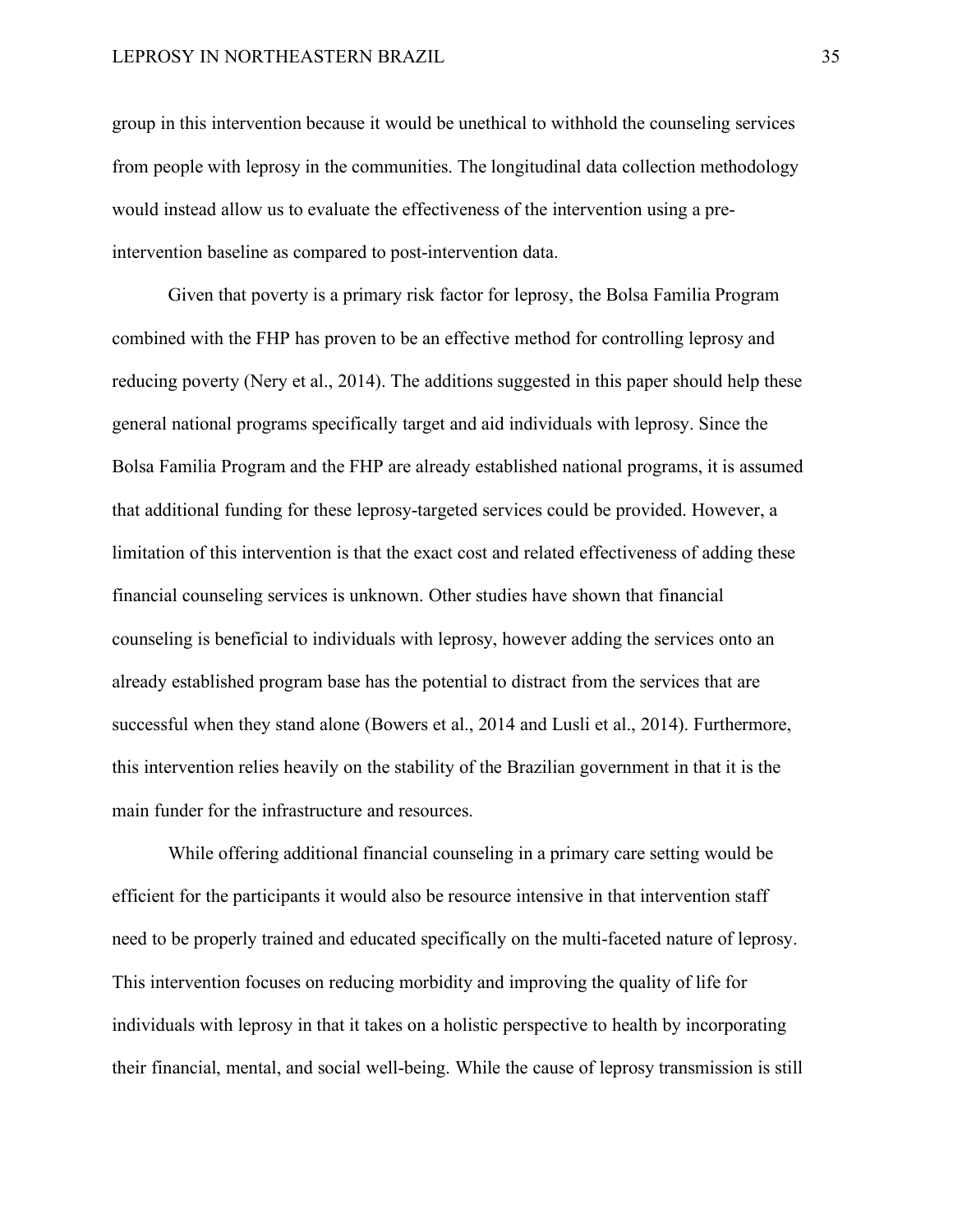unknown, it is established that areas of low income and low quality of life have increased transmission. Therefore, this intervention is also expected to decrease transmission because it improves the quality of life of individuals in the area.

### **Conclusion**

Leprosy and its root cause, poverty, need to be addressed in northeastern Brazil by combining primary health care with financial assistance and counseling. By implementing a multi-pronged plan that targets people living in poverty, it is possible to decrease the prevalence and incidence of leprosy in northeastern Brazil. While Brazil has achieved the WHO goal of eliminating leprosy nationally, extreme disparities exist between the poorer northern region and the richer southern region. Efforts need to be focused at the regional level since national elimination has already been achieved (WHO, 2016). Because the international community is so close to reaching the goal of eradicating leprosy, it is vital that resources are allocated strategically in the remaining endemic areas, which are concentrated in the poorest regions of the world, such as northeastern Brazil.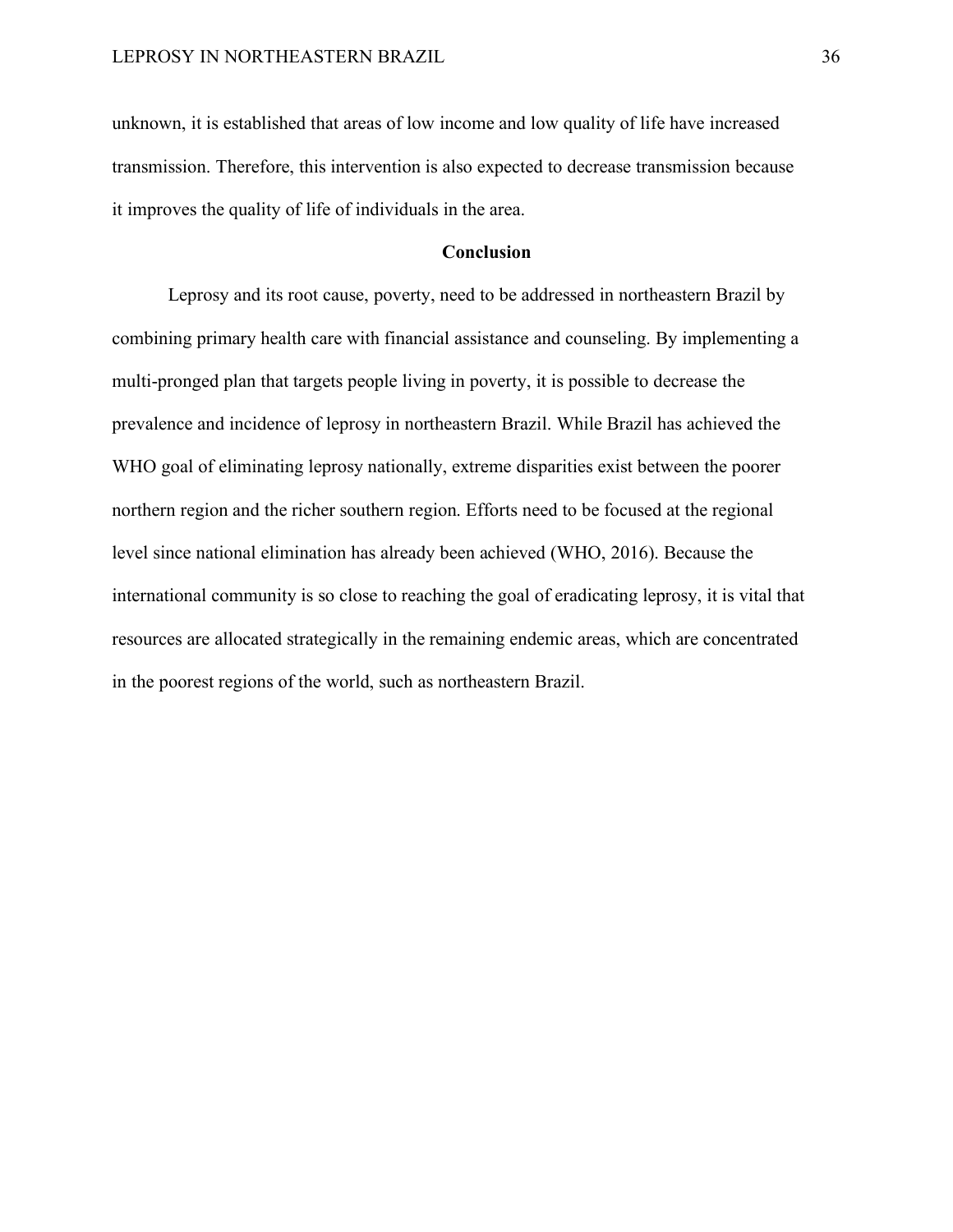#### References

- Alves, D., & Timmins, C. (2001). *Social exclusion and the two-tiered healthcare system of Brazil*. Retrieved from http://www.iadb.org/res/publications/pubfiles/pubr-436.pdf
- Aquino, R., de Oliveira, N. F., & Barreto, M. L. (2009). Impact of the Family Health Program on Infant Mortality in Brazilian Municipalities. *American Journal of Public Health*, *99*(1), 87–93. http://doi.org/10.2105/AJPH.2007.127480
- Barbieri, R. R., Sales, A. M., Hacker, M. A., Nery, J. A. da C., Duppre, N. C., Machado, A. de M., … Sarno, E. N. (2016). Impact of a Reference Center on Leprosy Control under a Decentralized Public Health Care Policy in Brazil. *PLoS Neglected Tropical Diseases*, *10*(10), e0005059. http://doi.org/10.1371/journal.pntd.0005059
- Blok, D. J., De Vlas, S. J., & Richardus, J. H. (2015). Global elimination of leprosy by 2020: are we. Parasites & Vectors, 8. https://doi.org/10.1186/s13071-015-1143-4
- Bowers, B., Singh, S., & Kuipers, P. (2014). Responding to the challenge of leprosy-related disability and ultra-poverty. *Leprosy Review*, *85*(3), 141+. Retrieved from http://libraries.state.ma.us/login?gwurl=http://go.galegroup.com/ps/i.do?p=AONE&sw= w&u=mlin\_m\_tufts&v=2.1&it=r&id=GALE%7CA501598015&asid=f53f7b8f2c01f0b3 1aad96ef81d4b307
- Fischer, M. (2017). Leprosy an overview of clinical features, diagnosis, and treatment. JDDG: Journal Der Deutschen Dermatologischen Gesellschaft, 15(8), 801–827. https://doi.org/10.1111/ddg.13301
- Gragnolati, Michele Lindelow, Magnus Couttolenc, Bernard. *Twenty Years of Health System Reform in Brazil*. Directions in Development - Human Development. The World Bank, 2013. https://doi.org/10.1596/978-0-8213-9843-2.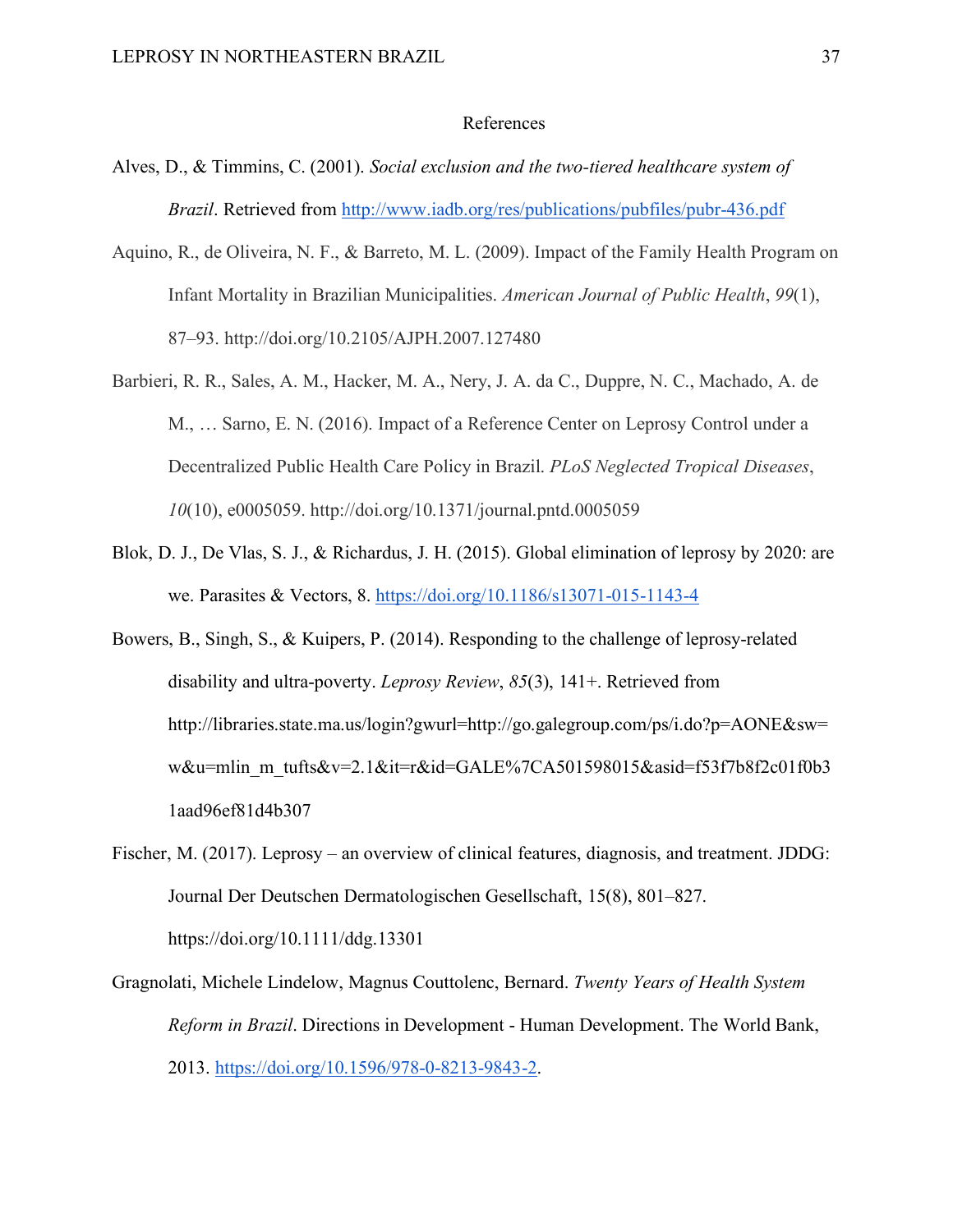- Kerr-Pontes, L. R. S., Montenegro, A. C. D., Barreto, M. L., Werneck, G. L., & Feldmeier, H. (2004). Inequality and leprosy in Northeast Brazil: an ecological study. International Journal of Epidemiology, 33(2), 262–269. https://doi.org/10.1093/ije/dyh002
- Kutcher, G., Scandizzo, Pasquale L.. (1981). The agricultural economy of Northeast Brazil. Unnumbered series ; no. UNN 184. Baltimore, MD : The Johns Hopkins Press. http://documents.worldbank.org/curated/en/991831468744247752/The-agriculturaleconomy-of-Northeast-Brazil
- Lindert, K., Linder, A., Hobbs, J., & De la Brière, B. (2007). *The nuts and bolts of Brazil's Bolsa Família Program: implementing conditional cash transfers in a decentralized context* (Vol. 709). Social Protection Discussion Paper.
- Lusli, M., Peters, R., van Brakel, W., Zweekhorst, M., Iancu, S., Bunders, J., … Regeer, B. (2016). The Impact of a Rights-Based Counselling Intervention to Reduce Stigma in People Affected by Leprosy in Indonesia. *PLoS Neglected Tropical Diseases*, *10*(12), e0005088. https://doi.org/10.1371/journal.pntd.0005088
- Lustosa, A. A., Nogueira, L. T., Pedrosa, J. I. dos S., Teles, J. B. M., & Campelo, V. (2011). The impact of leprosy on health-related quality of life. Revista Da Sociedade Brasileira de Medicina Tropical, 44(5), 621–626. https://doi.org/10.1590/S0037-86822011000500019
- Majumder, N. (2015). Socio-Economic and Health Status of Leprosy Affected Person: A Study in Jharkhand. Indian Journal of Leprosy, 87(3), 145–154.
- Massone, C., & Nunzi, E. (2012). Pathogenesis. In Leprosy (pp. 39–42). Springer, Milano. https://doi.org/10.1007/978-88-470-2376-5\_5
- Murto, C., Chammartin, F., Schwarz, K., da Costa, L. M. M., Kaplan, C., & Heukelbach, J. (2013). Patterns of Migration and Risks Associated with Leprosy among Migrants in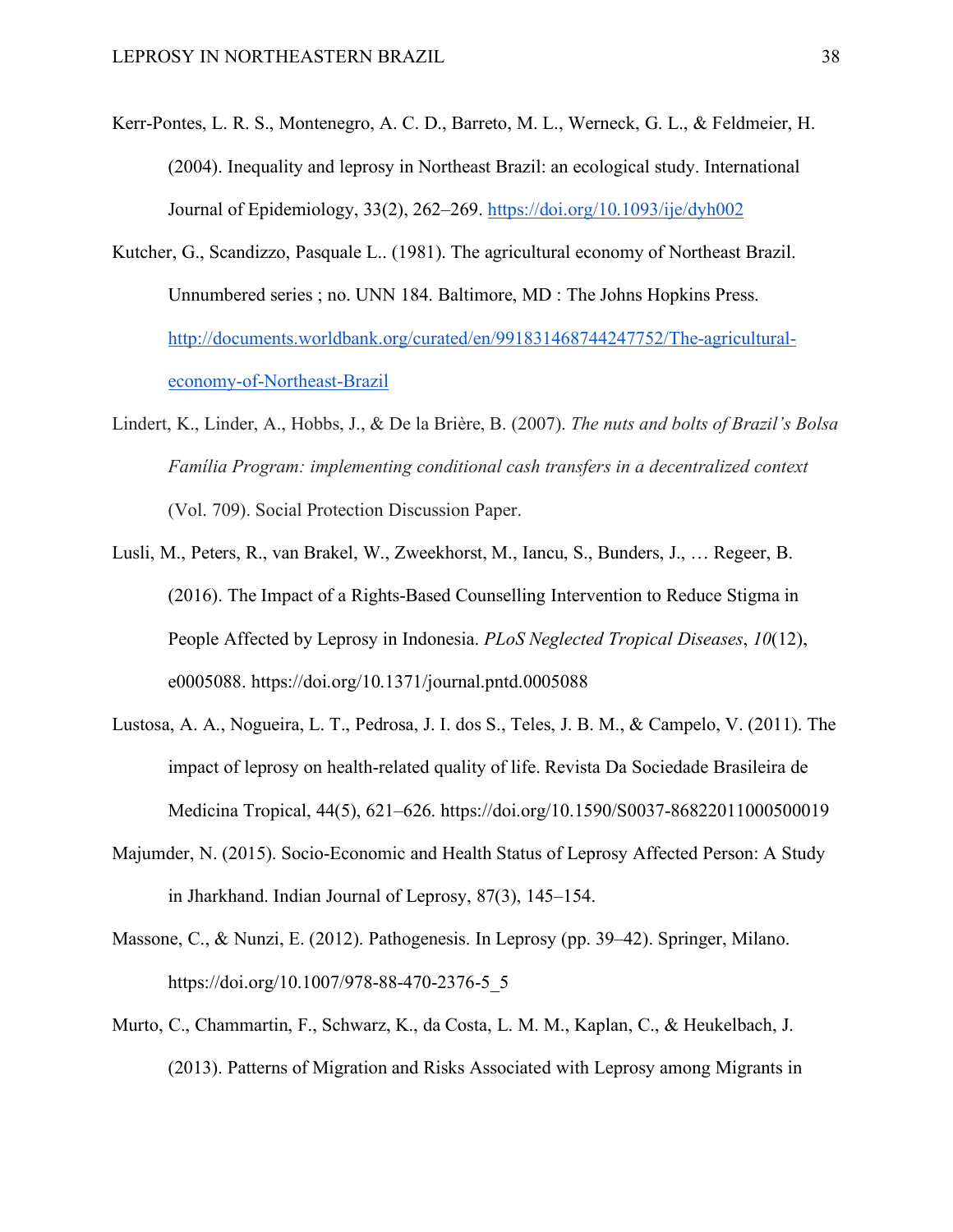Maranhão, Brazil. PLoS Neglected Tropical Diseases, 7(9).

https://doi.org/10.1371/journal.pntd.0002422

- Nazario, A. P., Ferreira, J., Schuler-Faccini, L., Fiegenbaum, M., Artigalás, O., Vianna, F. S. L., … Vianna, F. S. L. (2017). Leprosy in Southern Brazil: a twenty-year epidemiological profile. Revista Da Sociedade Brasileira de Medicina Tropical, 50(2), 251–255. https://doi.org/10.1590/0037-8682-0229-2016
- Nery, J. S., Pereira, S. M., Rasella, D., Penna, M. L. F., Aquino, R., Rodrigues, L. C., … Penna, G. O. (2014). Effect of the Brazilian Conditional Cash Transfer and Primary Health Care Programs on the New Case Detection Rate of Leprosy. *PLoS Neglected Tropical Diseases*, *8*(11), e3357. http://doi.org/10.1371/journal.pntd.0003357
- Nogueira, P. S. F., Marques, M. B., Coutinho, J. F. V., Maia, J. C., Silva, M. J. da, Moura, E. R. F., … Moura, E. R. F. (2017). Factors associated with the functional capacity of older adults with leprosy. Revista Brasileira de Enfermagem, 70(4), 711–718. https://doi.org/10.1590/0034-7167-2017-0091
- Pinto, A. C. V. D., Wachholz, P. A., da Silva, G. V., & Masuda, P. Y. (2017). Profile of leprosy in children under 15 years of age monitored in a Brazilian referral center (2004-2012). Anais Brasileiros de Dermatologia, 92(4), 580–582. https://doi.org/10.1590/abd1806- 4841.20175676
- Ribeiro-Rodrigues, R. (2012). Host Response to M. leprae. In Leprosy (pp. 27–38). Springer, Milano. https://doi.org/10.1007/978-88-470-2376-5\_4
- Sarkar, R., & Pradhan, S. (2016). Leprosy and women. International Journal of Women's Dermatology, 2(4), 117–121. https://doi.org/10.1016/j.ijwd.2016.09.001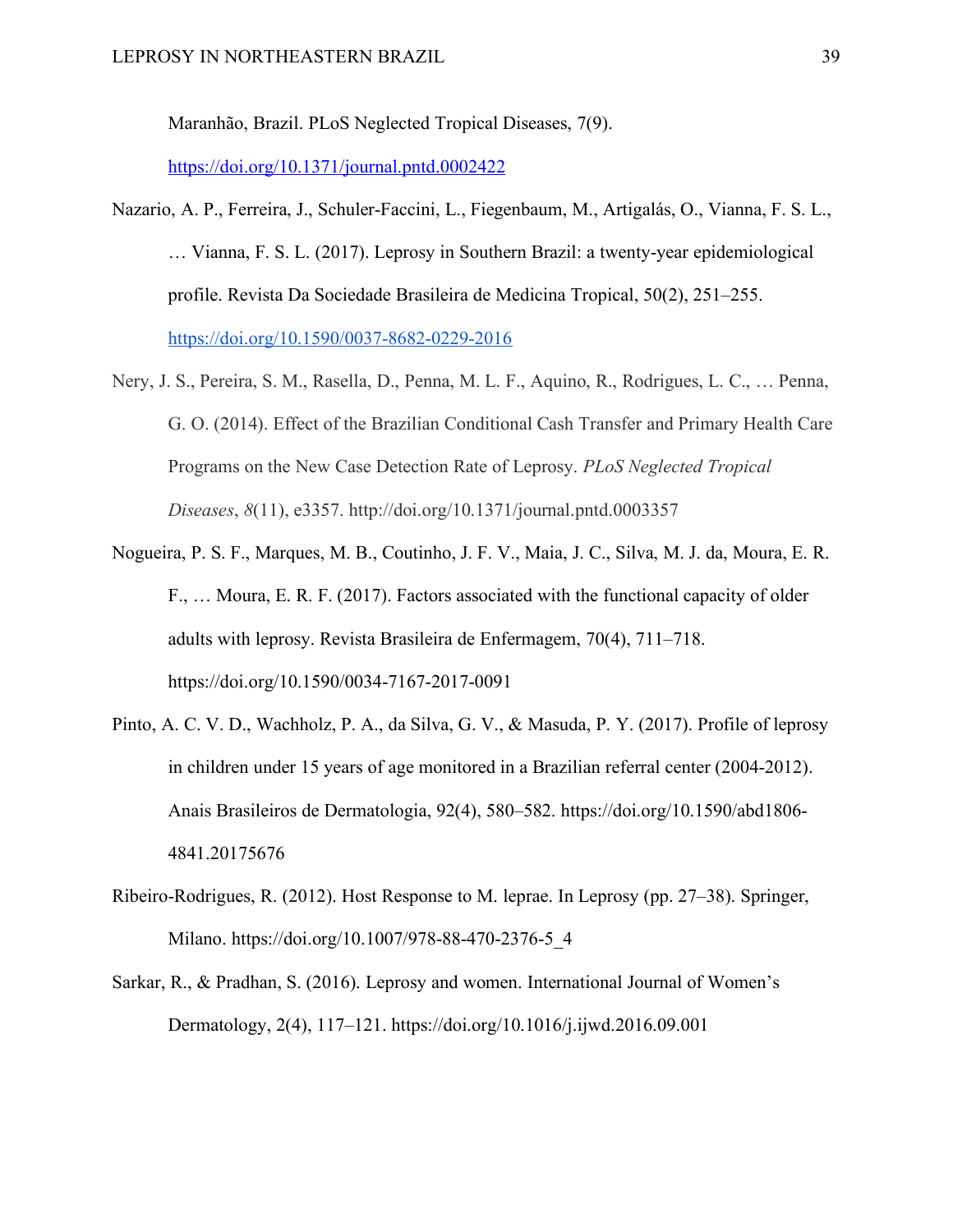- Secco, R. G. C. D., França, K., Castillo, D., AlHarbi, M., Lotti, T., Fioranelli, M., & Roccia, M. G. (2017). A synopsis of the history of Hansen's disease. Wiener Medizinische Wochenschrift, 1–4. https://doi.org/10.1007/s10354-017-0590-2
- Sillo, S., Lomax, C., De Wildt, G., Fonseca, M. D. S., Galan, N. G. D. A., & Prado, R. B. R. (2016). A temporal and sociocultural exploration of the stigma experiences of leprosy patients in Brazil. *Leprosy Review*, *87*(3), 378+. Retrieved from http://link.galegroup.com/apps/doc/A470464424/AONE?u=mlin\_m\_tufts&sid=AONE&  $xid = 6ef137b0$
- Social Exclusion and the Two-Tiered Healthcare System of Brazil. (n.d.). Retrieved from https://poseidon01.ssrn.com/delivery.php?ID=6871010670081000250240300000640800 900640550580470230430310321130000721040060810060380100000991270760260651 13078127027023103066101013075127095111116008105120075007031003&EXT=pdf
- Talhari, C., Talhari, S., & Penna, G. O. (2015). Clinical aspects of leprosy. Clinics in Dermatology, 33(1), 26–37. https://doi.org/10.1016/j.clindermatol.2014.07.002
- Vlassoff, C., Khot, S., & Rao, S. (1996). Double jeopardy: women and leprosy in India. World Health Statistics Quarterly. Rapport Trimestriel De Statistiques Sanitaires Mondiales, 49(2), 120–126.
- WHO. "Flawed but Fair: Brazil's Health System Reaches out to the Poor." *Bulletin of the World Health Organization* 86, no. 4 (2008). http://www.who.int/bulletin/volumes/86/4/08- 030408/en/.
- WHO. (2010). Progress in leprosy control: Indonesia, 1991-2008/Progrès de la lutte contre la lèpre: Indonésie, 1991-2008. Weekly Epidemiological Record; Geneva, 85(26), 249–62.